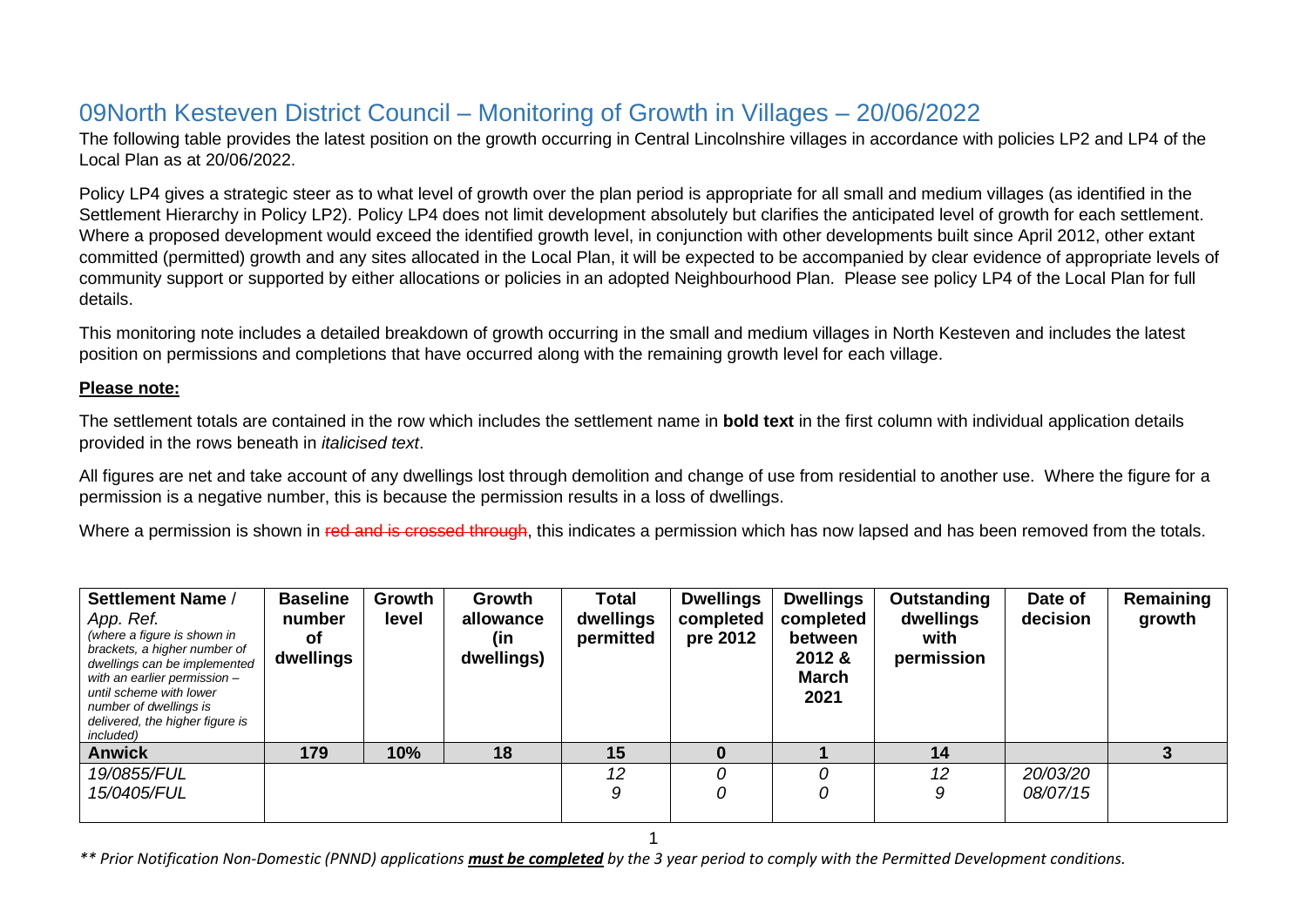| Settlement Name /                                            | <b>Baseline</b>  | Growth | Growth          | <b>Total</b>             | <b>Dwellings</b>      | <b>Dwellings</b>           | Outstanding              | Date of  | Remaining    |
|--------------------------------------------------------------|------------------|--------|-----------------|--------------------------|-----------------------|----------------------------|--------------------------|----------|--------------|
| App. Ref.                                                    | number           | level  | allowance       | dwellings                | completed             | completed                  | dwellings                | decision | growth       |
| (where a figure is shown in                                  | of               |        | (in             | permitted                | pre 2012              | between                    | with                     |          |              |
| brackets, a higher number of<br>dwellings can be implemented | dwellings        |        | dwellings)      |                          |                       | 2012 &                     | permission               |          |              |
| with an earlier permission -                                 |                  |        |                 |                          |                       | <b>March</b>               |                          |          |              |
| until scheme with lower                                      |                  |        |                 |                          |                       | 2021                       |                          |          |              |
| number of dwellings is<br>delivered, the higher figure is    |                  |        |                 |                          |                       |                            |                          |          |              |
| <i>included</i> )                                            |                  |        |                 |                          |                       |                            |                          |          |              |
| 12/0747/FUL                                                  |                  |        |                 | $\mathcal I$             | 0                     | $\mathcal I$               | 0                        | 29/08/12 |              |
| 20/0883/FUL                                                  |                  |        |                 | 1                        | 0                     | 0                          | $\overline{\mathcal{L}}$ | 11/09/20 |              |
| 22/0591/FUL                                                  |                  |        |                 |                          | 0                     | 0                          |                          | 17/06/22 |              |
| 21/1221/FUL                                                  |                  |        |                 | 1                        | 0                     | 0                          | 1                        | 06/05/22 |              |
| <b>13/0707/FUL</b>                                           |                  |        |                 | 3                        | $\boldsymbol{\theta}$ | $\pmb{\theta}$             | $\theta$                 |          |              |
| Ashby de la Launde                                           | 66               | 10%    | $\overline{7}$  | $6\phantom{1}$           | $\mathbf 0$           | $\overline{\mathbf{3}}$    | $\mathbf{3}$             |          | $\mathbf{1}$ |
| 14/0153/FUL                                                  |                  |        |                 | 1                        | 0                     | $\mathcal I$               | 0                        | 01/04/14 |              |
| 13/1209/FUL                                                  |                  |        |                 |                          |                       |                            |                          |          |              |
| 16/0214/FUL                                                  |                  |        |                 | 1                        | 0                     | $\boldsymbol{\mathcal{L}}$ | 0                        | 29/04/16 |              |
| 17/1143/FUL                                                  |                  |        |                 | $\mathbf{1}$             | 0                     | $\mathcal I$               | 0                        | 03/10/17 |              |
| 19/0407/OUT                                                  |                  |        |                 | $\overline{2}$           | 0                     | $\mathcal{O}$              | $\overline{c}$           | 19/09/19 |              |
| 21/0094/FUL                                                  |                  |        |                 |                          |                       |                            |                          | 09/06/21 |              |
| 19/1113/OUT                                                  |                  |        |                 | 1                        | 0                     | 0                          | 1                        | 03/10/19 |              |
| 15/0023/OUT                                                  |                  |        |                 | $\overline{\mathcal{L}}$ | $\theta$              | $\boldsymbol{\theta}$      | $\overline{\mathcal{L}}$ |          |              |
| <b>Aubourn</b>                                               | $\overline{121}$ | 10%    | $\overline{12}$ | $\overline{2}$           | $\mathbf 0$           | $\overline{2}$             | $\mathbf 0$              |          | 10           |
| 15/1294/FUL                                                  |                  |        |                 | $\overline{c}$           | 0                     | $\overline{c}$             | 0                        | 17/05/15 |              |
| Bassingham *1                                                | 644              | 15%    | 97              | 74                       | 8                     | 55                         | 11                       |          | 23           |
| 05/1499/FUL                                                  |                  |        |                 | 12                       | 4                     | 8                          | 0                        | 20/02/06 |              |
| 07/0311/FUL                                                  |                  |        |                 | 1                        | 0                     | $\overline{1}$             | 0                        | 03/05/07 |              |
| 07/0759/FUL                                                  |                  |        |                 | $\mathcal I$             | 0                     | $\mathcal I$               | 0                        | 15/08/07 |              |
| 09/0428/FUL                                                  |                  |        |                 | $\overline{4}$           | 3                     | $\boldsymbol{\mathcal{L}}$ | 0                        | 12/08/09 |              |
| 10/0734/FUL                                                  |                  |        |                 | 1                        | 0                     | $\mathcal I$               | 0                        | 09/09/10 |              |
| 10/0756/FUL                                                  |                  |        |                 | $\overline{4}$           |                       | 3                          | 0                        | 09/08/10 |              |
| 10/0302/FUL                                                  |                  |        |                 | $\overline{2}$           | 0                     | $\overline{c}$             | 0                        | 06/05/10 |              |
| 11/0204/FUL                                                  |                  |        |                 | 1                        | 0                     | $\boldsymbol{\mathcal{L}}$ | 0                        | 19/04/11 |              |
| 11/0375/FUL                                                  |                  |        |                 | 1                        | 0                     | $\mathcal I$               | 0                        | 25/05/11 |              |
| 12/0249/FUL                                                  |                  |        |                 | 1                        | 0                     | $\boldsymbol{\mathcal{L}}$ | 0                        | 25/04/12 |              |
| 13/1453/FUL                                                  |                  |        |                 | $\overline{c}$           | 0                     | $\overline{c}$             | 0                        | 28/02/14 |              |
| 13/0647/FUL                                                  |                  |        |                 | 23                       | 0                     | 23                         | 0                        | 20/09/13 |              |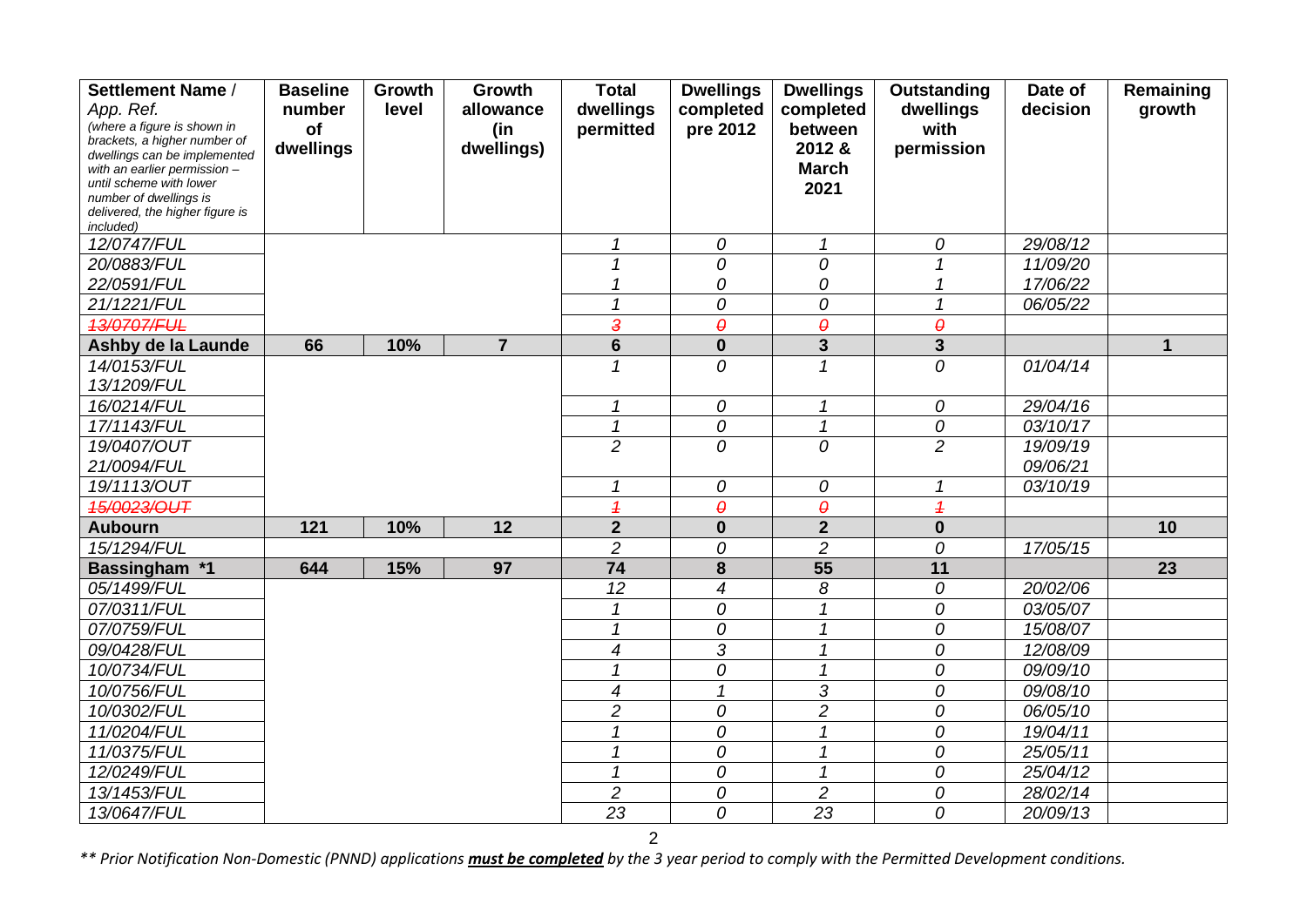| Settlement Name /                                            | <b>Baseline</b> | Growth | Growth     | <b>Total</b>             | <b>Dwellings</b>      | <b>Dwellings</b>           | Outstanding              | Date of  | Remaining |
|--------------------------------------------------------------|-----------------|--------|------------|--------------------------|-----------------------|----------------------------|--------------------------|----------|-----------|
| App. Ref.                                                    | number          | level  | allowance  | dwellings                | completed             | completed                  | dwellings                | decision | growth    |
| (where a figure is shown in                                  | of              |        | (in        | permitted                | pre 2012              | between                    | with                     |          |           |
| brackets, a higher number of<br>dwellings can be implemented | dwellings       |        | dwellings) |                          |                       | 2012 &                     | permission               |          |           |
| with an earlier permission -                                 |                 |        |            |                          |                       | <b>March</b>               |                          |          |           |
| until scheme with lower                                      |                 |        |            |                          |                       | 2021                       |                          |          |           |
| number of dwellings is                                       |                 |        |            |                          |                       |                            |                          |          |           |
| delivered, the higher figure is<br>included)                 |                 |        |            |                          |                       |                            |                          |          |           |
| 15/0516/FUL                                                  |                 |        |            | $\mathcal I$             | 0                     | $\boldsymbol{\mathcal{L}}$ | 0                        | 28/07/15 |           |
| 17/0814/FUL                                                  |                 |        |            | $\overline{1}$           | $\theta$              | $\theta$                   | $\overline{1}$           | 01/09/17 |           |
| 15/1338/FUL (implemented)                                    |                 |        |            | (2)                      |                       | (1)                        | (1)                      | 21/12/15 |           |
| 15/1342/FUL                                                  |                 |        |            | $\overline{c}$           | 0                     | $\overline{c}$             | 0                        | 06/01/16 |           |
| 16/0631/FUL                                                  |                 |        |            | 1                        | 0                     | $\mathcal I$               | 0                        | 01/08/16 |           |
| 18/0707/RESM                                                 |                 |        |            | 1                        | 0                     | $\mathcal I$               | 0                        | 10/07/18 |           |
| 16/1672/OUT                                                  |                 |        |            |                          |                       |                            |                          | 03/03/17 |           |
| 16/0271/FUL (allowed                                         |                 |        |            | $\mathcal I$             | 0                     | 0                          | $\mathbf{1}$             | 30/06/17 |           |
| on appeal)                                                   |                 |        |            |                          |                       |                            |                          |          |           |
| 17/0602/FUL                                                  |                 |        |            | $\mathcal I$             | 0                     | $\mathbf{1}$               | 0                        | 21/09/17 |           |
| 18/1738/RESM                                                 |                 |        |            | $\mathbf{1}$             | 0                     | $\mathcal I$               | 0                        | 19/03/19 |           |
| 18/0570/OUT                                                  |                 |        |            |                          |                       |                            |                          | 12/06/18 |           |
| 19/1225/FUL                                                  |                 |        |            | $\overline{c}$           | 0                     | $\mathbf 1$                | $\mathcal I$             | 19/12/19 |           |
| 19/0070/OUT                                                  |                 |        |            | 1                        | 0                     | 0                          | 1                        | 27/02/19 |           |
| 18/1469/FUL                                                  |                 |        |            | $\overline{c}$           | 0                     | $\overline{c}$             | 0                        | 06/06/19 |           |
| 20/0774/OUT                                                  |                 |        |            | $\mathbf{1}$             | 0                     | $\overline{0}$             | $\mathbf{1}$             | 14/10/20 |           |
| 21/0614/FUL                                                  |                 |        |            |                          |                       |                            |                          | 17/07/21 |           |
| 20/1152/FUL                                                  |                 |        |            | $\mathbf 1$              | 0                     | 0                          | $\mathbf{1}$             | 17/12/20 |           |
| 20/0776/FUL                                                  |                 |        |            | $\mathbf{1}$             | 0                     | 0                          | $\mathbf{1}$             | 22/01/21 |           |
| 21/1326/FUL                                                  |                 |        |            | 4                        | 0                     | 0                          | $\overline{\mathcal{A}}$ | 25/11/21 |           |
| 14/1580/FUL                                                  |                 |        |            | 35                       | $\boldsymbol{\theta}$ | $\theta$                   | $\pmb{\theta}$           |          |           |
| 15/0138/FUL                                                  |                 |        |            | $\overline{1}$           | $\boldsymbol{\theta}$ | $\boldsymbol{\theta}$      | $\pmb{\theta}$           |          |           |
| 13/0219/OUTEXT                                               |                 |        |            | $\overline{1}$           | $\theta$              | $\theta$                   | $\theta$                 |          |           |
| 09/0896/OUT                                                  |                 |        |            |                          |                       |                            |                          |          |           |
| 13/0218/OUTEXT                                               |                 |        |            | $\overline{1}$           | $\theta$              | $\theta$                   | $\pmb{\theta}$           |          |           |
| 09/0893/FUL                                                  |                 |        |            |                          |                       |                            |                          |          |           |
| 16/1010/FUL                                                  |                 |        |            | $\overline{1}$           | $\boldsymbol{\theta}$ | $\pmb{\theta}$             | $\overline{1}$           | 30/11/16 |           |
| 46/0607/OUT                                                  |                 |        |            | $\overline{\mathcal{L}}$ | $\boldsymbol{\theta}$ | $\pmb{\theta}$             | $\overline{\mathcal{L}}$ | 08/07/16 |           |
| <b>Beckingham</b>                                            | 148             | 10%    | 15         | $6\phantom{1}6$          | $\mathbf 0$           | $\overline{\mathbf{5}}$    | 1                        |          | 11        |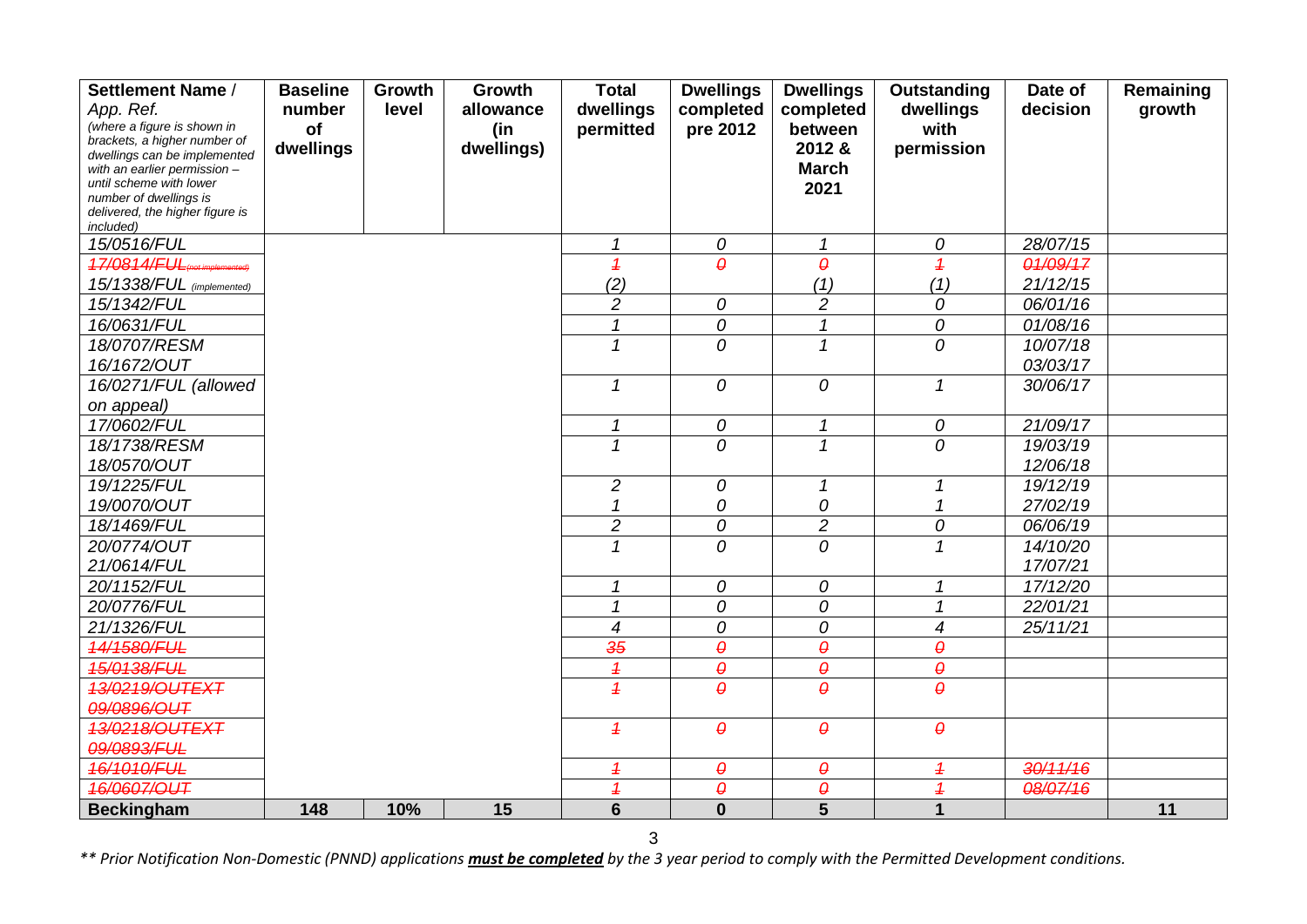| Settlement Name /                                            | <b>Baseline</b> | Growth | Growth          | <b>Total</b>    | <b>Dwellings</b> | <b>Dwellings</b>           | Outstanding              | Date of  | Remaining      |
|--------------------------------------------------------------|-----------------|--------|-----------------|-----------------|------------------|----------------------------|--------------------------|----------|----------------|
| App. Ref.                                                    | number          | level  | allowance       | dwellings       | completed        | completed                  | dwellings                | decision | growth         |
| (where a figure is shown in                                  | of              |        | (in             | permitted       | pre 2012         | between                    | with                     |          |                |
| brackets, a higher number of<br>dwellings can be implemented | dwellings       |        | dwellings)      |                 |                  | 2012 &                     | permission               |          |                |
| with an earlier permission -                                 |                 |        |                 |                 |                  | <b>March</b>               |                          |          |                |
| until scheme with lower                                      |                 |        |                 |                 |                  | 2021                       |                          |          |                |
| number of dwellings is<br>delivered, the higher figure is    |                 |        |                 |                 |                  |                            |                          |          |                |
| included)                                                    |                 |        |                 |                 |                  |                            |                          |          |                |
| 15/0333/FUL                                                  |                 |        |                 | $\mathcal I$    | $\overline{O}$   | $\mathcal I$               | 0                        | 11/05/15 |                |
| 14/1283/FUL                                                  |                 |        |                 |                 |                  |                            |                          | 12/01/15 |                |
| 16/0830/FUL                                                  |                 |        |                 | 1               | 0                | $\mathcal I$               | 0                        | 21/09/16 |                |
| 17/0046/FUL                                                  |                 |        |                 | 1               | 0                | $\mathcal I$               | 0                        | 09/03/17 |                |
| 17/1346/FUL                                                  |                 |        |                 | 1               | 0                | $\overline{1}$             | 0                        | 12/01/18 |                |
| 18/0219/VARCON                                               |                 |        |                 |                 | 0                | $\mathcal I$               | 0                        | 01/06/18 |                |
| 20/0176/FUL                                                  |                 |        |                 |                 | 0                | 0                          | $\overline{\mathcal{L}}$ | 10/06/20 |                |
| <b>Blankney</b>                                              | 57              | 10%    | $6\phantom{1}6$ | $\overline{3}$  | $\mathbf 0$      | $\mathbf{1}$               | $\overline{2}$           |          | $\overline{3}$ |
| 17/1050/FUL                                                  |                 |        |                 | 1               | 0                | $\mathcal I$               | 0                        | 03/10/17 |                |
| 17/1349/FUL                                                  |                 |        |                 | $\overline{2}$  | 0                | 0                          | $\overline{c}$           | 07/11/17 |                |
| <b>Boothby Graffoe</b>                                       | 79              | 10%    | 8               | 8               | $\mathbf{0}$     | $\overline{\mathbf{3}}$    | $5\overline{)}$          |          | $\mathbf{0}$   |
| 15/0233/FUL                                                  |                 |        |                 | 3               | 0                | 0                          | 3                        | 01/05/15 |                |
| 16/0633/FUL                                                  |                 |        |                 | $\mathbf{1}$    | 0                | 0                          | $\mathbf{1}$             | 20/07/16 |                |
| 15/1095/FUL                                                  |                 |        |                 | $\mathbf{1}$    | 0                | 0                          |                          | 09/12/15 |                |
| 16/0970/FUL                                                  |                 |        |                 | $\overline{c}$  | 0                | $\overline{2}$             | 0                        | 11/10/16 |                |
| 16/1414/FUL                                                  |                 |        |                 | $\mathbf 1$     | $\overline{O}$   | $\mathcal I$               | 0                        | 23/12/16 |                |
| 16/0414/FUL                                                  |                 |        |                 |                 |                  |                            |                          | 02/06/16 |                |
| 17/1109/FUL (demolition)                                     |                 |        |                 | 0               | 0                | 0                          | 0                        | 12/10/17 |                |
| 21/0885/VARCON                                               |                 |        |                 |                 |                  |                            |                          |          |                |
| <b>Branston Booths</b>                                       | 53              | 10%    | $5\phantom{1}$  | $6\phantom{1}$  | $\bf{0}$         | $\mathbf 0$                | $6\phantom{1}$           |          | $+1$           |
| 18/0146/RESM                                                 |                 |        |                 | (1)             | 0                | 0                          | (1)                      | 27/03/18 |                |
| <b>17/0677/OUT</b>                                           |                 |        |                 | $\overline{c}$  | 0                | 0                          | $\overline{2}$           | 06/07/17 |                |
| 20/1164/FUL                                                  |                 |        |                 |                 |                  |                            |                          | 13/11/20 |                |
| 19/1000/OUT                                                  |                 |        |                 | 1               | 0                | 0                          | 1                        | 22/10/19 |                |
| 20/1554/FUL                                                  |                 |        |                 | 3               | 0                | 0                          | 3                        | 13/08/21 |                |
| <b>Brant Broughton</b>                                       | 263             | 10%    | 26              | $\overline{27}$ | $\mathbf 0$      | 23                         | $\mathbf{3}$             |          | $+1$           |
| 09/0822/FUL                                                  |                 |        |                 | 1               | 0                | $\boldsymbol{\mathcal{L}}$ | 0                        | 17/12/09 |                |
| 12/1066/FUL                                                  |                 |        |                 | 1               | 0                | $\mathcal I$               | 0                        | 04/12/12 |                |
| 11/0760/FUL                                                  |                 |        |                 |                 |                  |                            |                          | 13/09/11 |                |

4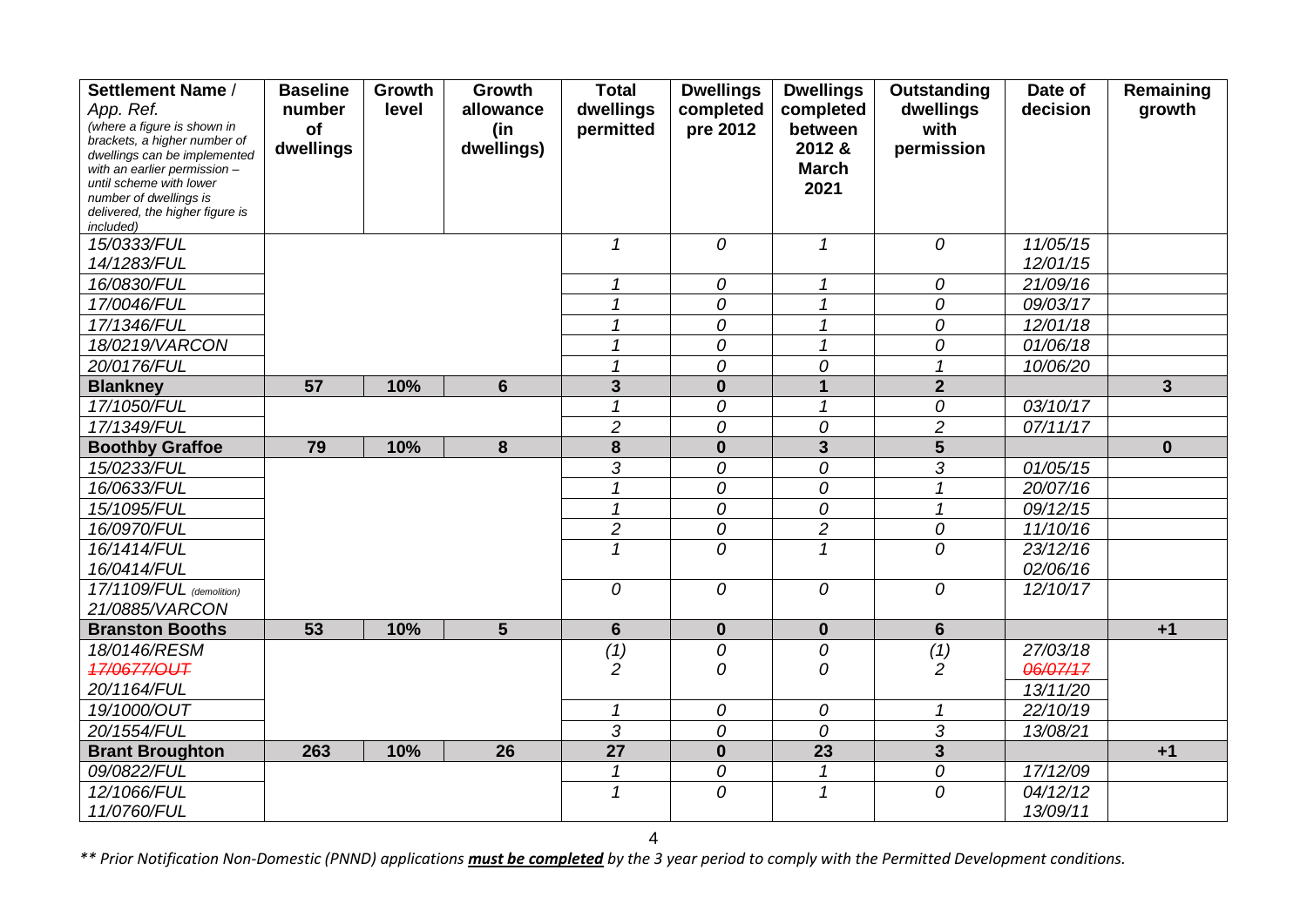| Settlement Name /                                            | <b>Baseline</b> | Growth | Growth     | <b>Total</b>             | <b>Dwellings</b>      | <b>Dwellings</b> | Outstanding              | Date of  | Remaining |
|--------------------------------------------------------------|-----------------|--------|------------|--------------------------|-----------------------|------------------|--------------------------|----------|-----------|
| App. Ref.                                                    | number          | level  | allowance  | dwellings                | completed             | completed        | dwellings                | decision | growth    |
| (where a figure is shown in                                  | of              |        | (in        | permitted                | pre 2012              | between          | with                     |          |           |
| brackets, a higher number of<br>dwellings can be implemented | dwellings       |        | dwellings) |                          |                       | 2012 &           | permission               |          |           |
| with an earlier permission -                                 |                 |        |            |                          |                       | <b>March</b>     |                          |          |           |
| until scheme with lower                                      |                 |        |            |                          |                       | 2021             |                          |          |           |
| number of dwellings is<br>delivered, the higher figure is    |                 |        |            |                          |                       |                  |                          |          |           |
| included)                                                    |                 |        |            |                          |                       |                  |                          |          |           |
| 12/1148/FUL                                                  |                 |        |            | $\mathbf{1}$             | ${\cal O}$            | $\mathcal I$     | $\mathcal O$             | 19/12/12 |           |
| 13/0577/FUL                                                  |                 |        |            | $\mathcal I$             | 0                     | $\overline{O}$   | $\mathbf{1}$             | 08/07/13 |           |
| 10/0699/FUL                                                  |                 |        |            |                          |                       |                  |                          |          |           |
| 15/0438/FUL                                                  |                 |        |            | $\mathcal I$             | 0                     | 0                | $\mathbf{1}$             | 09/07/15 |           |
| 17/0545/RESM                                                 |                 |        |            | $\overline{3}$           | 0                     | $\overline{2}$   | $\overline{O}$           | 05/07/17 |           |
| 15/0789/OUT                                                  |                 |        |            |                          |                       |                  |                          |          |           |
| 15/0854/FUL                                                  |                 |        |            | 13                       | 0                     | 13               | ${\cal O}$               | 11/02/16 |           |
| 16/0097/OUT                                                  |                 |        |            | $\overline{2}$           | 0                     | $\overline{2}$   | 0                        |          |           |
| 17/0110/FUL                                                  |                 |        |            |                          |                       |                  |                          | 22/03/17 |           |
| 17/0317/FUL                                                  |                 |        |            |                          |                       |                  |                          |          |           |
| 16/1606/FUL                                                  |                 |        |            | $\mathcal I$<br>1        | 0                     | $\mathcal I$     | 0                        | 03/05/17 |           |
| 17/1611/FUL<br>17/0569/FUL                                   |                 |        |            |                          | 0                     | $\mathcal I$     | $\overline{O}$           | 19/12/17 |           |
| 17/1233/FUL                                                  |                 |        |            | 1                        | 0                     | 0                | $\mathbf{1}$             | 01/11/17 |           |
| 17/1874/FUL                                                  |                 |        |            | $\overline{\mathcal{L}}$ | 0                     | $\mathbf{1}$     | 0                        | 13/07/18 |           |
| 18/0316/FUL                                                  |                 |        |            | $\overline{\mathcal{L}}$ | $\boldsymbol{\theta}$ | $\pmb{\theta}$   | $\overline{\mathcal{L}}$ | 24/08/18 |           |
| 12/0953/OUT                                                  |                 |        |            | $\overline{\mathcal{L}}$ | $\boldsymbol{\theta}$ | $\theta$         | $\theta$                 |          |           |
| Canwick *3                                                   | 161             | 15%    | 24         | $\overline{\mathbf{4}}$  | $\mathbf 0$           | $\overline{2}$   | $\overline{2}$           |          | 20        |
| 10/1167/FUL                                                  |                 |        |            | $\overline{c}$           | 0                     | $\overline{c}$   | 0                        | 10/11/10 |           |
| 19/0487/OUT                                                  |                 |        |            | $\overline{2}$           | 0                     | $\overline{O}$   | $\overline{2}$           | 09/08/19 |           |
| 20/0654/FUL                                                  |                 |        |            |                          |                       |                  |                          |          |           |
| <b>Carlton le Moorland</b>                                   | 236             | 10%    | 24         | 10                       | $\mathbf{0}$          | $\overline{3}$   | $\overline{7}$           |          | 14        |
| 09/0107/FUL                                                  |                 |        |            | $\mathbf 1$              | 0                     | $\mathcal I$     | 0                        | 09/04/10 |           |
| 14/0142/FUL                                                  |                 |        |            | 1                        | 0                     | $\mathbf{1}$     | 0                        | 15/04/14 |           |
| 15/1382/FUL                                                  |                 |        |            | $\overline{2}$           | 0                     | $\mathcal I$     | $\mathcal I$             | 13/01/16 |           |
| 15/0154/FUL                                                  |                 |        |            |                          |                       |                  |                          |          |           |
| 19/0735/RESM                                                 |                 |        |            | $\overline{2}$           | 0                     | 0                | $\overline{2}$           | 20/08/19 |           |
| 17/0911/OUT                                                  |                 |        |            |                          |                       |                  |                          | 25/08/17 |           |
| 19/0539/RESM                                                 |                 |        |            | 1                        | 0                     | 0                | 1                        | 18/06/19 |           |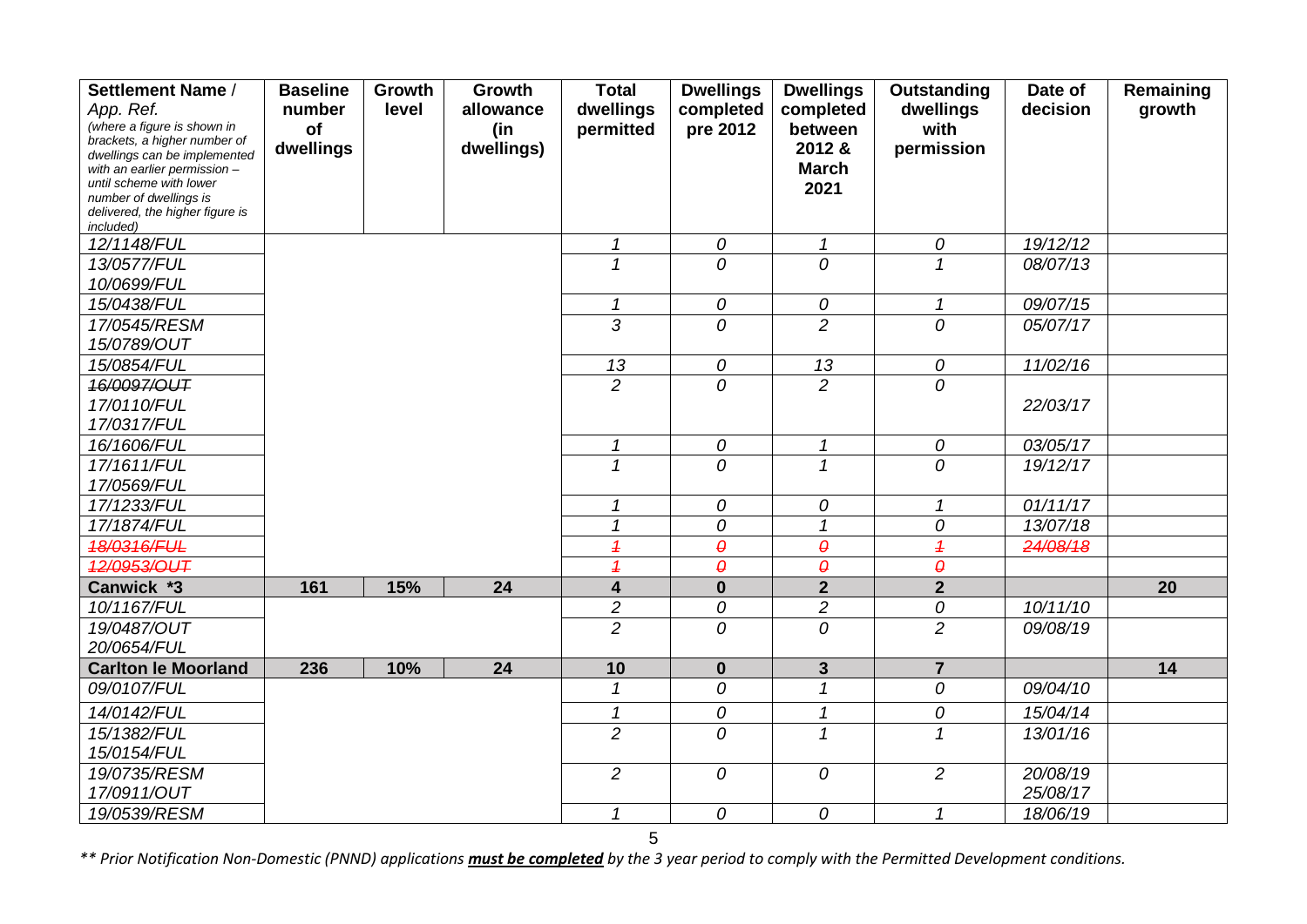| Settlement Name /                                            | <b>Baseline</b> | Growth | Growth          | <b>Total</b>   | <b>Dwellings</b>      | <b>Dwellings</b>           | <b>Outstanding</b> | Date of           | Remaining               |
|--------------------------------------------------------------|-----------------|--------|-----------------|----------------|-----------------------|----------------------------|--------------------|-------------------|-------------------------|
| App. Ref.                                                    | number          | level  | allowance       | dwellings      | completed             | completed                  | dwellings          | decision          | growth                  |
| (where a figure is shown in                                  | of              |        | (in             | permitted      | pre 2012              | between                    | with               |                   |                         |
| brackets, a higher number of<br>dwellings can be implemented | dwellings       |        | dwellings)      |                |                       | 2012 &                     | permission         |                   |                         |
| with an earlier permission -                                 |                 |        |                 |                |                       | <b>March</b>               |                    |                   |                         |
| until scheme with lower                                      |                 |        |                 |                |                       | 2021                       |                    |                   |                         |
| number of dwellings is<br>delivered, the higher figure is    |                 |        |                 |                |                       |                            |                    |                   |                         |
| included)                                                    |                 |        |                 |                |                       |                            |                    |                   |                         |
| 18/0333/OUT                                                  |                 |        |                 |                |                       |                            |                    | 18/05/18          |                         |
| 19/1136/FUL                                                  |                 |        |                 | 1              | 0                     | $\mathcal I$               | 0                  | 14/10/19          |                         |
| 21/1000/FUL                                                  |                 |        |                 |                | 0                     | 0                          | $\mathbf{1}$       | 19/01/22          |                         |
| 22/0308/FUL                                                  |                 |        |                 | $1$ (net)      | 0                     | 0                          | $\mathcal I$       | 13/05/22          |                         |
| 46/1076/FUL                                                  |                 |        |                 | 1              | $\boldsymbol{\theta}$ | $\theta$                   | $\overline{1}$     | 07/12/16          |                         |
| <b>Chapel Hill</b>                                           | 72              | 10%    | $\overline{7}$  | $\bf{0}$       | $\mathbf{0}$          | $\mathbf 0$                | $\mathbf{0}$       |                   | $\overline{7}$          |
|                                                              |                 |        |                 |                |                       |                            |                    |                   |                         |
| Coleby *1                                                    | 140             | 10%    | 14              | 10             | $\mathbf 0$           | 8                          | $\mathbf{2}$       |                   | $\overline{\mathbf{4}}$ |
| 21/0089/FUL                                                  |                 |        |                 | 1              | 0                     | $\overline{O}$             | $\mathbf{1}$       | $\sqrt{24/06/21}$ |                         |
| 20/0716/OUT                                                  |                 |        |                 |                |                       |                            |                    | 21/10/20          |                         |
| 19/1243/VARCON                                               |                 |        |                 | $\overline{c}$ | 0                     | $\mathcal I$               | $\mathcal I$       | 20/01/15          |                         |
| 14/0036/FUL (allowed                                         |                 |        |                 |                |                       |                            |                    |                   |                         |
| on appeal)                                                   |                 |        |                 |                |                       |                            |                    |                   |                         |
| 11/0430/FUL (allowed                                         |                 |        |                 |                |                       |                            |                    |                   |                         |
| on appeal)                                                   |                 |        |                 |                |                       |                            |                    |                   |                         |
| 15/1483/FUL                                                  |                 |        |                 | 3              | 0                     | 3                          | $\overline{O}$     | 10/03/16          |                         |
| 14/1154/FUL                                                  |                 |        |                 |                |                       |                            |                    |                   |                         |
| 13/1228/FUL                                                  |                 |        |                 |                |                       |                            |                    |                   |                         |
| 17/1172/RESM                                                 |                 |        |                 | $\overline{4}$ | $\overline{O}$        | $\overline{4}$             | 0                  | 01/11/17          |                         |
| 17/0627/RESM                                                 |                 |        |                 |                |                       |                            |                    |                   |                         |
| 16/0772/OUT                                                  |                 |        |                 |                |                       |                            |                    |                   |                         |
| <b>Cranwell</b>                                              | 475             | 15%    | $\overline{71}$ | 67             | $\mathbf 0$           | 33                         | 24                 |                   | $\overline{\mathbf{4}}$ |
| 08/0348/RESM                                                 |                 |        |                 | 28             | 0                     | 28                         | 0                  | 24/06/08          |                         |
| 12/1038/FUL                                                  |                 |        |                 | $\mathcal I$   | 0                     | $\mathcal{I}$              | 0                  | 26/11/12          |                         |
| 11/0837/OUT                                                  |                 |        |                 |                |                       |                            |                    |                   |                         |
| 15/0094/FUL                                                  |                 |        |                 | 1              | 0                     | 1                          | 0                  | 12/03/15          |                         |
| 16/1127/FUL                                                  |                 |        |                 | $\mathbf{1}$   | 0                     | $\boldsymbol{\mathcal{L}}$ | 0                  | 06/12/16          |                         |
| 17/1313/FUL                                                  |                 |        |                 | $\overline{c}$ | 0                     | $\overline{c}$             | 0                  | 15/11/17          |                         |
| 19/0447/OUT                                                  |                 |        |                 | $\mathcal I$   | 0                     | 0                          | $\mathbf{1}$       | 06/06/19          |                         |

6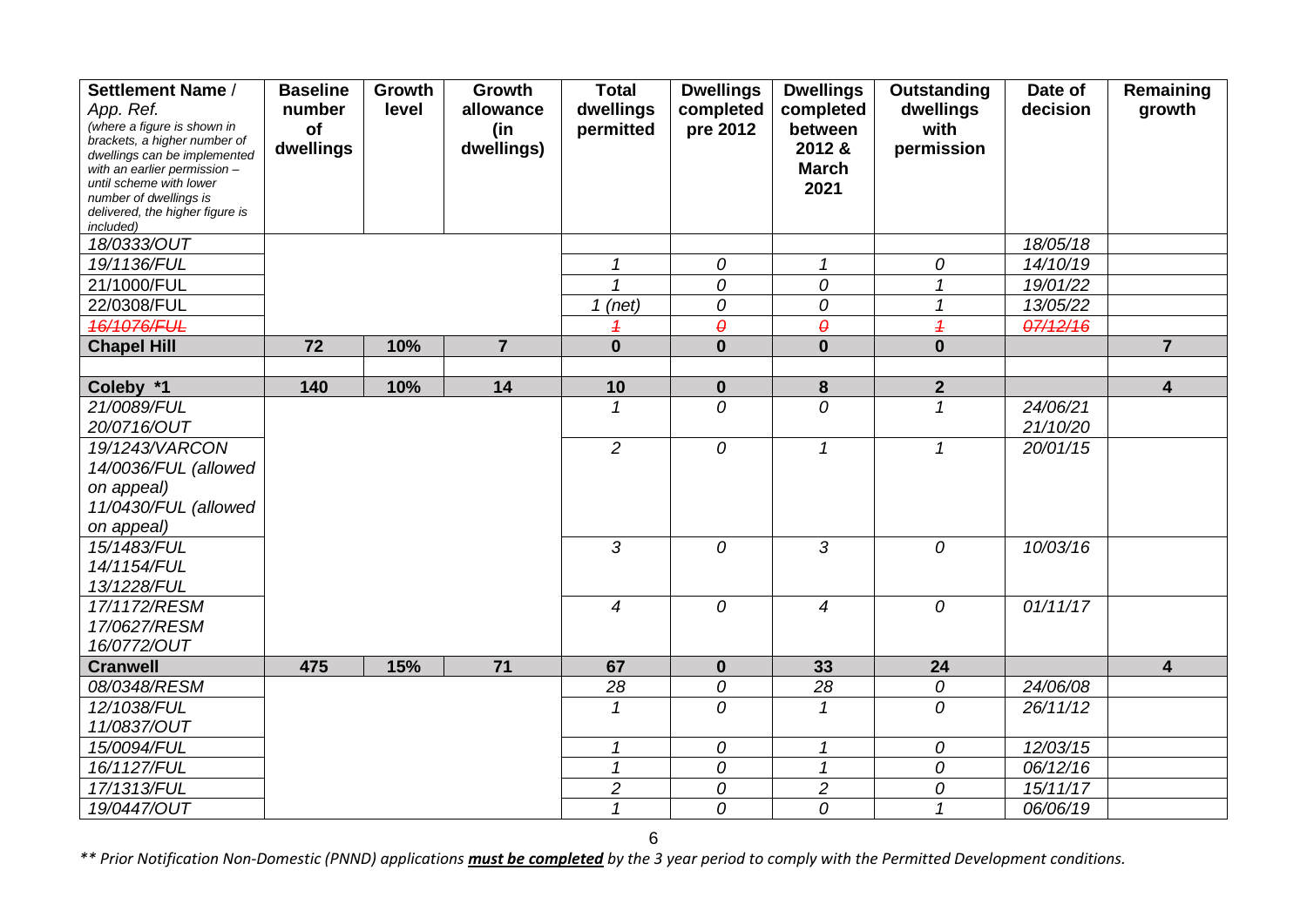| Settlement Name /                                            | <b>Baseline</b> | Growth | Growth         | <b>Total</b>             | <b>Dwellings</b>      | <b>Dwellings</b>        | Outstanding    | Date of    | Remaining               |
|--------------------------------------------------------------|-----------------|--------|----------------|--------------------------|-----------------------|-------------------------|----------------|------------|-------------------------|
| App. Ref.                                                    | number          | level  | allowance      | dwellings                | completed             | completed               | dwellings      | decision   | growth                  |
| (where a figure is shown in                                  | of              |        | (in            | permitted                | pre 2012              | between                 | with           |            |                         |
| brackets, a higher number of<br>dwellings can be implemented | dwellings       |        | dwellings)     |                          |                       | 2012 &                  | permission     |            |                         |
| with an earlier permission -                                 |                 |        |                |                          |                       | <b>March</b>            |                |            |                         |
| until scheme with lower                                      |                 |        |                |                          |                       | 2021                    |                |            |                         |
| number of dwellings is<br>delivered, the higher figure is    |                 |        |                |                          |                       |                         |                |            |                         |
| included)                                                    |                 |        |                |                          |                       |                         |                |            |                         |
| 19/1146/FUL                                                  |                 |        |                | 1                        | 0                     | 0                       | $\mathcal{I}$  | 04/11/19   |                         |
| 17/0772/OUT                                                  |                 |        |                |                          | 0                     | $\overline{O}$          | $\mathbf{1}$   | 26/07/17   |                         |
| 20/0956/RESM                                                 |                 |        |                |                          |                       |                         |                | 15/09/20   |                         |
| 21/1636/OUT                                                  |                 |        |                | $\overline{\mathcal{L}}$ | 0                     | 0                       | $\mathbf{1}$   | 16/12/21   |                         |
| 21/1876/FUL                                                  |                 |        |                | 9                        | 0                     | 0                       | 9              | 17/03/22   |                         |
| 18/1517/FUL                                                  |                 |        |                | 21                       | 0                     | 0                       | 21             | 13/05/22   |                         |
| <b>Digby</b>                                                 | 245             | 15%    | 37             | 38                       | $\bf{0}$              | 9                       | 29             |            | $+1$                    |
| 07/1281/FUL                                                  |                 |        |                |                          | 0                     | $\mathcal I$            | 0              | 19/11/07   |                         |
| 10/1421/FUL                                                  |                 |        |                | 1                        | 0                     | 0                       | $\mathbf{1}$   | 19/01/11   |                         |
| 15/0080/FUL                                                  |                 |        |                | 1                        | 0                     | 1                       | 0              | 08/04/15   |                         |
| 13/1337/FUL                                                  |                 |        |                |                          |                       |                         |                |            |                         |
| 15/0481/FUL                                                  |                 |        |                | $\mathcal I$             | 0                     | $\mathcal{I}$           | 0              | 08/06/15   |                         |
| 14/0223/FUL                                                  |                 |        |                |                          |                       |                         |                |            |                         |
| 20/1450/FUL                                                  |                 |        |                | 9                        | 0                     | 0                       | 9              | 18/12/2020 |                         |
| 18/1739/RESM                                                 |                 |        |                |                          |                       |                         |                | 09/05/2019 |                         |
| 15/0951/OUT                                                  |                 |        |                |                          |                       |                         |                | 06/01/16   |                         |
| 18/0378/FUL                                                  |                 |        |                | 6                        | 0                     | 6                       | 0              | 15/06/18   |                         |
| 17/1688/FUL                                                  |                 |        |                |                          |                       |                         |                | 11/01/18   |                         |
| 17/0512/FUL                                                  |                 |        |                |                          |                       |                         |                | 16/03/16   |                         |
| 16/0043/FUL                                                  |                 |        |                |                          |                       |                         |                |            |                         |
| 15/0388/FUL                                                  |                 |        |                |                          |                       |                         |                |            |                         |
| 09/0606/FUL                                                  |                 |        |                |                          |                       |                         |                |            |                         |
| 17/1264/FUL                                                  |                 |        |                | $\overline{1}$           | $\boldsymbol{\theta}$ | $\pmb{\theta}$          | $\overline{1}$ | 10/01/18   |                         |
| 19/1607/FUL                                                  |                 |        |                | 17                       | 0                     | 0                       | 17             | 14/04/20   |                         |
| 46/0620/OUT                                                  |                 |        |                | $2\theta$                | $\boldsymbol{\theta}$ | $\boldsymbol{\theta}$   | $2\theta$      | 20/03/17   |                         |
| 22/0320/PMA                                                  |                 |        |                | $\overline{c}$           | $\overline{O}$        | $\overline{O}$          | $\overline{c}$ | 12.04.20   |                         |
| <b>Doddington</b>                                            | 61              | 10%    | $6\phantom{1}$ | 13                       | $\bf{0}$              | $\bf{0}$                | 13             |            | $+7$                    |
| 17/1865/FUL                                                  |                 |        |                | 13                       | 0                     | 0                       | 13             | 15/06/18   |                         |
| <b>Dorrington</b>                                            | 176             | 10%    | 18             | 14                       | $\mathbf{0}$          | $\overline{\mathbf{4}}$ | 10             |            | $\overline{\mathbf{4}}$ |

7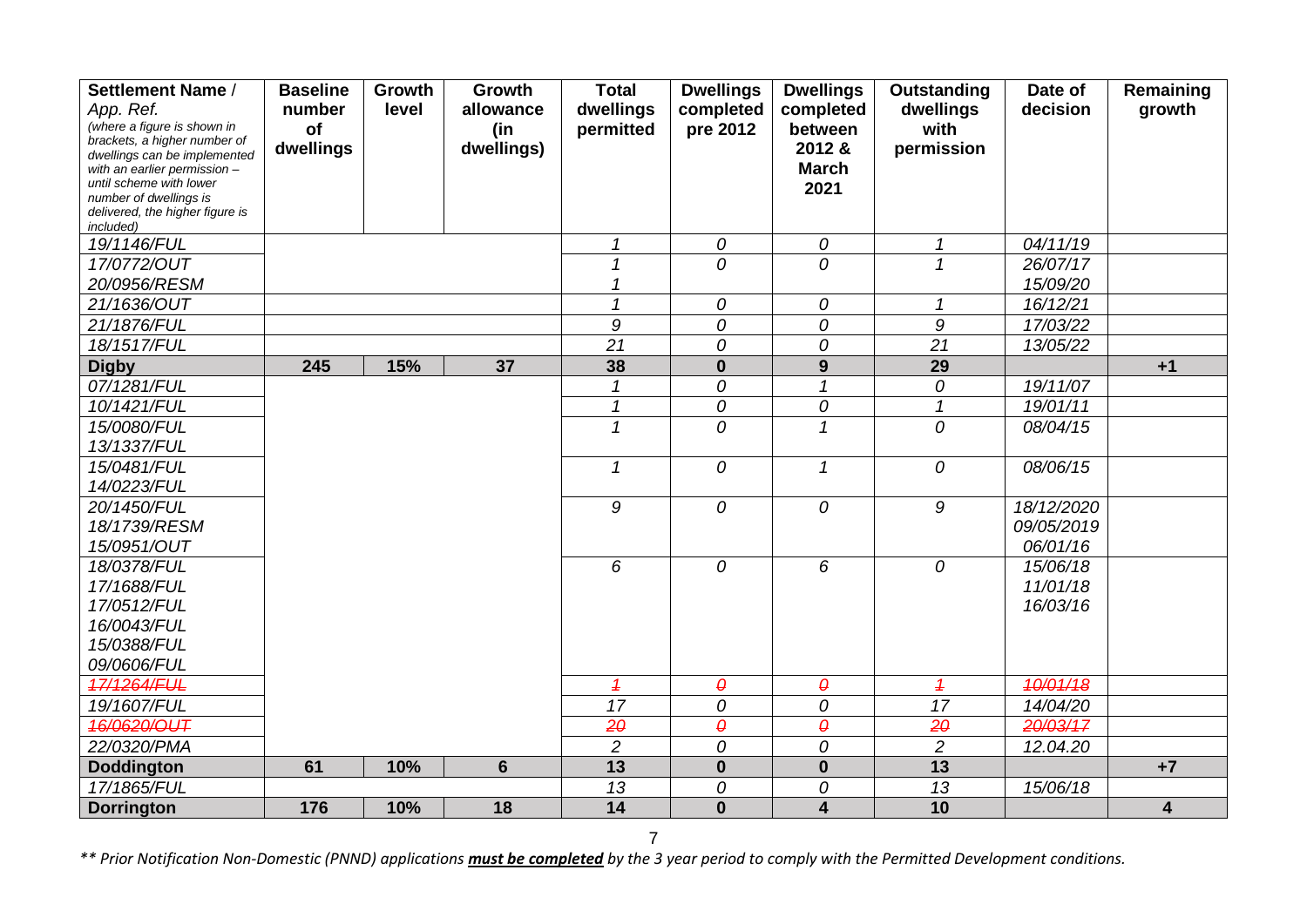| Settlement Name /                                            | <b>Baseline</b> | Growth | <b>Growth</b> | <b>Total</b>             | <b>Dwellings</b>      | <b>Dwellings</b>           | Outstanding    | Date of  | Remaining           |
|--------------------------------------------------------------|-----------------|--------|---------------|--------------------------|-----------------------|----------------------------|----------------|----------|---------------------|
| App. Ref.                                                    | number          | level  | allowance     | dwellings                | completed             | completed                  | dwellings      | decision | growth              |
| (where a figure is shown in                                  | of              |        | (in           | permitted                | pre 2012              | between                    | with           |          |                     |
| brackets, a higher number of<br>dwellings can be implemented | dwellings       |        | dwellings)    |                          |                       | 2012 &                     | permission     |          |                     |
| with an earlier permission -                                 |                 |        |               |                          |                       | <b>March</b>               |                |          |                     |
| until scheme with lower                                      |                 |        |               |                          |                       | 2021                       |                |          |                     |
| number of dwellings is<br>delivered, the higher figure is    |                 |        |               |                          |                       |                            |                |          |                     |
| included)                                                    |                 |        |               |                          |                       |                            |                |          |                     |
| 15/0804/FUL                                                  |                 |        |               | $\mathcal{I}$            | $\overline{O}$        | $\mathcal{I}$              | 0              | 09/09/15 |                     |
| 12/1026/FUL                                                  |                 |        |               |                          |                       |                            |                |          |                     |
| 18/0903/FUL                                                  |                 |        |               | 3                        | 0                     | $\mathcal I$               | $\overline{2}$ | 19/10/18 |                     |
| 15/1218/FUL                                                  |                 |        |               |                          |                       |                            |                | 21/12/15 |                     |
| 21/0978/VARCON                                               |                 |        |               |                          |                       |                            |                |          |                     |
| 20/0685/VARCON                                               |                 |        |               |                          |                       |                            |                |          |                     |
| 16/1166/OUT                                                  |                 |        |               | $\overline{4}$           | $\overline{0}$        | $\overline{O}$             | $\overline{4}$ | 06/07/17 |                     |
| 20/0822/RESM                                                 |                 |        |               |                          |                       |                            |                | 16/11/20 |                     |
| 17/1014/FUL                                                  |                 |        |               | 1                        | 0                     | $\boldsymbol{\mathcal{L}}$ | 0              | 19/12/17 |                     |
| 18/0866/FUL                                                  |                 |        |               | $\mathbf{1}$             | 0                     | $\mathcal I$               | 0              | 21/09/18 |                     |
| 18/0811/FUL                                                  |                 |        |               | 3                        | 0                     | $\overline{O}$             | 3              | 30/10/18 |                     |
| 19/0872/VARCON                                               |                 |        |               |                          |                       |                            |                |          |                     |
| 20/1604/FUL                                                  |                 |        |               |                          |                       |                            |                |          |                     |
| 21/0671/OUT                                                  |                 |        |               | 1                        | 0                     | 0                          | 1              | 30/06/21 |                     |
| 18/0344/OUT                                                  |                 |        |               | $\overline{\mathcal{L}}$ | $\boldsymbol{\theta}$ | $\boldsymbol{\theta}$      | $\overline{1}$ | 02/05/18 |                     |
| 13/1486/OUT                                                  |                 |        |               | $\overline{1}$           | $\boldsymbol{\theta}$ | $\theta$                   | $\theta$       |          |                     |
| Dunston *1                                                   | 303             | 10%    | 30            | 30                       | $\bf{0}$              | $\overline{7}$             | 23             |          | $\mathbf 0$         |
| 07/0855/FUL                                                  |                 |        |               |                          | 0                     | $\mathcal I$               | 0              | 30/08/07 |                     |
| 12/0400/FUL                                                  |                 |        |               | $\overline{c}$           | $\overline{O}$        | $\overline{c}$             | 0              | 27/07/12 |                     |
| 17/1829/FUL                                                  |                 |        |               | $\overline{1}$           | 0                     | $\overline{1}$             | 0              | 23/03/18 |                     |
| 18/1082/RESM                                                 |                 |        |               | 1                        | 0                     | $\mathcal I$               | 0              | 26/10/18 |                     |
| 18/0271/OUT                                                  |                 |        |               |                          |                       |                            |                | 10/05/18 |                     |
| 18/1108/OUT                                                  |                 |        |               | $\overline{7}$           | 0                     | 0                          | $\overline{7}$ | 31/01/19 |                     |
| 20/0456/FUL                                                  |                 |        |               | 8                        | 0                     | 0                          | 8              | 21/09/20 | (net increase of 1) |
| 19/0261/FUL                                                  |                 |        |               | $\overline{2}$           | 0                     | $\overline{c}$             | 0              | 26/04/19 |                     |
| 19/0274/FUL                                                  |                 |        |               |                          | 0                     | ${\cal O}$                 |                | 27/08/19 |                     |
| 19/1272/FUL                                                  |                 |        |               | $9(-1)=8$                | 0                     | 0                          | $9(-1)=8$      | 29/11/19 |                     |
| 19/1434/OUT                                                  |                 |        |               | 5                        | 0                     | 0                          | 5              | 11/12/19 |                     |
| 21/0682/FUL                                                  |                 |        |               | $\mathcal I$             | 0                     | 0                          | 1              | 22/09/21 |                     |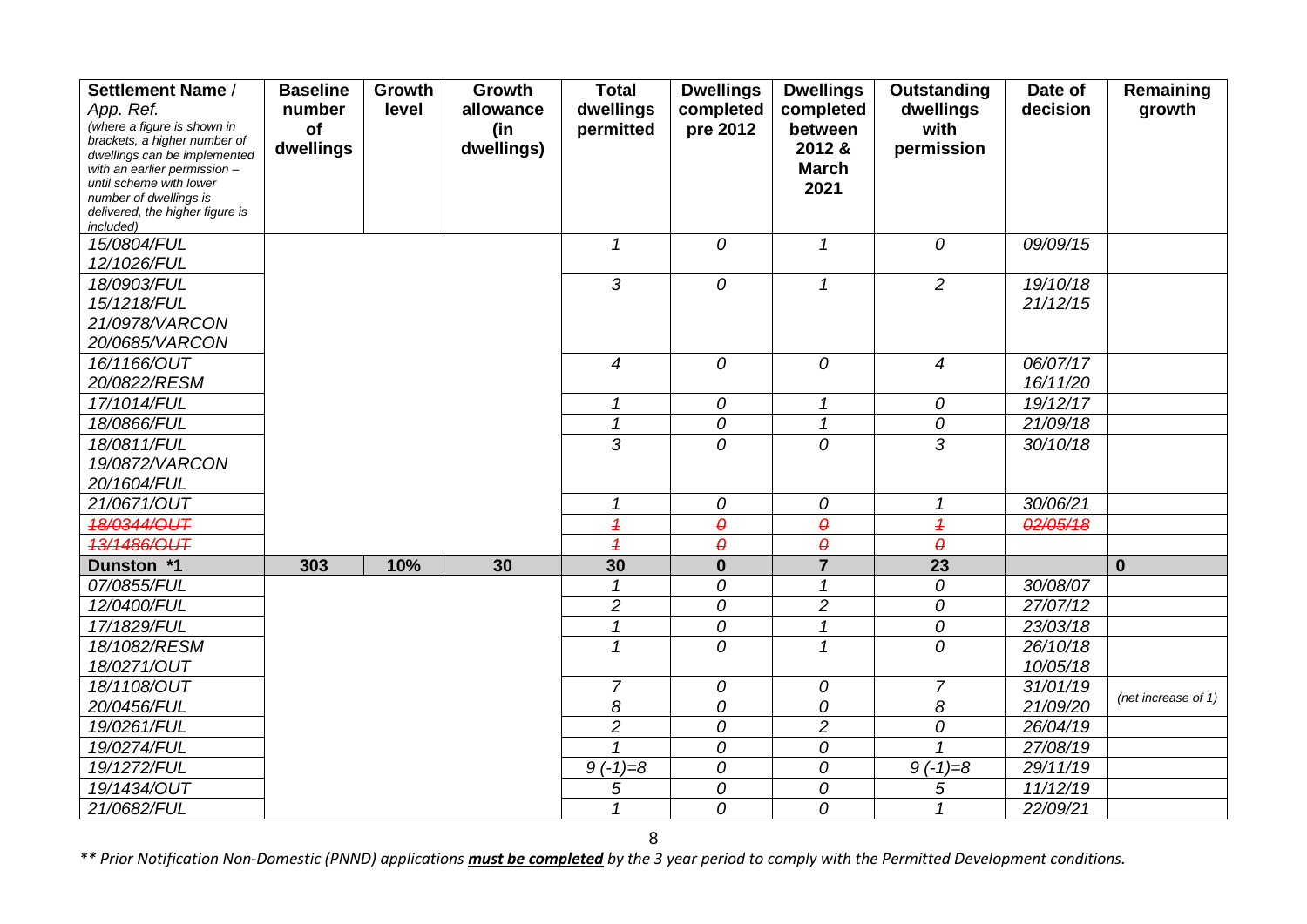| Settlement Name /                                            | <b>Baseline</b> | Growth | Growth          | <b>Total</b>             | <b>Dwellings</b>      | <b>Dwellings</b>         | Outstanding              | Date of  | Remaining      |
|--------------------------------------------------------------|-----------------|--------|-----------------|--------------------------|-----------------------|--------------------------|--------------------------|----------|----------------|
| App. Ref.                                                    | number          | level  | allowance       | dwellings                | completed             | completed                | dwellings                | decision | growth         |
| (where a figure is shown in                                  | of              |        | (in             | permitted                | pre 2012              | between                  | with                     |          |                |
| brackets, a higher number of<br>dwellings can be implemented | dwellings       |        | dwellings)      |                          |                       | 2012 &                   | permission               |          |                |
| with an earlier permission $-$                               |                 |        |                 |                          |                       | <b>March</b>             |                          |          |                |
| until scheme with lower                                      |                 |        |                 |                          |                       | 2021                     |                          |          |                |
| number of dwellings is<br>delivered, the higher figure is    |                 |        |                 |                          |                       |                          |                          |          |                |
| included)                                                    |                 |        |                 |                          |                       |                          |                          |          |                |
| 17/1701/OUT                                                  |                 |        |                 | $\overline{1}$           | $\boldsymbol{\theta}$ | $\boldsymbol{\theta}$    | $\overline{1}$           | 24/01/18 |                |
| Eagle *2                                                     | 247             | 10%    | 25              | 26                       | $\mathbf 0$           | 11                       | 15                       |          | $+1$           |
| 11/1270/RESM                                                 |                 |        |                 | 1                        | 0                     | 1                        | 0                        | 19/12/11 |                |
| 11/0623/OUT                                                  |                 |        |                 |                          |                       |                          |                          |          |                |
| 14/1528/FUL                                                  |                 |        |                 | $\overline{2}$           | 0                     | $\overline{2}$           | 0                        | 23/01/15 |                |
| 14/0043/OUT                                                  |                 |        |                 |                          |                       |                          |                          |          |                |
| 15/0620/FUL                                                  |                 |        |                 | 14                       | 0                     | 0                        | $\overline{14}$          | 07/01/16 |                |
| 17/0102/VARCON                                               |                 |        |                 |                          |                       |                          |                          |          |                |
| 17/1577/FUL                                                  |                 |        |                 | 8                        | 0                     | 8                        | 0                        | 19/01/18 |                |
| 46/0884/OUT                                                  |                 |        |                 | (9)                      |                       |                          | (9)                      |          |                |
| 20/1427/FUL                                                  |                 |        |                 | 1                        | 0                     | 0                        | $\mathcal I$             | 19/03/21 |                |
| <b>East Heckington</b>                                       | 57              | 10%    | $6\phantom{1}6$ | $\overline{1}$           | $\mathbf{0}$          | $\mathbf{0}$             | $\mathbf{1}$             |          | 5              |
| 21/0473/FUL                                                  |                 |        |                 |                          | $\overline{0}$        | $\mathbf 0$              | 1                        | 09/06/21 |                |
|                                                              |                 |        |                 |                          |                       |                          |                          |          |                |
| <b>Ewerby</b>                                                | 120             | 15%    | 18              | 11                       | $\mathbf{0}$          | 4                        | 6                        |          | $\overline{7}$ |
| 12/0938/FUL                                                  |                 |        |                 | 3                        | 0                     | 3                        | 0                        | 29/10/12 |                |
| 15/0710/FUL                                                  |                 |        |                 | $\overline{1}$           | 0                     | $\overline{\mathcal{L}}$ | 0                        | 30/07/15 |                |
| 17/0205/FUL                                                  |                 |        |                 | $\overline{2}$           | 0                     | 0                        | $\overline{2}$           | 31/03/17 |                |
| 16/1476/FUL                                                  |                 |        |                 |                          |                       |                          |                          | 10/01/17 |                |
| 14/1150/FUL                                                  |                 |        |                 |                          |                       |                          |                          |          |                |
| 16/1263/FUL                                                  |                 |        |                 | $\overline{\mathcal{L}}$ | $\pmb{\varrho}$       | $\pmb{\varrho}$          | $\overline{\mathcal{L}}$ | 30/01/17 |                |
| 17/0358/FUL                                                  |                 |        |                 | $\mathbf{1}$             | 0                     | $\mathcal I$             | 0                        | 07/07/17 |                |
| 16/0481/FUL                                                  |                 |        |                 |                          |                       |                          |                          |          |                |
| 19/0474/FUL                                                  |                 |        |                 | 1                        | 0                     | 0                        | 1                        | 15/10/19 |                |
| 19/1118/FUL                                                  |                 |        |                 | $\overline{\mathcal{L}}$ | 0                     | 0                        | $\mathbf{1}$             | 10/12/19 |                |
| 20/0133/OUT                                                  |                 |        |                 | 1                        | 0                     | 0                        | $\mathbf{1}$             | 21/04/20 |                |
| 20/1676/FUL                                                  |                 |        |                 |                          |                       |                          |                          | 10/03/21 |                |
| 21/0664/FUL                                                  |                 |        |                 |                          | 0                     | 0                        | 1                        | 14/10/21 |                |
| 11/0832/OUT                                                  |                 |        |                 | $\overline{1}$           | $\boldsymbol{\theta}$ | $\theta$                 | $\theta$                 |          |                |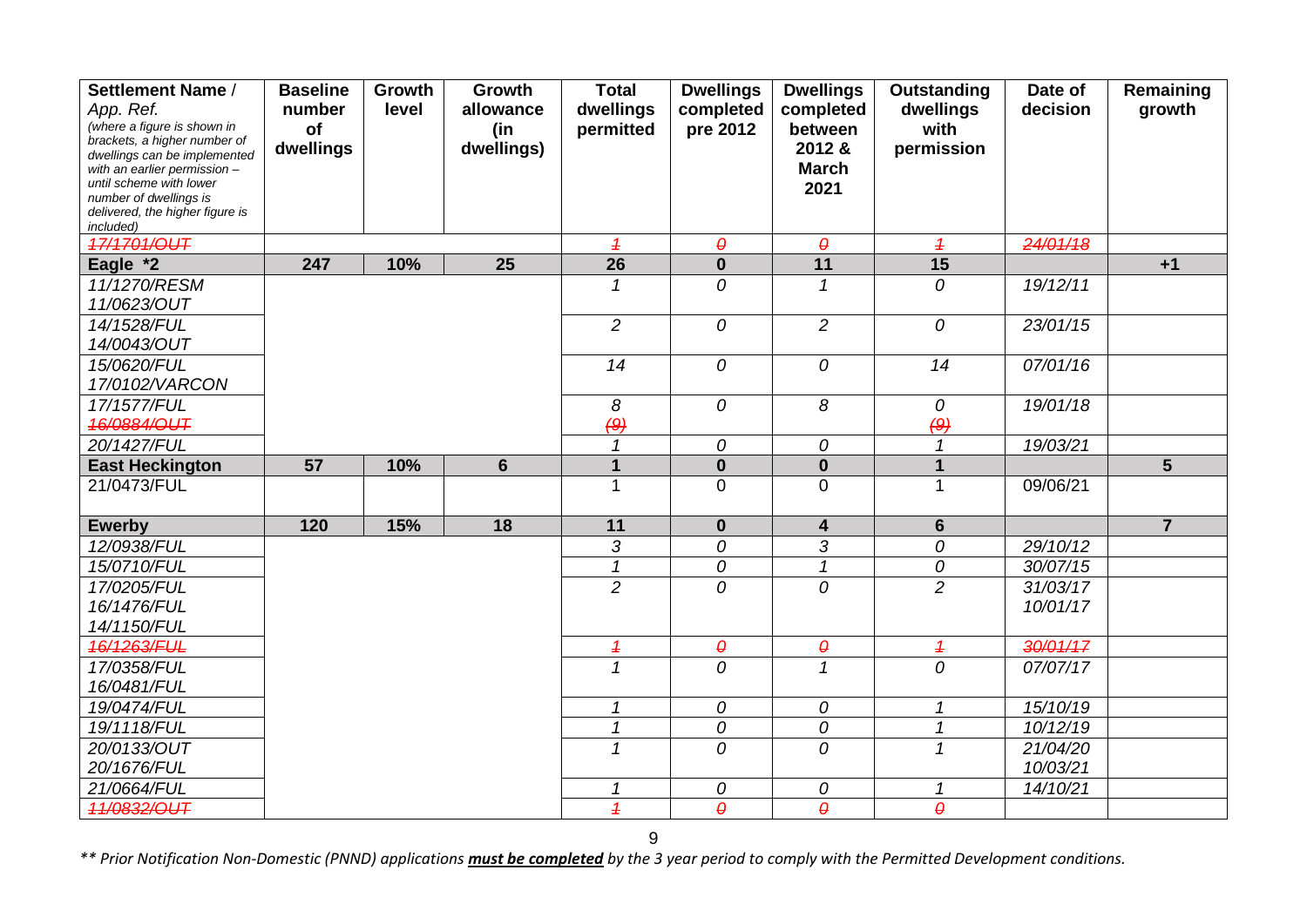| Settlement Name /                                            | <b>Baseline</b> | Growth | Growth     | <b>Total</b>             | <b>Dwellings</b>    | <b>Dwellings</b>           | Outstanding                                    | Date of              | Remaining |
|--------------------------------------------------------------|-----------------|--------|------------|--------------------------|---------------------|----------------------------|------------------------------------------------|----------------------|-----------|
| App. Ref.                                                    | number          | level  | allowance  | dwellings                | completed           | completed                  | dwellings                                      | decision             | growth    |
| (where a figure is shown in                                  | of              |        | (in        | permitted                | pre 2012            | between                    | with                                           |                      |           |
| brackets, a higher number of<br>dwellings can be implemented | dwellings       |        | dwellings) |                          |                     | 2012 &                     | permission                                     |                      |           |
| with an earlier permission -                                 |                 |        |            |                          |                     | <b>March</b>               |                                                |                      |           |
| until scheme with lower<br>number of dwellings is            |                 |        |            |                          |                     | 2021                       |                                                |                      |           |
| delivered, the higher figure is                              |                 |        |            |                          |                     |                            |                                                |                      |           |
| included)                                                    |                 |        |            |                          |                     |                            |                                                |                      |           |
| <b>Great Hale</b>                                            | 340             | 10%    | 34         | 21                       | $\mathbf{0}$        | $5\phantom{1}$             | 16                                             |                      | 13        |
| 12/0473/FUL                                                  |                 |        |            | 1                        | 0                   | $\mathcal I$               | $\mathcal O$                                   | 22/06/12             |           |
| 17/1413/RESM                                                 |                 |        |            | 1                        | $\overline{O}$      | $\mathcal I$               | $\overline{O}$                                 | 23/11/17             |           |
| 15/0539/OUT                                                  |                 |        |            |                          |                     |                            |                                                |                      |           |
| 17/1725/RESM                                                 |                 |        |            | $\mathcal I$             | $\overline{O}$      | $\mathcal I$               | 0                                              | 09/01/18             |           |
| 16/0633/FUL                                                  |                 |        |            |                          |                     |                            |                                                |                      |           |
| 17/0296/FUL                                                  |                 |        |            | 1                        | $\overline{O}$      | $\boldsymbol{\mathcal{L}}$ | 0                                              | 03/05/17             |           |
| 16/0854/OUT                                                  |                 |        |            |                          |                     |                            |                                                | 19/08/16             |           |
| 19/1076/VARCON                                               |                 |        |            | $\overline{4}$           | $\overline{O}$      | $\mathcal I$               | $\overline{3}$                                 | 25/09/19             |           |
| 18/0904/RESM                                                 |                 |        |            |                          |                     |                            |                                                | 05/09/18             |           |
| 17/0901/OUT                                                  |                 |        |            |                          |                     |                            |                                                | 24/11/17             |           |
|                                                              |                 |        |            |                          |                     |                            |                                                |                      |           |
| 18/0708/OUT                                                  |                 |        |            |                          |                     |                            |                                                |                      |           |
| 19/0726/RESM                                                 |                 |        |            | 8<br>1                   | 0                   | 0                          | 8                                              | 17/01/20             |           |
| 19/1299/FUL<br>20/1524/FUL                                   |                 |        |            | $\overline{\mathcal{A}}$ | 0                   | 0<br>0                     | $\boldsymbol{\mathcal{L}}$<br>$\boldsymbol{4}$ | 05/11/19<br>30/06/21 |           |
| 16/0127/FUL                                                  |                 |        |            | $\overline{1}$           | 0<br>$\pmb{\theta}$ | $\theta$                   | $\overline{1}$                                 | 12/04/16             |           |
| <b>Greylees</b>                                              | 586             | 15%    | 88         | 545                      | 108                 | 372                        | 65                                             |                      | $+349$    |
| 03/1255/RESM                                                 |                 |        |            | 311                      | 22                  | 289                        | 0                                              |                      |           |
| 04/1071/RESM                                                 |                 |        |            |                          |                     |                            |                                                |                      |           |
| 07/0303/FUL                                                  |                 |        |            |                          |                     |                            |                                                |                      |           |
| 09/0536/FUL                                                  |                 |        |            |                          |                     |                            |                                                |                      |           |
| 10/0192/FUL                                                  |                 |        |            |                          |                     |                            |                                                |                      |           |
| 11/0137/FUL                                                  |                 |        |            |                          |                     |                            |                                                |                      |           |
| 12/0455/FUL                                                  |                 |        |            |                          |                     |                            |                                                |                      |           |
| 13/0965/FUL                                                  |                 |        |            | 58                       | 0                   | 58                         | 0                                              | 23/07/13             |           |
| 04/1071/RESM                                                 |                 |        |            | 136                      | 86                  | 25                         | 25                                             |                      |           |
| 07/0303/FUL                                                  |                 |        |            |                          |                     |                            |                                                |                      |           |
| 07/1022/FUL                                                  |                 |        |            |                          |                     |                            |                                                |                      |           |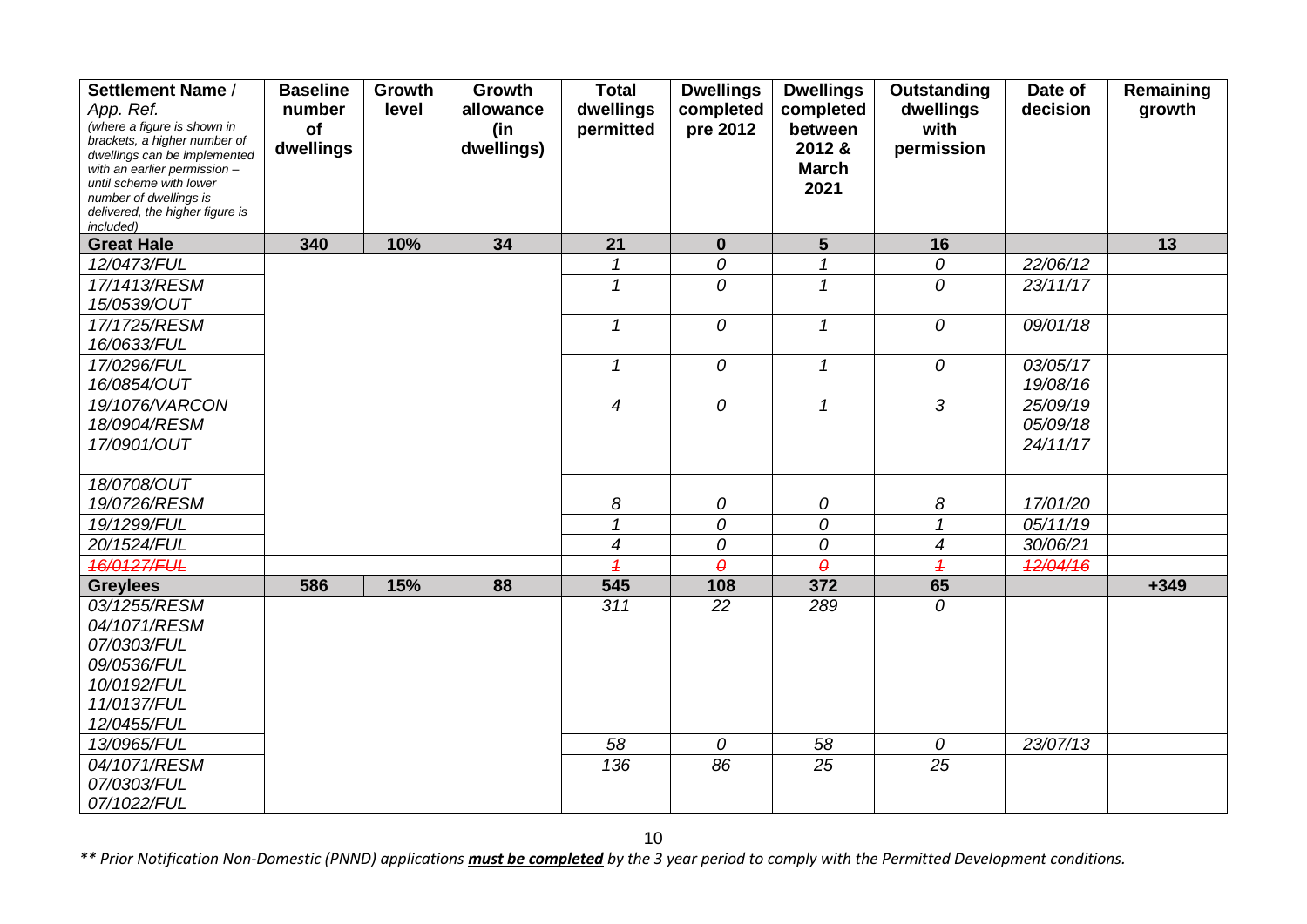| Settlement Name /                                            | <b>Baseline</b> | Growth | Growth     | <b>Total</b>             | <b>Dwellings</b>      | <b>Dwellings</b>           | Outstanding     | Date of  | Remaining      |
|--------------------------------------------------------------|-----------------|--------|------------|--------------------------|-----------------------|----------------------------|-----------------|----------|----------------|
| App. Ref.                                                    | number          | level  | allowance  | dwellings                | completed             | completed                  | dwellings       | decision | growth         |
| (where a figure is shown in                                  | of              |        | (in        | permitted                | pre 2012              | between                    | with            |          |                |
| brackets, a higher number of<br>dwellings can be implemented | dwellings       |        | dwellings) |                          |                       | 2012 &                     | permission      |          |                |
| with an earlier permission -                                 |                 |        |            |                          |                       | <b>March</b>               |                 |          |                |
| until scheme with lower<br>number of dwellings is            |                 |        |            |                          |                       | 2021                       |                 |          |                |
| delivered, the higher figure is                              |                 |        |            |                          |                       |                            |                 |          |                |
| included)                                                    |                 |        |            |                          |                       |                            |                 |          |                |
| 09/0158/FUL                                                  |                 |        |            |                          |                       |                            |                 |          |                |
| 10/1435/FUL                                                  |                 |        |            |                          |                       |                            |                 |          |                |
| 15/0932/FUL                                                  |                 |        |            |                          |                       |                            |                 |          |                |
| 17/0880/FUL                                                  |                 |        |            | 40                       | 0                     | 0                          | 40              | 15/06/18 |                |
| 00/0058/FUL                                                  |                 |        |            | 59                       | $\theta$              | $\theta$                   | 59              |          |                |
| 08/0128/FUL                                                  |                 |        |            |                          |                       |                            |                 |          |                |
| 08/1183/FUL                                                  |                 |        |            |                          |                       |                            |                 |          |                |
| 11/0518/FULEXT                                               |                 |        |            |                          |                       |                            |                 |          |                |
|                                                              |                 |        |            |                          |                       |                            |                 |          |                |
| <b>Harmston</b>                                              | 278             | 10%    | 28         | $5\phantom{.}$           | $\bf{0}$              | $\overline{\mathbf{4}}$    | $\mathbf{1}$    |          | 23             |
| 10/0181/FUL                                                  |                 |        |            |                          | 0                     | $\mathbf{1}$               | 0               | 14/04/10 |                |
| 12/1097/FUL                                                  |                 |        |            | $\overline{2}$           | 0                     | $\overline{2}$             | 0               | 21/12/12 |                |
| 11/0700/OUT                                                  |                 |        |            |                          |                       |                            |                 |          |                |
| 16/1467/FUL                                                  |                 |        |            | 1                        | 0                     | 0                          | $\mathbf{1}$    | 13/01/17 |                |
| 17/0184/VARCON                                               |                 |        |            | $\mathcal I$             | 0                     | $\overline{1}$             | 0               | 05/04/17 |                |
| 17/1823/FUL                                                  |                 |        |            | $\overline{1}$           | $\boldsymbol{\theta}$ | $\theta$                   | $\overline{1}$  | 19/03/18 |                |
| Helpringham                                                  | 370             | 15%    | 56         | $\overline{54}$          | $\mathbf 0$           | 23                         | $\overline{31}$ |          | $\overline{2}$ |
| 09/1024/FUL                                                  |                 |        |            |                          | 0                     | $\mathcal I$               | 0               | 05/02/10 |                |
| 10/1203/FUL                                                  |                 |        |            | $\overline{\mathcal{L}}$ | 0                     | $\mathcal I$               | 0               | 30/11/10 |                |
| 11/0149/FUL                                                  |                 |        |            | 1                        | 0                     | 1                          | 0               | 12/04/11 |                |
| 12/1318/FUL                                                  |                 |        |            | 1                        | 0                     | $\mathcal I$               | 0               | 26/02/13 |                |
| 13/1064/FUL                                                  |                 |        |            | 6                        | 0                     | 6                          | 0               | 07/02/14 |                |
| 13/0015/FUL                                                  |                 |        |            | $\overline{1}$           | 0                     | $\boldsymbol{\mathcal{L}}$ | 0               | 13/03/13 |                |
| 13/1086/FUL                                                  |                 |        |            | 1                        | 0                     | $\mathcal I$               | 0               | 05/11/13 |                |
| 13/0653/FUL                                                  |                 |        |            |                          |                       |                            |                 |          |                |
| 22/0492/FUL                                                  |                 |        |            | $\overline{c}$           | 0                     | $\boldsymbol{\mathcal{L}}$ | $\mathcal{I}$   | 16/05/22 |                |
| 19/0342/FUL                                                  |                 |        |            |                          |                       |                            |                 | 30/04/19 |                |
| 14/1430/FUL                                                  |                 |        |            |                          |                       |                            |                 | 29/12/14 |                |
| 14/0065/FUL                                                  |                 |        |            |                          |                       |                            |                 | 25/03/14 |                |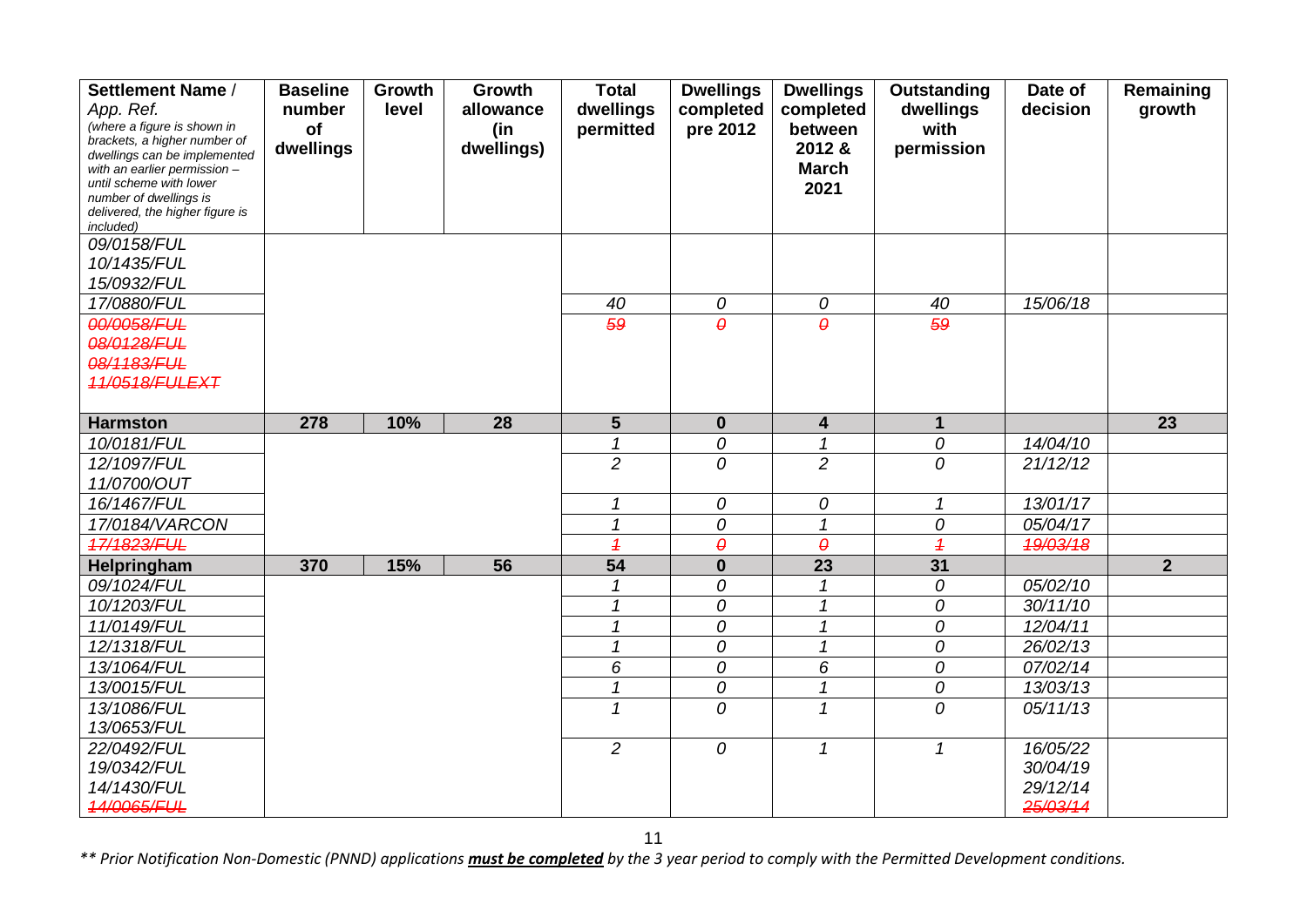| Settlement Name /                                            | <b>Baseline</b> | Growth | Growth         | <b>Total</b>             | <b>Dwellings</b>      | <b>Dwellings</b>           | <b>Outstanding</b>         | Date of  | Remaining    |
|--------------------------------------------------------------|-----------------|--------|----------------|--------------------------|-----------------------|----------------------------|----------------------------|----------|--------------|
| App. Ref.                                                    | number          | level  | allowance      | dwellings                | completed             | completed                  | dwellings                  | decision | growth       |
| (where a figure is shown in                                  | of              |        | (in            | permitted                | pre 2012              | between                    | with                       |          |              |
| brackets, a higher number of                                 | dwellings       |        | dwellings)     |                          |                       | 2012 &                     | permission                 |          |              |
| dwellings can be implemented<br>with an earlier permission - |                 |        |                |                          |                       | <b>March</b>               |                            |          |              |
| until scheme with lower                                      |                 |        |                |                          |                       | 2021                       |                            |          |              |
| number of dwellings is                                       |                 |        |                |                          |                       |                            |                            |          |              |
| delivered, the higher figure is<br>included)                 |                 |        |                |                          |                       |                            |                            |          |              |
| 17/0950/RESM                                                 |                 |        |                | 1                        | 0                     | $\boldsymbol{\mathcal{L}}$ | 0                          | 04/09/17 |              |
| 15/0666/OUT                                                  |                 |        |                |                          |                       |                            |                            |          |              |
| 16/1340/FUL                                                  |                 |        |                | $\overline{4}$           | 0                     | $\boldsymbol{4}$           | 0                          | 24/02/17 |              |
| 16/1444/FUL                                                  |                 |        |                | $\boldsymbol{4}$         | 0                     | 0                          | $\overline{4}$             | 27/02/17 |              |
| 15/1384/OUT                                                  |                 |        |                |                          |                       |                            |                            |          |              |
| 17/0429/FUL                                                  |                 |        |                | $\mathbf{1}$             | 0                     | $\boldsymbol{\mathcal{L}}$ | 0                          | 07/06/17 |              |
| 21/1652/VARCON                                               |                 |        |                | $\overline{7}$           | $\Omega$              | $\mathbf{1}$               | 6                          | 28/01/19 |              |
| 21/0120/FUL (plot 7)                                         |                 |        |                |                          |                       |                            |                            | 17/01/17 |              |
| 18/1653/RESM                                                 |                 |        |                |                          |                       |                            |                            |          |              |
| 14/0761/OUT                                                  |                 |        |                |                          |                       |                            |                            |          |              |
| 17/1870/FUL                                                  |                 |        |                | $\mathcal I$             | 0                     | 0                          | $\mathbf{1}$               | 09/03/18 |              |
| 18/0509/FUL                                                  |                 |        |                | $\overline{4}$           | 0                     | $\overline{4}$             | 0                          | 13/07/18 |              |
| 18/1578/FUL                                                  |                 |        |                |                          | 0                     | 0                          | 1                          | 28/02/19 |              |
| 19/0200/FUL                                                  |                 |        |                | 3                        | 0                     | $\cal O$                   | $\sqrt{3}$                 | 04/04/19 |              |
| 19/1396/FUL                                                  |                 |        |                | $\overline{3}$           | 0                     | ${\cal O}$                 | $\overline{3}$             | 18/12/19 |              |
| 20/1162/OUT                                                  |                 |        |                | $\overline{4}$           | 0                     | $\mathcal{O}$              | $\overline{4}$             | 17/12/20 |              |
| 21/0654/RESM                                                 |                 |        |                |                          |                       |                            |                            | 08/07/21 |              |
| (One demolition not included<br>in the total figures i.e 5)  |                 |        |                |                          |                       |                            |                            |          |              |
| 20/1385/OUT                                                  |                 |        |                | 6                        | 0                     | 0                          | 6                          | 02/02/22 |              |
| (One demolition not included                                 |                 |        |                |                          |                       |                            |                            |          |              |
| in the total figures i.e 7)                                  |                 |        |                |                          |                       |                            |                            |          |              |
| 21/0109/FUL                                                  |                 |        |                | 1                        | 0                     | 0                          | $\boldsymbol{\mathcal{L}}$ | 30/04/21 |              |
| 14/1217/OUT                                                  |                 |        |                | $\overline{\mathcal{L}}$ | $\boldsymbol{\theta}$ | $\pmb{\theta}$             | $\boldsymbol{\varTheta}$   |          |              |
| 13/0752/FUL                                                  |                 |        |                | $\overline{\mathcal{L}}$ | $\boldsymbol{\theta}$ | $\pmb{\theta}$             | $\pmb{\theta}$             |          |              |
| 13/0165/FUL (allowed                                         |                 |        |                | $\overline{5}$           | $\theta$              | $\theta$                   | $\theta$                   |          |              |
| on appeal)                                                   |                 |        |                |                          |                       |                            |                            |          |              |
| <b>Kirkby Green</b>                                          | 62              | 10%    | $6\phantom{1}$ | $\mathbf{3}$             | $\mathbf 0$           | $\mathbf{3}$               | $\mathbf 0$                |          | $\mathbf{3}$ |
| 16/1529/FUL                                                  |                 |        |                | $\overline{1}$           | 0                     | $\mathcal{I}$              | 0                          | 16/01/17 |              |
| 16/0598/FUL                                                  |                 |        |                |                          |                       |                            |                            | 15/07/16 |              |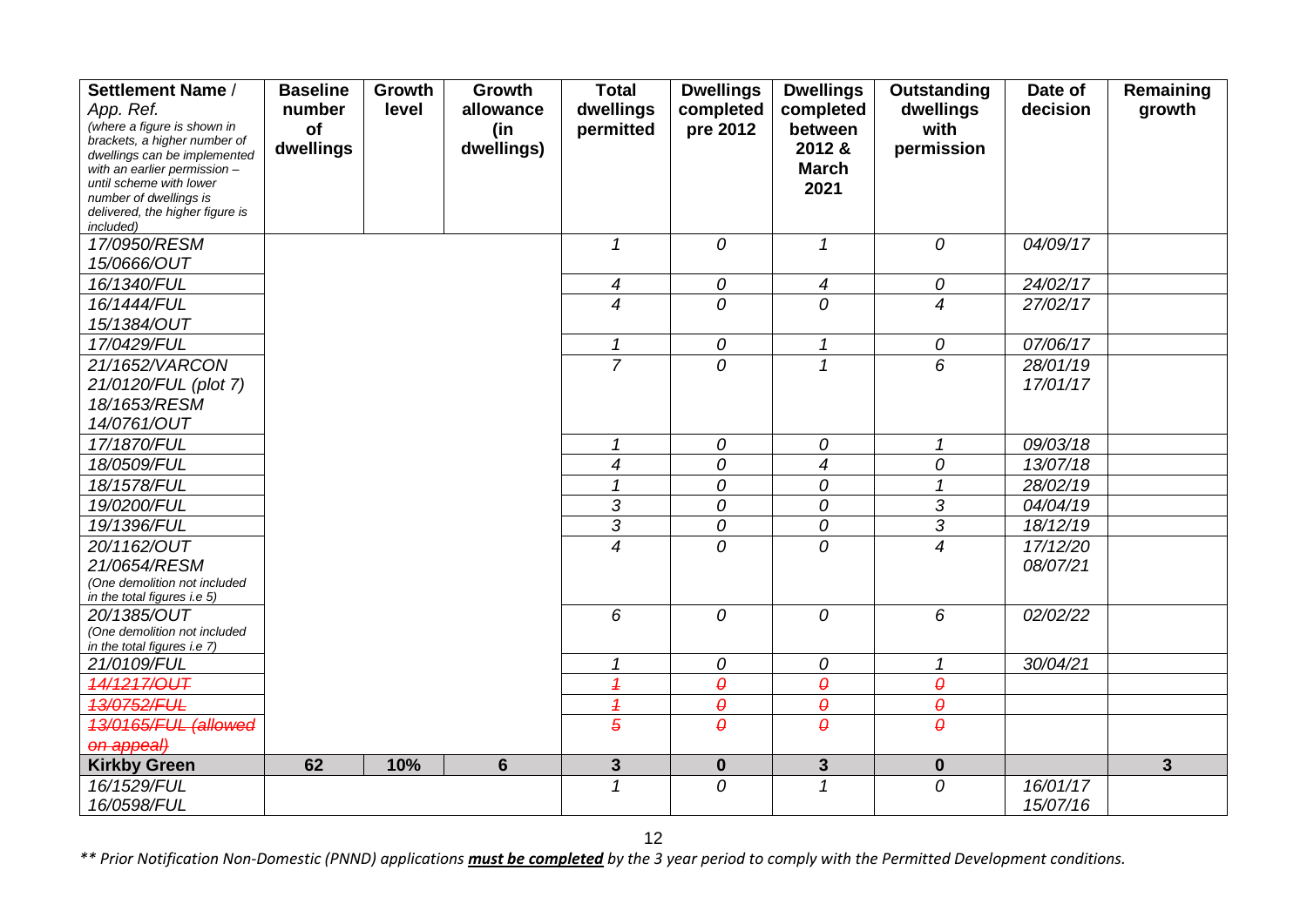| Settlement Name /                                           | <b>Baseline</b> | Growth | Growth     | <b>Total</b>    | <b>Dwellings</b> | <b>Dwellings</b>           | Outstanding     | Date of  | Remaining |
|-------------------------------------------------------------|-----------------|--------|------------|-----------------|------------------|----------------------------|-----------------|----------|-----------|
| App. Ref.                                                   | number          | level  | allowance  | dwellings       | completed        | completed                  | dwellings       | decision | growth    |
| (where a figure is shown in<br>brackets, a higher number of | of              |        | (in        | permitted       | pre 2012         | between                    | with            |          |           |
| dwellings can be implemented                                | dwellings       |        | dwellings) |                 |                  | 2012 &                     | permission      |          |           |
| with an earlier permission -                                |                 |        |            |                 |                  | <b>March</b>               |                 |          |           |
| until scheme with lower<br>number of dwellings is           |                 |        |            |                 |                  | 2021                       |                 |          |           |
| delivered, the higher figure is                             |                 |        |            |                 |                  |                            |                 |          |           |
| included)                                                   |                 |        |            |                 |                  |                            |                 |          |           |
| 18/1115/FUL                                                 |                 |        |            | $\overline{c}$  | $\overline{O}$   | $\overline{2}$             | 0               | 29/03/19 |           |
| 17/1147/FUL                                                 |                 |        |            |                 |                  |                            |                 | 22/12/17 |           |
| Kirkby la Thorpe *2                                         | 125             | 15%    | 19         | 10              | $\mathbf{0}$     | 5                          | $5\phantom{1}$  |          | 9         |
| 11/0566/FUL                                                 |                 |        |            | 1               | 0                | 1                          | 0               | 20/07/11 |           |
| 12/0361/FUL                                                 |                 |        |            | $\mathbf{1}$    | 0                | $\mathcal I$               | 0               | 06/06/12 |           |
| 14/1440/FUL                                                 |                 |        |            | $\mathbf{1}$    | 0                | 0                          | $\mathcal I$    | 23/12/14 |           |
| 11/1203/FUL                                                 |                 |        |            |                 |                  |                            |                 |          |           |
| 16/1504/FUL                                                 |                 |        |            | 3               | 0                | 3                          | 0               | 28/07/17 |           |
| 14/1237/FUL                                                 |                 |        |            |                 |                  |                            |                 |          |           |
| 19/0492/OUT                                                 |                 |        |            | $\overline{4}$  | $\overline{O}$   | 0                          | $\overline{4}$  | 04/04/19 |           |
| 21/1327/FUL                                                 |                 |        |            |                 |                  |                            |                 |          |           |
| 21/1906/PMA                                                 |                 |        |            |                 |                  |                            |                 |          |           |
| Leadenham                                                   | 183             | 15%    | 27         | 44              | $\mathbf{0}$     | $6\phantom{1}$             | 38              |          | $+17$     |
| 09/0698/FUL                                                 |                 |        |            |                 | $\overline{O}$   | $\mathbf{1}$               | $\overline{O}$  | 24/11/09 |           |
| 16/1348/FUL                                                 |                 |        |            | $\mathcal I$    | 0                | $\boldsymbol{\mathcal{L}}$ | 0               | 21/12/16 |           |
| 17/1734/FUL                                                 |                 |        |            | $\overline{4}$  | 0                | $\overline{4}$             | 0               | 24/01/18 |           |
| 18/0972/FUL                                                 |                 |        |            | 6               | 0                | 0                          | 6               | 10/10/18 |           |
| 20/0913/FUL                                                 |                 |        |            | 3               | 0                | 0                          | 3               | 11/09/20 |           |
| 18/1045/OUT                                                 |                 |        |            | $\overline{25}$ | 0                | 0                          | $\overline{25}$ | 02/08/19 |           |
| 19/1084/FUL                                                 |                 |        |            | $\overline{7}$  | 0                | 0                          | $\overline{7}$  | 16/01/20 |           |
| Leasingham *2                                               | 723             | 15%    | 108        | 39              | $\bf{0}$         | 14                         | 25              |          | 69        |
| 08/0225/FUL                                                 |                 |        |            |                 | 0                |                            | 0               | 14/05/08 |           |
| 15/0319/FUL                                                 |                 |        |            | $\mathcal I$    | 0                | 1                          | 0               | 07/05/15 |           |
| 15/0600/FUL                                                 |                 |        |            | $\mathcal I$    | 0                | $\mathcal I$               | 0               | 24/06/15 |           |
| 1/5/1409/FUL                                                |                 |        |            | 3               | 0                | $\sqrt{3}$                 | 0               | 23/03/16 |           |
| 17/0122/FUL                                                 |                 |        |            | $\overline{4}$  | 0                | $\overline{4}$             | 0               | 24/03/17 |           |
| 16/0489/OUT                                                 |                 |        |            |                 |                  |                            |                 |          |           |
| 14/0464/OUT                                                 |                 |        |            |                 |                  |                            |                 |          |           |
| 16/1478/FUL                                                 |                 |        |            | $\overline{a}$  | 0                | $\overline{c}$             | 0               | 09/01/17 |           |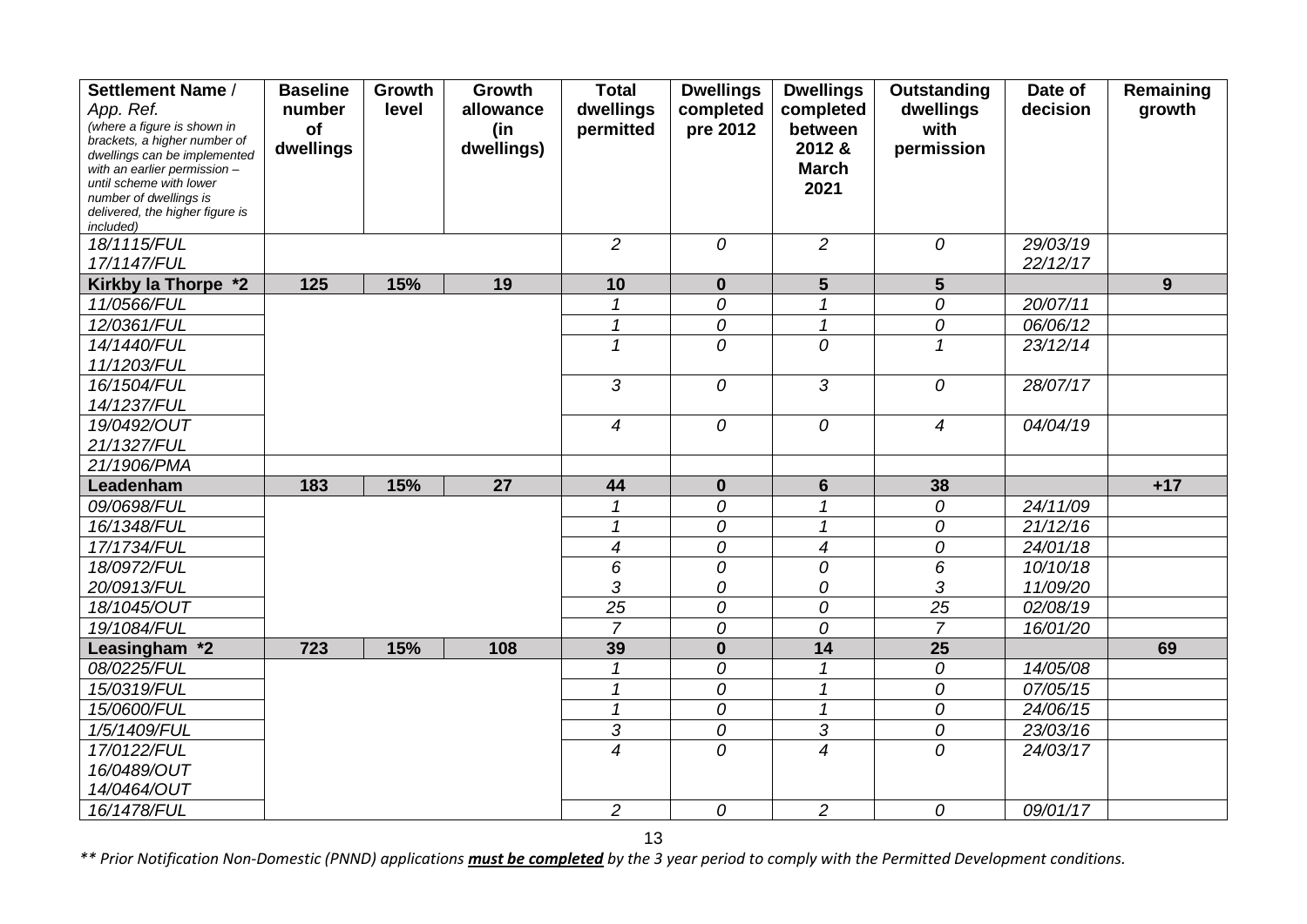| Settlement Name /                                           | <b>Baseline</b> | Growth | Growth     | <b>Total</b>             | <b>Dwellings</b>       | <b>Dwellings</b>           | Outstanding            | Date of  | Remaining    |
|-------------------------------------------------------------|-----------------|--------|------------|--------------------------|------------------------|----------------------------|------------------------|----------|--------------|
| App. Ref.                                                   | number          | level  | allowance  | dwellings                | completed              | completed                  | dwellings              | decision | growth       |
| (where a figure is shown in<br>brackets, a higher number of | of              |        | (in        | permitted                | pre 2012               | between                    | with                   |          |              |
| dwellings can be implemented                                | dwellings       |        | dwellings) |                          |                        | 2012 &                     | permission             |          |              |
| with an earlier permission -                                |                 |        |            |                          |                        | <b>March</b>               |                        |          |              |
| until scheme with lower<br>number of dwellings is           |                 |        |            |                          |                        | 2021                       |                        |          |              |
| delivered, the higher figure is                             |                 |        |            |                          |                        |                            |                        |          |              |
| included)                                                   |                 |        |            |                          |                        |                            |                        |          |              |
| 18/0355/FUL                                                 |                 |        |            | 1                        | 0                      | $\mathcal I$               | 0                      | 30/04/18 |              |
| 18/0451/FUL                                                 |                 |        |            | 1                        | 0                      | $\boldsymbol{\mathcal{L}}$ | 0                      | 24/05/18 |              |
| 18/1414/FUL                                                 |                 |        |            | $\overline{c}$           | 0                      | 0                          | $\overline{c}$         | 29/11/18 |              |
| 19/0136/OUT                                                 |                 |        |            | 9                        | 0                      | 0                          | 9                      | 01/07/19 |              |
| 20/0577/FUL                                                 |                 |        |            | 9                        | 0                      | 0                          | 9                      | 10/12/20 |              |
| 21/0449/OUT                                                 |                 |        |            | 1                        | 0                      | 0                          | 1                      | 02/06/21 |              |
| 21/1607/FUL                                                 |                 |        |            |                          |                        |                            |                        |          |              |
| 20/1784/FUL                                                 |                 |        |            | (3)                      | 0                      | 0                          | (3)                    | 27/08/21 |              |
| 21/1664/FUL                                                 |                 |        |            | 4                        | 0                      | 0                          | 4                      | 16/02/22 |              |
| 14/1185/OUT                                                 |                 |        |            | $\overline{\mathcal{L}}$ | $\boldsymbol{\varrho}$ | $\boldsymbol{\varrho}$     | $\boldsymbol{\varrho}$ |          |              |
| 09/0689/FUL                                                 |                 |        |            | $\overline{1}$           | $\boldsymbol{\theta}$  | $\boldsymbol{\theta}$      | $\theta$               |          |              |
| 10/1051/OUT                                                 |                 |        |            | $\boldsymbol{\epsilon}$  | $\boldsymbol{\varrho}$ | $\pmb{\varrho}$            | $\pmb{\varrho}$        |          |              |
| 13/0322/OUTEXT                                              |                 |        |            | $\overline{1}$           | $\pmb{\varrho}$        | $\pmb{\varrho}$            | $\boldsymbol{\varrho}$ |          |              |
| <b>Little Hale</b>                                          | 75              | 10%    | 8          | 8                        | $\bf{0}$               | $\overline{\mathbf{3}}$    | $5\phantom{1}$         |          | $\mathbf{0}$ |
| 07/1326/FUL                                                 |                 |        |            | 1                        | 0                      | 0                          | $\mathcal{I}$          | 04/05/10 |              |
| 13/1421/FUL                                                 |                 |        |            | 1                        | 0                      | $\overline{1}$             | 0                      | 23/01/14 |              |
| 16/1250/RESM                                                |                 |        |            | 1                        | 0                      | 0                          | $\mathbf{1}$           | 21/11/16 |              |
| 15/0191/OUT                                                 |                 |        |            |                          |                        |                            |                        |          |              |
| 18/0368/FUL                                                 |                 |        |            | 1                        | 0                      | $\mathbf{1}$               | 0                      | 05/06/18 |              |
| 16/1085/FUL                                                 |                 |        |            |                          |                        |                            |                        | 14/11/16 |              |
| 19/0816/FUL                                                 |                 |        |            | 1                        | 0                      | $\mathcal I$               | 0                      | 09/08/19 |              |
| 20/0542/FUL                                                 |                 |        |            |                          | 0                      | 0                          |                        | 20/07/20 |              |
| 20/0544/FUL                                                 |                 |        |            |                          | 0                      | 0                          |                        | 20/07/20 |              |
| 21/0685/FUL                                                 |                 |        |            |                          | 0                      | 0                          | 1                      | 26/06/21 |              |
| <b>Martin</b>                                               | 231             | 15%    | 35         | 39                       | 1                      | 21                         | 17                     |          | $+4$         |
| 07/0436/FUL                                                 |                 |        |            | $\overline{\mathcal{A}}$ | 1                      | $\mathfrak{Z}$             | 0                      | 29/05/07 |              |
| 09/0530/FUL                                                 |                 |        |            | 9                        | 0                      | 9                          | 0                      | 27/10/09 |              |
| 11/1348/RESM                                                |                 |        |            | 1                        | 0                      | $\mathcal I$               | 0                      | 11/01/12 |              |
| 11/0847/FUL                                                 |                 |        |            | 1                        | 0                      | 1                          | 0                      | 18/10/11 |              |

14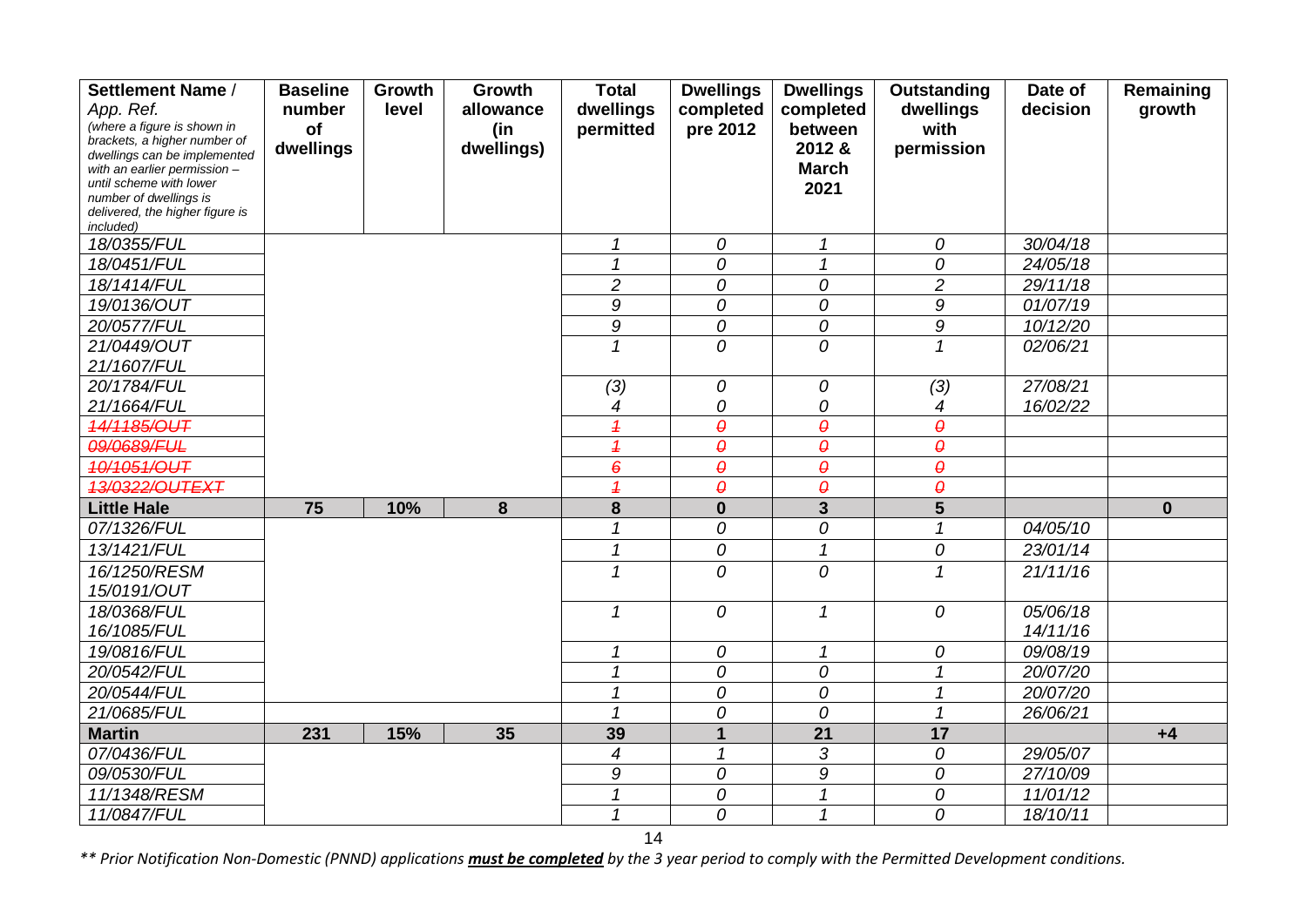| Settlement Name /                                           | <b>Baseline</b> | Growth | Growth          | <b>Total</b>      | <b>Dwellings</b> | <b>Dwellings</b>             | Outstanding                | Date of              | Remaining |
|-------------------------------------------------------------|-----------------|--------|-----------------|-------------------|------------------|------------------------------|----------------------------|----------------------|-----------|
| App. Ref.                                                   | number          | level  | allowance       | dwellings         | completed        | completed                    | dwellings                  | decision             | growth    |
| (where a figure is shown in<br>brackets, a higher number of | of              |        | (in             | permitted         | pre 2012         | between                      | with                       |                      |           |
| dwellings can be implemented                                | dwellings       |        | dwellings)      |                   |                  | 2012 &                       | permission                 |                      |           |
| with an earlier permission $-$                              |                 |        |                 |                   |                  | <b>March</b>                 |                            |                      |           |
| until scheme with lower<br>number of dwellings is           |                 |        |                 |                   |                  | 2021                         |                            |                      |           |
| delivered, the higher figure is                             |                 |        |                 |                   |                  |                              |                            |                      |           |
| included)                                                   |                 |        |                 |                   |                  |                              |                            |                      |           |
| 13/0521/FUL                                                 |                 |        |                 | 1<br>$\mathbf{1}$ | 0                | $\mathcal I$<br>$\mathbf{1}$ | 0                          | 18/07/13             |           |
| 13/1200/FUL                                                 |                 |        |                 | 3                 | 0                | $\overline{2}$               | 0                          | 21/11/13             |           |
| 14/0776/FUL                                                 |                 |        |                 |                   | $\overline{O}$   |                              | $\mathcal I$               | 11/11/14             |           |
| 21/0954/VARCON                                              |                 |        |                 |                   |                  |                              |                            |                      |           |
| 21/1063/FUL                                                 |                 |        |                 | 14                |                  |                              | 14                         |                      |           |
| 19/0777/FUL                                                 |                 |        |                 |                   | 0                | 0                            |                            | 06/09/19             |           |
| 18/1306/RESM<br>14/1672/OUT                                 |                 |        |                 |                   |                  |                              |                            | 21/02/19<br>28/10/15 |           |
| 16/0368/FUL                                                 |                 |        |                 | $\mathcal I$      | $\overline{O}$   | $\mathcal I$                 | $\mathcal O$               | 13/05/16             |           |
| 14/0999/FUL                                                 |                 |        |                 |                   |                  |                              |                            |                      |           |
| 17/0694/FUL                                                 |                 |        |                 | $\mathcal I$      | 0                | $\mathcal I$                 | $\mathcal{O}$              | 31/07/17             |           |
| 46/0379/OUT                                                 |                 |        |                 |                   |                  |                              |                            | 20/05/16             |           |
| 18/0091/FUL                                                 |                 |        |                 | $\overline{2}$    | 0                | $\mathcal I$                 | $\mathbf{1}$               | 10/04/18             |           |
| 17/0212/FUL                                                 |                 |        |                 |                   |                  |                              |                            | 46/06/17             |           |
| 19/1710/OUT                                                 |                 |        |                 |                   |                  |                              |                            | 17/04/20             |           |
| 20/0906/FUL                                                 |                 |        |                 |                   |                  |                              |                            | 22/10/20             |           |
| 19/0776/RESM                                                |                 |        |                 | 1                 | 0                | 0                            | $\boldsymbol{\mathcal{L}}$ | 13/08/19             |           |
| 17/1128/OUT                                                 |                 |        |                 |                   |                  |                              |                            | 02/10/17             |           |
|                                                             |                 |        |                 |                   |                  |                              |                            |                      |           |
| <b>Martin Dales</b>                                         | 78              | 10%    | 8               | $\mathbf{0}$      | $\mathbf 0$      | $\mathbf 0$                  | $\mathbf 0$                |                      | 8         |
| Nocton *1                                                   | 320             | 10%    | $\overline{32}$ | 94                | 45               | 45                           | $\overline{\mathbf{4}}$    |                      | $+17$     |
| 11/0633/FUL                                                 |                 |        |                 | 1                 | 0                | $\mathcal I$                 | ${\cal O}$                 | 05/08/11             |           |
| 16/0181/FUL                                                 |                 |        |                 | 83                | 45               | 38                           | 0                          | 15/04/16             |           |
| 02/0693/RESM                                                |                 |        |                 |                   |                  |                              |                            |                      |           |
| 15/0027/FUL                                                 |                 |        |                 |                   |                  |                              |                            |                      |           |
| 14/0184/FUL                                                 |                 |        |                 |                   |                  |                              |                            |                      |           |
| 16/0101/FUL                                                 |                 |        |                 | $\overline{4}$    | ${\cal O}$       | $\boldsymbol{4}$             | ${\cal O}$                 | 05/05/16             |           |
| 15/0908/OUT                                                 |                 |        |                 |                   |                  |                              |                            |                      |           |
| 17/0431/VARCON                                              |                 |        |                 |                   |                  |                              |                            | 07/05/2017           |           |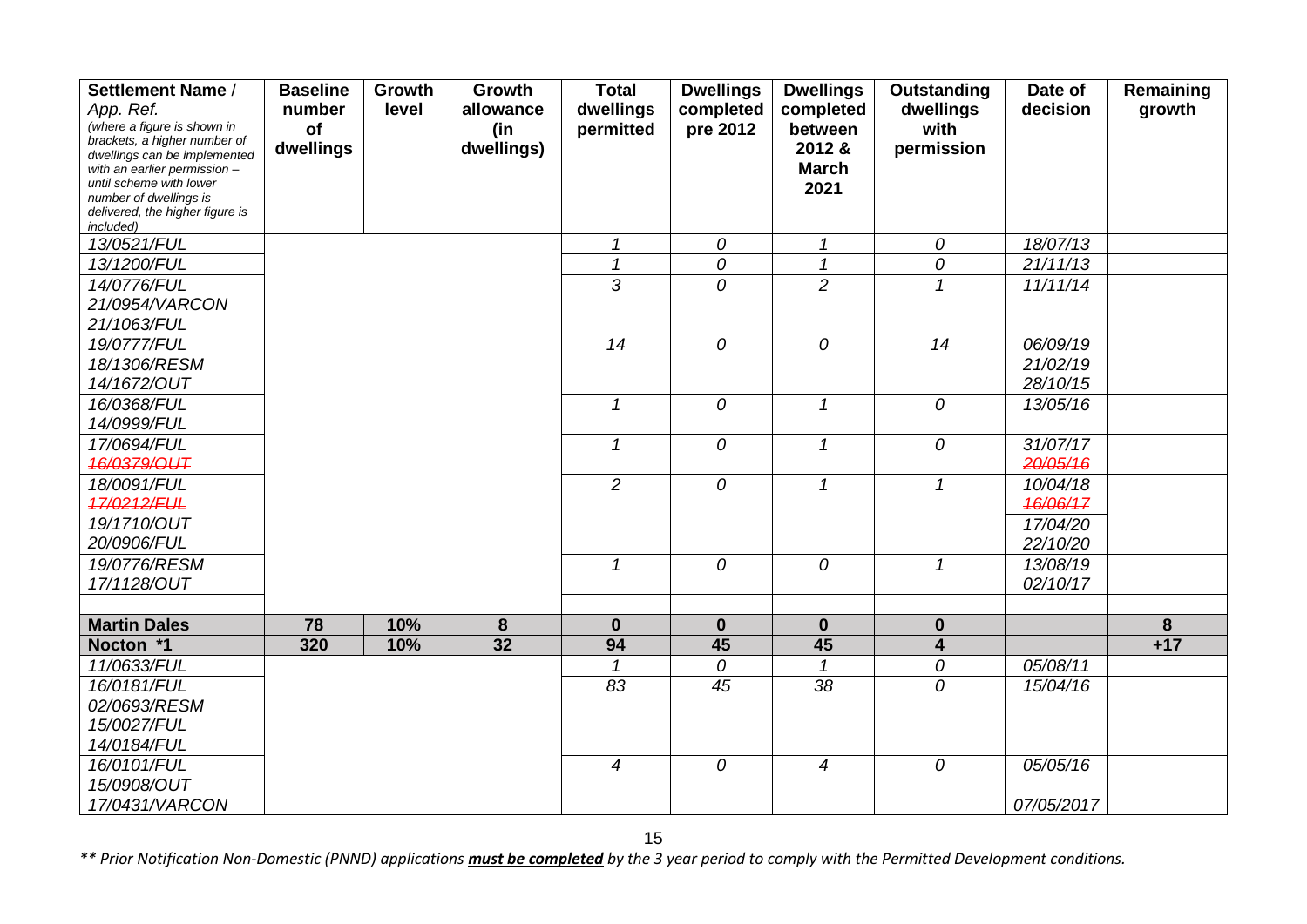| Settlement Name /                                            | <b>Baseline</b> | Growth | <b>Growth</b> | <b>Total</b>             | <b>Dwellings</b>      | <b>Dwellings</b>           | Outstanding             | Date of  | Remaining               |
|--------------------------------------------------------------|-----------------|--------|---------------|--------------------------|-----------------------|----------------------------|-------------------------|----------|-------------------------|
| App. Ref.                                                    | number          | level  | allowance     | dwellings                | completed             | completed                  | dwellings               | decision | growth                  |
| (where a figure is shown in                                  | of              |        | (in           | permitted                | pre 2012              | between                    | with                    |          |                         |
| brackets, a higher number of<br>dwellings can be implemented | dwellings       |        | dwellings)    |                          |                       | 2012 &                     | permission              |          |                         |
| with an earlier permission -                                 |                 |        |               |                          |                       | <b>March</b>               |                         |          |                         |
| until scheme with lower                                      |                 |        |               |                          |                       | 2021                       |                         |          |                         |
| number of dwellings is<br>delivered, the higher figure is    |                 |        |               |                          |                       |                            |                         |          |                         |
| included)                                                    |                 |        |               |                          |                       |                            |                         |          |                         |
| 18/0305/RESM                                                 |                 |        |               | $\mathcal I$             | 0                     | $\mathcal I$               | 0                       | 21/06/18 |                         |
| 15/1127/OUT                                                  |                 |        |               |                          |                       |                            |                         | 47/06/16 |                         |
| 18/1015/FUL                                                  |                 |        |               | $\mathcal I$             | 0                     | $\boldsymbol{\mathcal{L}}$ | 0                       | 12/11/18 |                         |
| 16/0862/OUT                                                  |                 |        |               |                          |                       |                            |                         | 22/09/16 |                         |
| 18/1048/OUT                                                  |                 |        |               | 1                        | $\boldsymbol{O}$      | 0                          | $\mathcal{I}$           | 24/09/18 |                         |
| 19/1215/OUT                                                  |                 |        |               | 1                        | $\overline{O}$        | $\overline{0}$             | $\overline{1}$          | 01/11/19 |                         |
| 22/0461/RESM                                                 |                 |        |               |                          |                       |                            |                         |          |                         |
| 19/1441/FUL                                                  |                 |        |               | $\mathbf{1}$             | 0                     | 0                          | $\mathbf{1}$            | 19/12/19 |                         |
| 20/1160/FUL                                                  |                 |        |               |                          | 0                     | 0                          | 1                       | 02/02/21 |                         |
| 14/0174/OUT                                                  |                 |        |               | $\overline{\mathcal{L}}$ | $\boldsymbol{\theta}$ | $\pmb{\theta}$             | $\theta$                |          |                         |
| <b>North Kyme</b>                                            | 176             | 10%    | 18            | $6\phantom{1}$           | $\bf{0}$              | 5                          | $\mathbf{1}$            |          | 12                      |
| 13/0353/FUL                                                  |                 |        |               | $\overline{2}$           | 0                     | $\overline{c}$             | 0                       | 13/06/13 |                         |
| 16/0009/FUL                                                  |                 |        |               | 3                        | 0                     | 3                          | 0                       | 17/02/16 |                         |
| 21/1365/FUL                                                  |                 |        |               | $\mathbf{1}$             | 0                     | 0                          | $\mathbf 1$             | 17/11/21 |                         |
| <b>North Rauceby</b>                                         | 53              | 15%    | $\bf{8}$      | $\overline{\mathbf{4}}$  | $\mathbf 0$           | $\mathbf 0$                | 4                       |          | $\overline{\mathbf{4}}$ |
| 21/1927/FUL                                                  |                 |        |               | 3                        | $\overline{0}$        | $\mathbf 0$                |                         |          |                         |
| 18/1323/OUT                                                  |                 |        |               | $\overline{\mathbf{3}}$  | $\pmb{\theta}$        | $\boldsymbol{\theta}$      | $\overline{\mathbf{3}}$ |          |                         |
| 18/0502/FUL                                                  |                 |        |               | $\mathcal{I}$            | 0                     | 0                          | $\overline{1}$          | 06/06/18 |                         |
| 17/0318/FUL                                                  |                 |        |               |                          |                       |                            |                         | 21/04/17 |                         |
| <b>North Scarle</b>                                          | 262             | 10%    | 26            | 33                       | $\mathbf{0}$          | 13                         | 20                      |          | $+7$                    |
| 13/1276/FUL                                                  |                 |        |               | $\overline{2}$           | 0                     | $\overline{2}$             | 0                       | 18/12/13 |                         |
| 11/0453/OUT                                                  |                 |        |               |                          |                       |                            |                         |          |                         |
| 15/1460/FUL                                                  |                 |        |               | $\mathbf{1}$             | $\mathcal O$          | 0                          | $\mathbf{1}$            | 23/03/16 |                         |
| 16/0078/FUL<br>(implemented)                                 |                 |        |               | $\mathcal I$             | 0                     | 0                          | $\mathbf{1}$            | 01/07/16 |                         |
| 18/0810/RESM                                                 |                 |        |               | $\overline{7}$           | 0                     | 0                          | $\overline{7}$          | 20/09/18 |                         |
| 16/1235/OUT                                                  |                 |        |               |                          |                       |                            |                         | 02/03/17 |                         |
| 17/0079/FUL                                                  |                 |        |               | 9                        | 0                     | 9                          | 0                       | 12/05/17 |                         |
| 16/1676/FUL                                                  |                 |        |               | $\mathcal{I}$            | 0                     | $\overline{1}$             | 0                       | 20/06/17 |                         |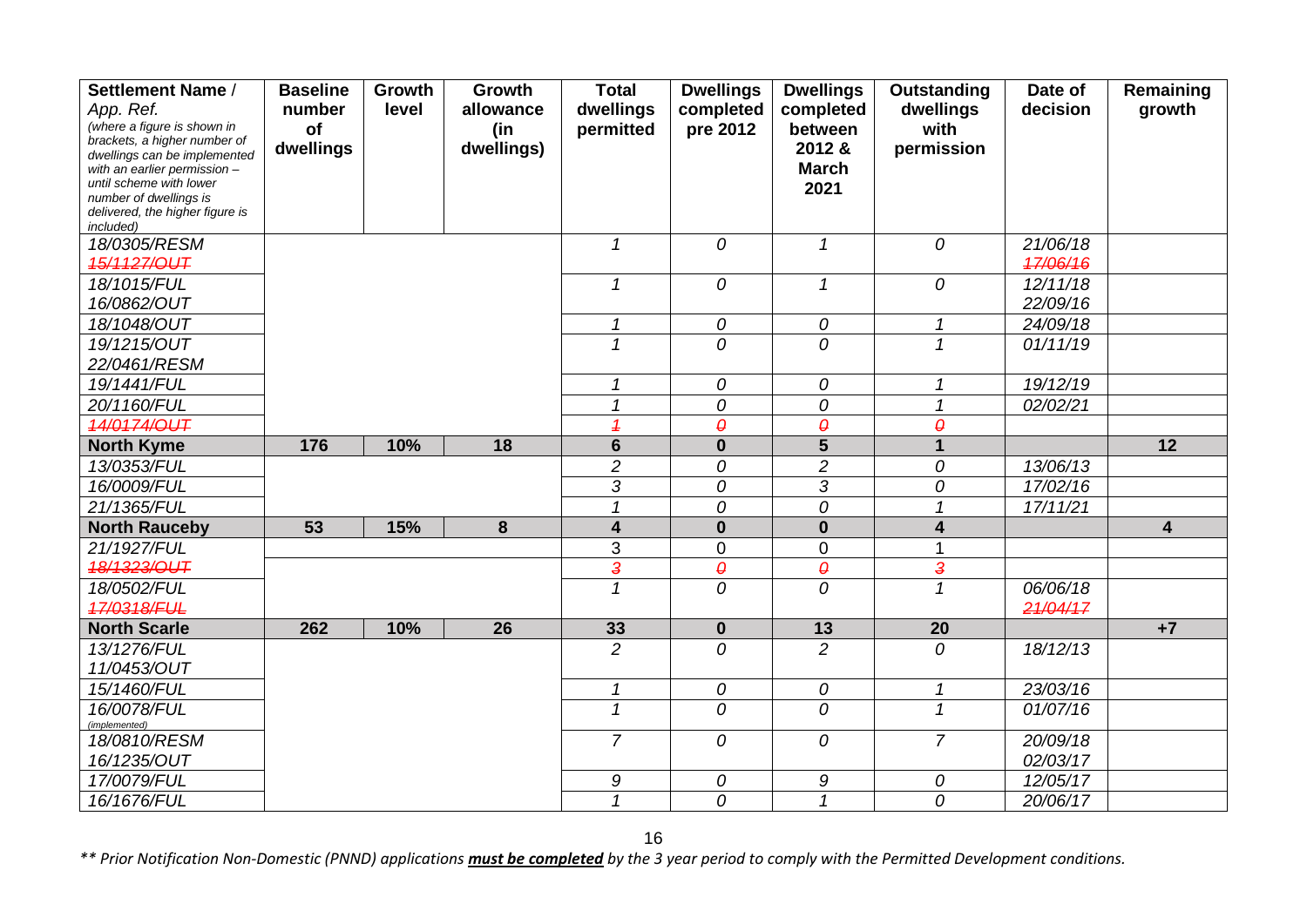| Settlement Name /                                            | <b>Baseline</b> | Growth | Growth     | <b>Total</b>   | <b>Dwellings</b>       | <b>Dwellings</b>           | Outstanding            | Date of  | Remaining |
|--------------------------------------------------------------|-----------------|--------|------------|----------------|------------------------|----------------------------|------------------------|----------|-----------|
| App. Ref.                                                    | number          | level  | allowance  | dwellings      | completed              | completed                  | dwellings              | decision | growth    |
| (where a figure is shown in                                  | of              |        | (in        | permitted      | pre 2012               | between                    | with                   |          |           |
| brackets, a higher number of<br>dwellings can be implemented | dwellings       |        | dwellings) |                |                        | 2012 &                     | permission             |          |           |
| with an earlier permission $-$                               |                 |        |            |                |                        | <b>March</b>               |                        |          |           |
| until scheme with lower                                      |                 |        |            |                |                        | 2021                       |                        |          |           |
| number of dwellings is<br>delivered, the higher figure is    |                 |        |            |                |                        |                            |                        |          |           |
| included)                                                    |                 |        |            |                |                        |                            |                        |          |           |
| 15/0038/FUL                                                  |                 |        |            |                |                        |                            |                        |          |           |
| 17/0182/FUL                                                  |                 |        |            | $\mathbf{1}$   | $\mathcal O$           | $\mathcal I$               | 0                      | 20/07/17 |           |
| 17/1174/OUT                                                  |                 |        |            | $\overline{5}$ | $\overline{O}$         | $\overline{O}$             | $\overline{5}$         | 16/01/18 |           |
| 20/1800/RESM                                                 |                 |        |            |                |                        |                            |                        |          |           |
| 17/1771/FUL                                                  |                 |        |            | $\overline{1}$ | $\boldsymbol{\theta}$  | $\boldsymbol{\theta}$      | $\overline{1}$         | 19/01/18 |           |
| 18/1627/OUT                                                  |                 |        |            | $\overline{3}$ | $\overline{O}$         | 0                          | $\overline{3}$         | 04/02/19 |           |
| 20/0855/RESM                                                 |                 |        |            |                |                        |                            |                        | 04/11/20 |           |
| 20/1074/FUL                                                  |                 |        |            | $\mathcal I$   | $\mathcal O$           | 0                          | $\mathbf{1}$           | 21/10/20 |           |
| 20/1500/PNND**                                               |                 |        |            | $\overline{2}$ | 0                      | 0                          | $\overline{c}$         | 10/02/21 |           |
| <b>Norton Disney</b>                                         | 79              | 10%    | 8          | 9              | $\mathbf 0$            | $\overline{2}$             | $\overline{7}$         |          | $+1$      |
| 15/0750/FUL                                                  |                 |        |            | $\mathbf{1}$   | 0                      | $\mathcal I$               | 0                      | 24/08/15 |           |
| 15/0025/OUT                                                  |                 |        |            |                |                        |                            |                        |          |           |
| 16/0858/FUL                                                  |                 |        |            | $\mathbf{1}$   | ${\cal O}$             | $\mathcal I$               | 0                      | 12/09/16 |           |
| 18/1421/OUT                                                  |                 |        |            | $\overline{2}$ | 0                      | $\overline{O}$             | $\overline{2}$         | 21/06/19 |           |
| APP/R2520/W/19/3223936                                       |                 |        |            |                |                        |                            |                        | 28/11/19 |           |
| 19/1363/OUT                                                  |                 |        |            |                |                        |                            |                        |          |           |
| 19/1079/OUT                                                  |                 |        |            | 3              | 0                      | 0                          | 3                      | 09/10/19 |           |
| 21/0604/RESM (plot 3)                                        |                 |        |            |                |                        |                            |                        |          |           |
| 21/0702/FUL (plot 1 & 2)                                     |                 |        |            |                |                        |                            |                        |          |           |
| now 1 dwelling                                               |                 |        |            |                |                        |                            |                        |          |           |
| 21/0704/RESM (plot 4)                                        |                 |        |            |                |                        |                            |                        |          |           |
| 19/1364/FUL                                                  |                 |        |            | (1)            | 0                      | 0                          | (1)                    | 22/03/21 |           |
| APP/R2520/W/20/3248608                                       |                 |        |            |                |                        |                            |                        |          |           |
| 21/1777/FUL                                                  |                 |        |            | $\overline{c}$ | 0                      | 0                          | $\overline{c}$         | 22/02/22 |           |
| <b>Osbournby</b>                                             | 183             | 10%    | 18         | 19             | $\mathbf 0$            | $\overline{1}$             | 18                     |          | $+1$      |
| 18/1363/FUL                                                  |                 |        |            |                | 0                      | 0                          | 1                      | 17/01/19 |           |
| 16/1438/FUL                                                  |                 |        |            | $\mathcal I$   | 0                      | $\boldsymbol{\mathcal{L}}$ | 0                      | 20/01/17 |           |
| 16/1671/FUL                                                  |                 |        |            | $\mathcal I$   | 0                      | 0                          | $\mathbf{1}$           | 31/03/17 |           |
| 15/1224/FUL                                                  |                 |        |            | 16             | 0                      | 0                          | 16                     | 27/04/17 |           |
| 13/1117/OUT                                                  |                 |        |            | $\overline{1}$ | $\boldsymbol{\varrho}$ | $\boldsymbol{\varrho}$     | $\boldsymbol{\varrho}$ |          |           |

17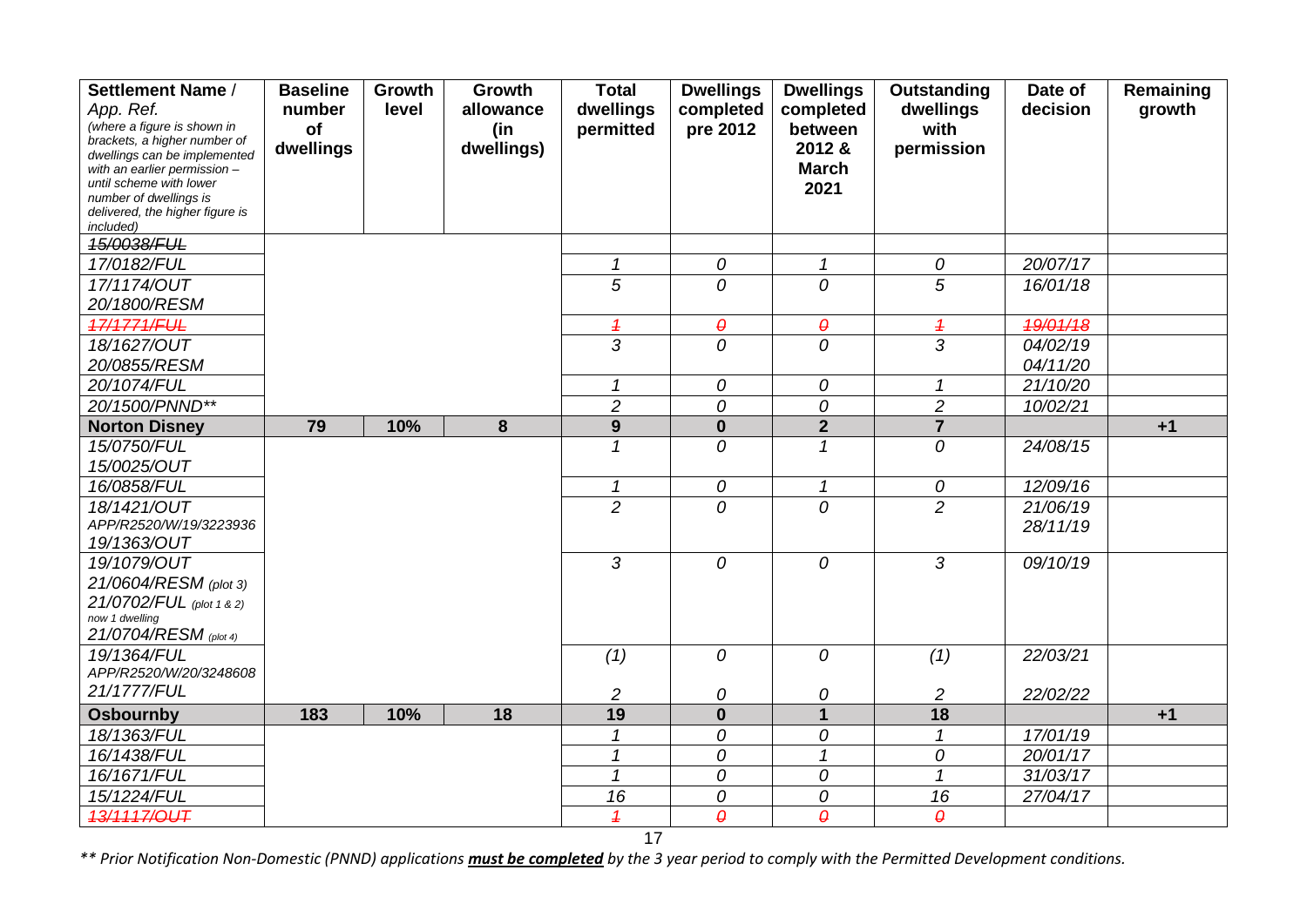| Settlement Name /                                            | <b>Baseline</b> | Growth | Growth     | <b>Total</b>             | <b>Dwellings</b>      | <b>Dwellings</b>           | <b>Outstanding</b>  | Date of  | Remaining |
|--------------------------------------------------------------|-----------------|--------|------------|--------------------------|-----------------------|----------------------------|---------------------|----------|-----------|
| App. Ref.                                                    | number          | level  | allowance  | dwellings                | completed             | completed                  | dwellings           | decision | growth    |
| (where a figure is shown in                                  | of              |        | (in        | permitted                | pre 2012              | between                    | with                |          |           |
| brackets, a higher number of<br>dwellings can be implemented | dwellings       |        | dwellings) |                          |                       | 2012 &                     | permission          |          |           |
| with an earlier permission -                                 |                 |        |            |                          |                       | <b>March</b>               |                     |          |           |
| until scheme with lower                                      |                 |        |            |                          |                       | 2021                       |                     |          |           |
| number of dwellings is<br>delivered, the higher figure is    |                 |        |            |                          |                       |                            |                     |          |           |
| included)                                                    |                 |        |            |                          |                       |                            |                     |          |           |
| Potterhanworth *1                                            | 336             | 10%    | 34         | 49                       | 5 <sup>5</sup>        | 13                         | 31                  |          | $+10$     |
| 07/0489/FUL                                                  |                 |        |            | 1                        | 0                     | $\mathcal I$               | 0                   | 28/06/07 |           |
| 13/0872/RESM                                                 |                 |        |            | 1                        | 0                     | $\mathcal I$               | $\overline{O}$      | 22/10/13 |           |
| 10/1160/OUT                                                  |                 |        |            |                          |                       |                            |                     |          |           |
| 10/1161/FUL                                                  |                 |        |            | $\mathcal I$             | 0                     | $\mathcal I$               | 0                   | 17/11/10 |           |
| 14/0771/FUL                                                  |                 |        |            | $\mathbf{1}$             | 0                     | $\mathbf{1}$               | 0                   | 25/07/14 |           |
| 14/1392/FUL                                                  |                 |        |            | $\overline{1}$           | 0                     | $\mathcal I$               | 0                   | 18/12/14 |           |
| 14/0109/FUL                                                  |                 |        |            |                          |                       |                            |                     |          |           |
| 20/1136/FUL                                                  |                 |        |            | $\overline{12}$          | $\overline{5}$        | $\overline{4}$             | $\overline{3}$      | 18/12/20 |           |
| 19/1753/FUL                                                  |                 |        |            |                          |                       |                            |                     | 27/03/20 |           |
| 18/1260/FUL                                                  |                 |        |            |                          |                       |                            |                     | 20/11/18 |           |
| 18/0068/FUL                                                  |                 |        |            |                          |                       |                            |                     | 07/03/18 |           |
| 17/0750/FUL                                                  |                 |        |            |                          |                       |                            |                     | 11/12/17 |           |
| 15/0860/FUL                                                  |                 |        |            |                          |                       |                            |                     | 09/12/15 |           |
| 15/1010/FUL                                                  |                 |        |            |                          |                       |                            |                     |          |           |
| 15/1245/FUL                                                  |                 |        |            |                          |                       |                            |                     |          |           |
| 13/1457/FUL                                                  |                 |        |            |                          |                       |                            |                     |          |           |
| 10/0165/FUL                                                  |                 |        |            |                          |                       |                            |                     |          |           |
| 03/0983/RESM                                                 |                 |        |            |                          |                       |                            |                     |          |           |
| 16/0042/FUL                                                  |                 |        |            | 1                        | 0                     | $\boldsymbol{\mathcal{L}}$ | 0                   | 30/03/16 |           |
| 16/0573/FUL                                                  |                 |        |            | $\overline{\mathcal{L}}$ | 0                     | $\mathcal I$               | $\overline{\theta}$ | 05/07/16 |           |
| 19/0150/RESM                                                 |                 |        |            | 16                       | 0                     | 0                          | $\overline{16}$     | 11/06/19 |           |
| 15/0660/OUT                                                  |                 |        |            |                          |                       |                            |                     |          |           |
| 18/0838/RESM                                                 |                 |        |            | $\mathcal I$             | $\overline{O}$        | $\mathcal{I}$              | 0                   | 10/08/18 |           |
| /16/0751/OUT                                                 |                 |        |            |                          |                       |                            |                     | 25/08/16 |           |
| 16/1365/FUL                                                  |                 |        |            | $\overline{2}$           | $\boldsymbol{\theta}$ | $\pmb{\theta}$             | $\overline{2}$      | 23/12/16 |           |
| 17/0908/FUL                                                  |                 |        |            | 1                        | 0                     | 0                          | 1                   | 13/12/17 |           |
| 17/1331/OUT                                                  |                 |        |            | $\mathbf{1}$             | 0                     | $\mathcal{O}$              | $\mathbf{1}$        | 13/12/17 |           |
| 19/0930/RESM                                                 |                 |        |            |                          |                       |                            |                     | 23/08/19 |           |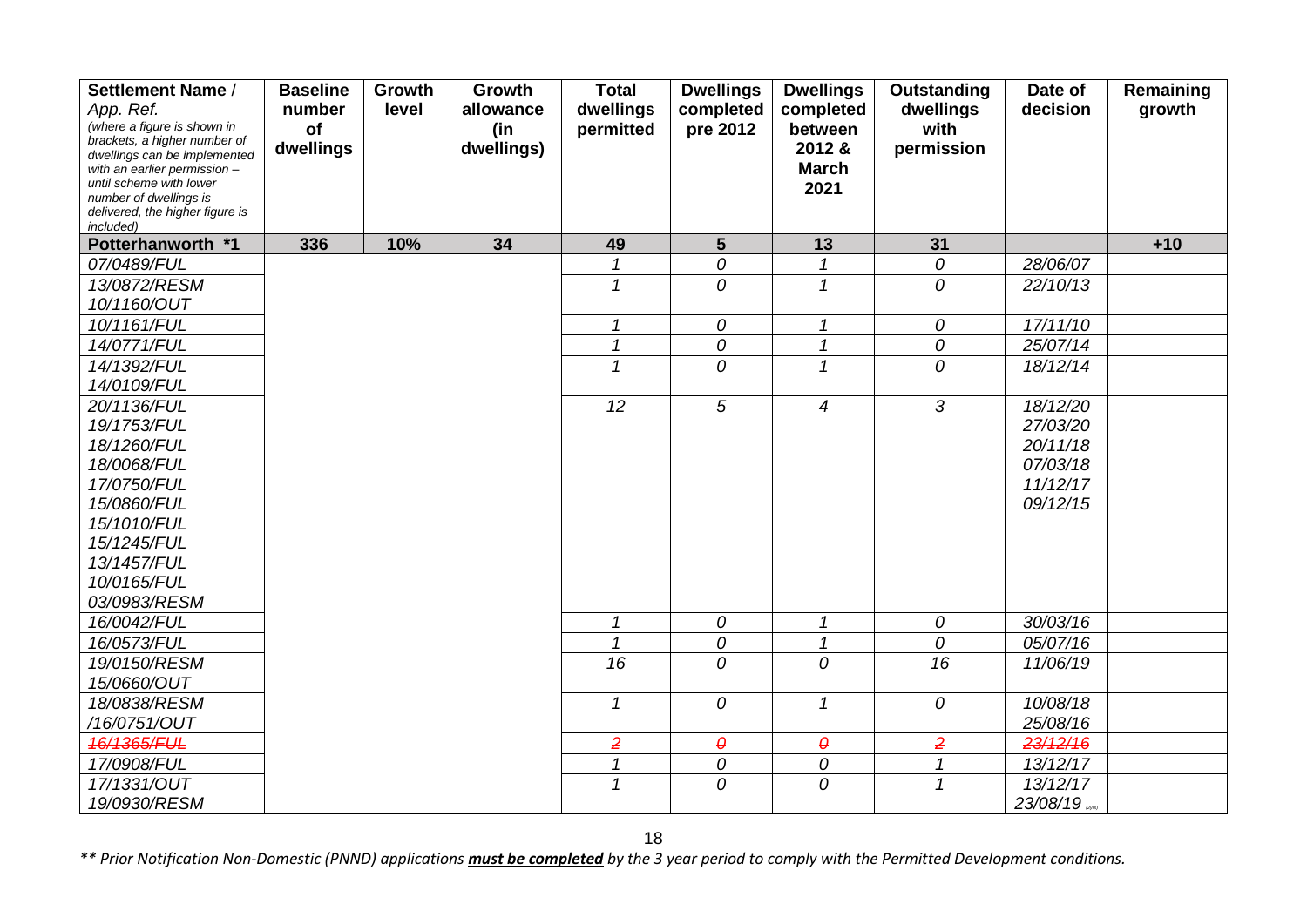| Settlement Name /                                           | <b>Baseline</b> | Growth | Growth          | <b>Total</b>   | <b>Dwellings</b>         | <b>Dwellings</b>           | Outstanding           | Date of  | Remaining               |
|-------------------------------------------------------------|-----------------|--------|-----------------|----------------|--------------------------|----------------------------|-----------------------|----------|-------------------------|
| App. Ref.                                                   | number          | level  | allowance       | dwellings      | completed                | completed                  | dwellings             | decision | growth                  |
| (where a figure is shown in<br>brackets, a higher number of | of              |        | (in             | permitted      | pre 2012                 | between                    | with                  |          |                         |
| dwellings can be implemented                                | dwellings       |        | dwellings)      |                |                          | 2012 &                     | permission            |          |                         |
| with an earlier permission -                                |                 |        |                 |                |                          | <b>March</b>               |                       |          |                         |
| until scheme with lower<br>number of dwellings is           |                 |        |                 |                |                          | 2021                       |                       |          |                         |
| delivered, the higher figure is                             |                 |        |                 |                |                          |                            |                       |          |                         |
| included)                                                   |                 |        |                 |                |                          |                            |                       |          |                         |
| 19/0876/FUL                                                 |                 |        |                 | 8              | 0                        | 0                          | 8                     | 23/08/19 |                         |
| 19/0356/FUL                                                 |                 |        |                 |                | 0                        | 0                          |                       | 17/10/19 |                         |
| 19/1412/FUL                                                 |                 |        |                 | 1              | 0                        | $\mathcal I$               | 0                     | 05/12/19 |                         |
| 20/1671/FUL                                                 |                 |        |                 | 1              | 0                        | 0                          | $\mathbf 1$           | 25/01/21 |                         |
| 13/1043/FUL                                                 |                 |        |                 | $\overline{2}$ | $\theta$                 | $\boldsymbol{\theta}$      | $\boldsymbol{\theta}$ |          |                         |
| <b>Rowston</b>                                              | 55              | 10%    | $6\phantom{1}6$ | $\overline{2}$ | $\bf{0}$                 | $\overline{2}$             | $\mathbf{0}$          |          | $\overline{\mathbf{4}}$ |
| 12/0605/FUL                                                 |                 |        |                 | $\overline{2}$ | 0                        | $\overline{c}$             | 0                     | 20/07/12 |                         |
| <b>Scopwick</b>                                             | 224             | 10%    | 22              | 12             | $\mathbf{0}$             | 5                          | $\overline{7}$        |          | 10                      |
| 10/0120/FUL                                                 |                 |        |                 | $\overline{2}$ | 0                        | $\overline{c}$             | 0                     | 30/03/10 |                         |
| 10/0453/FUL                                                 |                 |        |                 | $\overline{2}$ | 0                        | 0                          | $\overline{2}$        | 30/07/10 |                         |
| 12/1025/FUL                                                 |                 |        |                 | $\overline{c}$ | 0                        | $\overline{c}$             | 0                     | 29/11/12 |                         |
| 17/1735/FUL                                                 |                 |        |                 | 1              | 0                        | $\mathcal I$               | 0                     | 19/01/18 |                         |
| 20/0820/FUL                                                 |                 |        |                 | $\mathcal I$   | 0                        | 0                          | $\mathcal I$          | 28/08/20 |                         |
| 20/0777/FUL                                                 |                 |        |                 | 1              | 0                        | 0                          | 1                     | 25/08/20 |                         |
| 21/0895/PNND                                                |                 |        |                 | 1              | 0                        | 0                          | 1                     | 28/07/21 |                         |
| 21/1789/PNND                                                |                 |        |                 | $\overline{2}$ | 0                        | 0                          | $\overline{c}$        | 04/01/22 |                         |
| <b>Scredington</b>                                          | 124             | 15%    | 19              | $\bf{0}$       | $\bf{0}$                 | $\mathbf 0$                | $\mathbf 0$           |          | 19                      |
| 13/1016/FUL                                                 |                 |        |                 | $\overline{1}$ | $\theta$                 | $\boldsymbol{\theta}$      | $\theta$              |          |                         |
| Silk Willoughby *2                                          | 143             | 15%    | 21              | 13             | $\bf{0}$                 | $\overline{3}$             | 10                    |          | 8                       |
| 04/1056/FUL                                                 |                 |        |                 | 1              | 0                        | 0                          | 1                     | 02/09/04 |                         |
| 18/1701/FUL                                                 |                 |        |                 | 1              | 0                        | 1                          | 0                     | 28/02/19 |                         |
| 18/0589/PNMAT                                               |                 |        |                 |                |                          |                            |                       | 24/05/18 |                         |
| 07/1067/FUL                                                 |                 |        |                 |                |                          |                            |                       | 21/12/07 |                         |
| 14/0916/FUL                                                 |                 |        |                 | 1              | 0                        | $\boldsymbol{\mathcal{L}}$ | 0                     | 19/08/14 |                         |
| 15/0905/FUL                                                 |                 |        |                 | $\mathcal I$   | 0                        | $\boldsymbol{\mathcal{L}}$ | 0                     | 23/10/16 |                         |
| 18/1371/FUL                                                 |                 |        |                 | $\overline{4}$ | 0                        | 0                          | 4                     | 28/05/19 |                         |
| 20/1047/OUT                                                 |                 |        |                 | 5              | 0                        | 0                          | 5                     |          |                         |
| 21/0652/RESM                                                |                 |        |                 |                |                          |                            |                       | 22/06/21 |                         |
| 13/0069/FUL                                                 |                 |        |                 | $\overline{1}$ | $\boldsymbol{\varTheta}$ | $\pmb{\theta}$             | $\boldsymbol{\theta}$ |          |                         |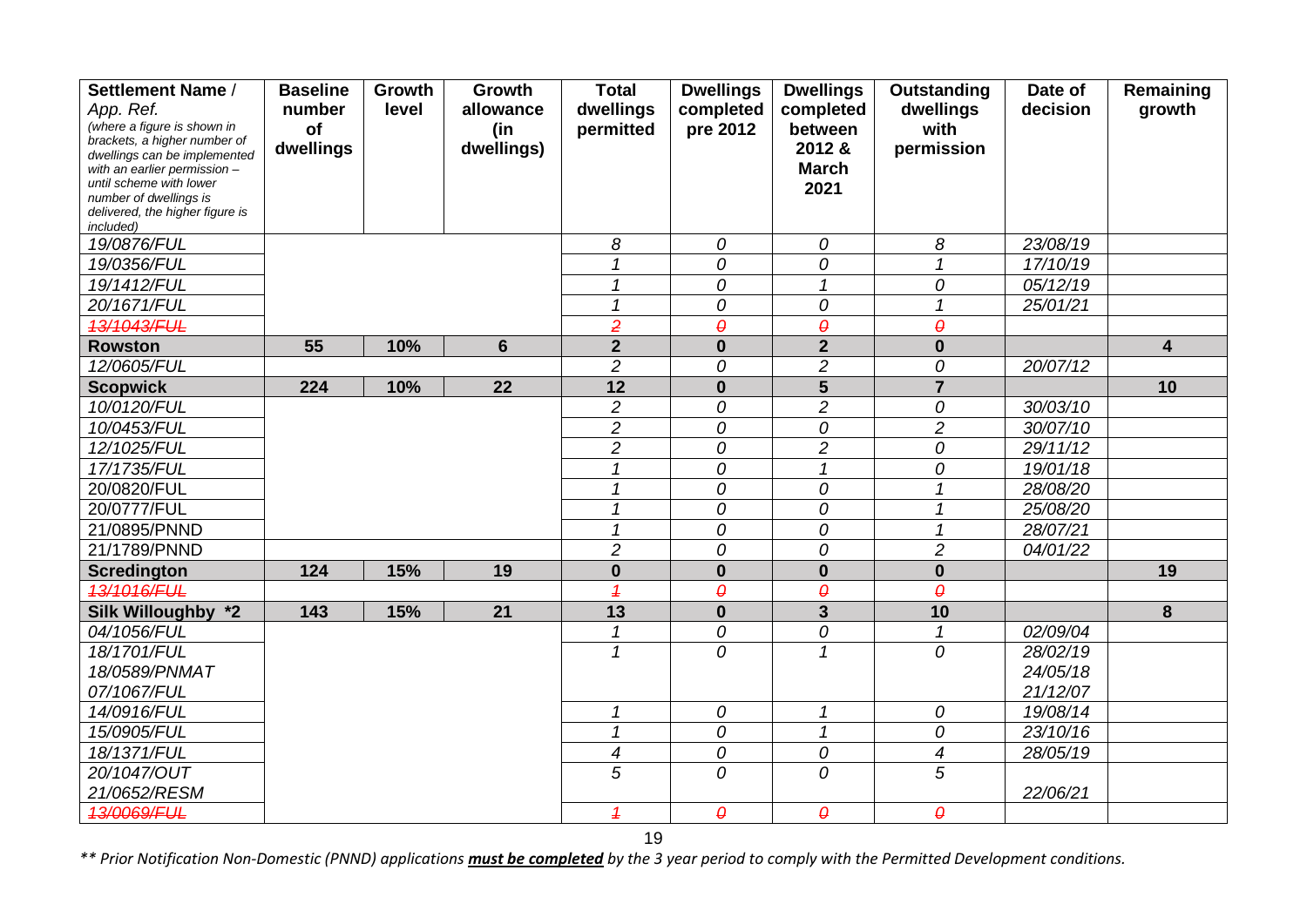| Settlement Name /                                           | <b>Baseline</b> | Growth | Growth                  | Total           | <b>Dwellings</b> | <b>Dwellings</b>    | Outstanding    | Date of  | Remaining |
|-------------------------------------------------------------|-----------------|--------|-------------------------|-----------------|------------------|---------------------|----------------|----------|-----------|
| App. Ref.                                                   | number          | level  | allowance               | dwellings       | completed        | completed           | dwellings      | decision | growth    |
| (where a figure is shown in<br>brackets, a higher number of | of              |        | (in                     | permitted       | pre 2012         | between             | with           |          |           |
| dwellings can be implemented                                | dwellings       |        | dwellings)              |                 |                  | 2012 &              | permission     |          |           |
| with an earlier permission -                                |                 |        |                         |                 |                  | <b>March</b>        |                |          |           |
| until scheme with lower<br>number of dwellings is           |                 |        |                         |                 |                  | 2021                |                |          |           |
| delivered, the higher figure is                             |                 |        |                         |                 |                  |                     |                |          |           |
| included)                                                   |                 |        |                         |                 |                  |                     |                |          |           |
| South Hykeham                                               | 44              | 10%    | $\overline{\mathbf{4}}$ | $6\phantom{1}$  | $\bf{0}$         | $\overline{3}$      | $\overline{3}$ |          | $+2$      |
| Village *1                                                  |                 |        |                         |                 |                  |                     |                |          |           |
| 16/1410/RESM                                                |                 |        |                         | 1               | $\overline{0}$   | $\mathbf{1}$        | $\overline{0}$ | 20/12/16 |           |
| 16/0307/OUT                                                 |                 |        |                         |                 |                  |                     |                |          |           |
|                                                             |                 |        |                         |                 |                  |                     |                |          |           |
| 19/0292/OUT                                                 |                 |        |                         | $\overline{2}$  | $\overline{0}$   | $\mathbf{1}$        | $\mathbf{1}$   | 16/04/19 |           |
| 19/1464/FUL                                                 |                 |        |                         |                 |                  |                     |                | 17/02/20 |           |
| 19/0885/FUL                                                 |                 |        |                         | 1               | 0                | $\mathcal I$        | 0              | 19/08/19 |           |
| 19/0963/FUL                                                 |                 |        |                         | $\overline{1}$  | 0                | 0                   | $\mathbf{1}$   | 08/01/20 |           |
| 21/0245/FUL                                                 |                 |        |                         |                 | 0                | 0                   | $\overline{1}$ | 13/07/21 |           |
| <b>South Kyme</b>                                           | 174             | 10%    | 17                      | $\overline{20}$ | $\bf{0}$         | 4                   | 16             |          | $+3$      |
| 09/0373/FUL                                                 |                 |        |                         | 1               | 0                | $\overline{1}$      | 0              | 17/07/09 |           |
| 12/1166/FUL                                                 |                 |        |                         | 3               | 0                | $\overline{3}$      | ${\cal O}$     | 21/12/12 |           |
| 16/0546/FUL                                                 |                 |        |                         | $\overline{1}$  | $\theta$         | $\overline{\theta}$ | $\overline{1}$ | 24/08/16 |           |
| 16/0140/FUL                                                 |                 |        |                         |                 |                  |                     |                |          |           |
| 19/0907/OUT                                                 |                 |        |                         | $\sqrt{5}$      | 0                | 0                   | 5              | 11/10/19 |           |
| 20/1398/FUL                                                 |                 |        |                         |                 | $\Omega$         | 0                   | $\overline{1}$ | 25/10/19 |           |
| 19/0888/OUT                                                 |                 |        |                         |                 |                  |                     |                |          |           |
| 19/0787/OUT                                                 |                 |        |                         | 10              | 0                | 0                   | 10             | 31/10/19 |           |
| <b>South Rauceby</b>                                        | 171             | 15%    | 26                      | 9               | $\bf{0}$         | 6                   | $\mathbf{3}$   |          | 17        |
| 15/0607/RESM                                                |                 |        |                         |                 | $\overline{0}$   | 1                   | $\overline{0}$ | 13/07/15 |           |
| 12/0314/OUTEXT                                              |                 |        |                         |                 |                  |                     |                |          |           |
| 09/0312/OUT                                                 |                 |        |                         |                 |                  |                     |                |          |           |
| 15/0770/FUL                                                 |                 |        |                         | $\mathbf 1$     | $\overline{0}$   | $\mathbf 1$         | $\mathbf 0$    | 04/08/15 |           |
| 14/1129/FUL                                                 |                 |        |                         |                 |                  |                     |                |          |           |
| 18/1004/RESM                                                |                 |        |                         | $\overline{2}$  | $\mathbf 0$      | $\pmb{0}$           | $\overline{2}$ | 11/09/18 |           |
| 15/1211/OUT                                                 |                 |        |                         |                 |                  |                     |                | 25/02/16 |           |
| 16/1088/RESM                                                |                 |        |                         | $\mathbf 1$     | $\mathbf 0$      | $\pmb{0}$           | 1              | 14/11/16 |           |
| 13/0827/OUTEXT                                              |                 |        |                         |                 |                  |                     |                |          |           |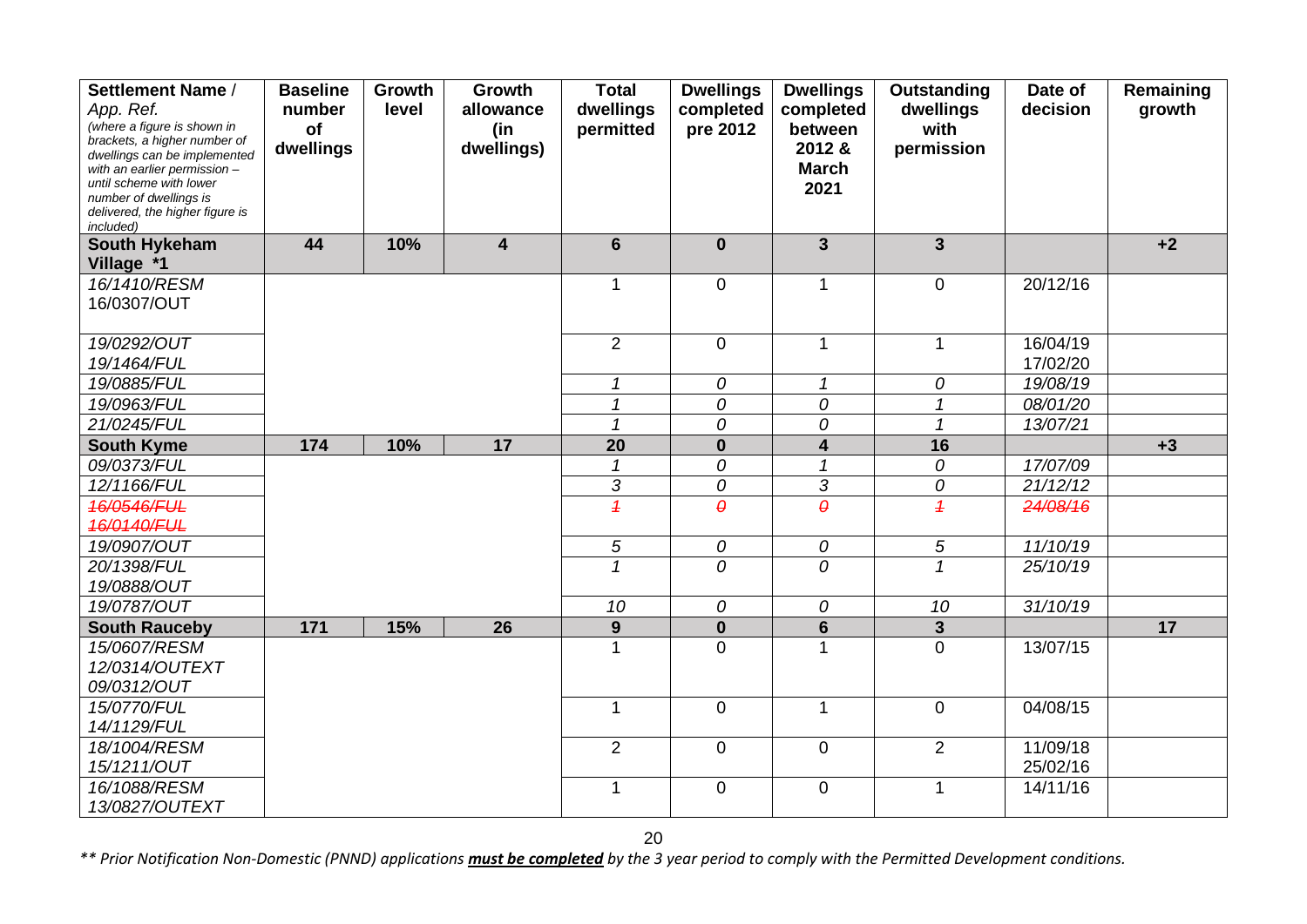| Settlement Name /                                            | <b>Baseline</b> | Growth | Growth     | <b>Total</b>             | <b>Dwellings</b>       | <b>Dwellings</b>           | Outstanding              | Date of  | Remaining      |
|--------------------------------------------------------------|-----------------|--------|------------|--------------------------|------------------------|----------------------------|--------------------------|----------|----------------|
| App. Ref.                                                    | number          | level  | allowance  | dwellings                | completed              | completed                  | dwellings                | decision | growth         |
| (where a figure is shown in                                  | of              |        | (in        | permitted                | pre 2012               | between                    | with                     |          |                |
| brackets, a higher number of<br>dwellings can be implemented | dwellings       |        | dwellings) |                          |                        | 2012 &                     | permission               |          |                |
| with an earlier permission -                                 |                 |        |            |                          |                        | <b>March</b>               |                          |          |                |
| until scheme with lower                                      |                 |        |            |                          |                        | 2021                       |                          |          |                |
| number of dwellings is<br>delivered, the higher figure is    |                 |        |            |                          |                        |                            |                          |          |                |
| included)                                                    |                 |        |            |                          |                        |                            |                          |          |                |
| 10/0654/OUTEXT                                               |                 |        |            |                          |                        |                            |                          |          |                |
| 07/0409/OUT                                                  |                 |        |            |                          |                        |                            |                          |          |                |
| 16/0943/FUL                                                  |                 |        |            | 4                        | $\overline{0}$         | 4                          | $\pmb{0}$                | 20/01/17 |                |
| <b>Swaton</b>                                                | 85              | 10%    | 9          | $\overline{\mathbf{4}}$  | $\bf{0}$               | $\mathbf{1}$               | $\overline{\mathbf{3}}$  |          | $5\phantom{1}$ |
| 17/0544/FUL                                                  |                 |        |            | 1                        | 0                      | 1                          | 0                        | 08/09/17 |                |
| 17/1235/FUL                                                  |                 |        |            | $\overline{\mathcal{L}}$ | $\pmb{\varrho}$        | $\pmb{\varrho}$            | $\overline{\mathcal{L}}$ | 09/11/17 |                |
| 17/1236/OUT                                                  |                 |        |            | 1                        | $\overline{O}$         | $\mathcal{O}$              | $\mathcal I$             | 15/11/17 |                |
| 20/0157/RESM                                                 |                 |        |            |                          |                        |                            |                          | 11/08/20 |                |
| 16/0172/OUT                                                  |                 |        |            | $\mathbf{1}$             | 0                      | 0                          | $\mathbf 1$              | 18/05/16 |                |
| 19/0674/RESM                                                 |                 |        |            |                          |                        |                            |                          | 30/07/19 |                |
| 20/1227/FUL                                                  |                 |        |            | 1                        | 0                      | 0                          | $\mathbf{1}$             | 08/06/21 |                |
| <b>Swinderby</b>                                             | 305             | 15%    | 46         | 129                      |                        | $\overline{\mathbf{4}}$    | 124                      |          | $+82$          |
| 07/0884/FUL                                                  |                 |        |            | $\overline{c}$           | $\mathbf 1$            | $\mathcal I$               | 0                        | 04/12/07 |                |
| 17/1330/FUL                                                  |                 |        |            | $\overline{2}$           | 0                      | $\overline{2}$             | 0                        | 20/12/17 |                |
| 15/0155/FUL                                                  |                 |        |            |                          |                        |                            |                          |          |                |
| 15/0221/FUL                                                  |                 |        |            |                          |                        |                            |                          |          |                |
| 16/0106/FUL                                                  |                 |        |            | $\mathcal I$             | $\boldsymbol{O}$       | $\boldsymbol{\mathcal{L}}$ | ${\cal O}$               | 22/03/16 |                |
| 16/1387/FUL                                                  |                 |        |            | $\overline{1}$           | $\theta$               | $\theta$                   | $\overline{4}$           | 19/01/17 |                |
| 13/1191/FUL                                                  |                 |        |            |                          |                        |                            |                          |          |                |
| 17/0603/OUT                                                  |                 |        |            | 120                      | 0                      | 0                          | 120                      | 21/12/17 |                |
| 18/0625/FUL (demolition)                                     |                 |        |            | 0                        | 0                      | 0                          | 0                        | 24/07/18 |                |
| 19/0511/FUL                                                  |                 |        |            | $\mathcal I$             | 0                      | ${\cal O}$                 | $\mathcal{I}$            | 02/08/19 |                |
| 20/1187/FUL                                                  |                 |        |            | 1                        | 0                      | 0                          | 1                        | 19/11/20 |                |
| 20/1672/FUL                                                  |                 |        |            |                          | 0                      | 0                          |                          | 16/02/21 |                |
| 21/0800/FUL                                                  |                 |        |            | 1                        | 0                      | 0                          |                          | 30/09/21 |                |
| 15/1341/FUL                                                  |                 |        |            | $\overline{\mathcal{L}}$ | $\boldsymbol{\varrho}$ | $\pmb{\varrho}$            | $\overline{\mathcal{L}}$ | 10/05/16 |                |
| 10/0266/OUT                                                  |                 |        |            | $\overline{\mathcal{L}}$ | $\boldsymbol{\theta}$  | $\pmb{\theta}$             | $\pmb{\theta}$           |          |                |
| <b>Tattershall Bridge</b>                                    | 125             | 10%    | 13         | $\overline{2}$           | $\bf{0}$               | $\mathbf 0$                | $\overline{2}$           |          | 11             |
| 13/0120/FUL                                                  |                 |        |            | $\overline{1}$           | $\theta$               | $\theta$                   | $\boldsymbol{\theta}$    |          |                |

21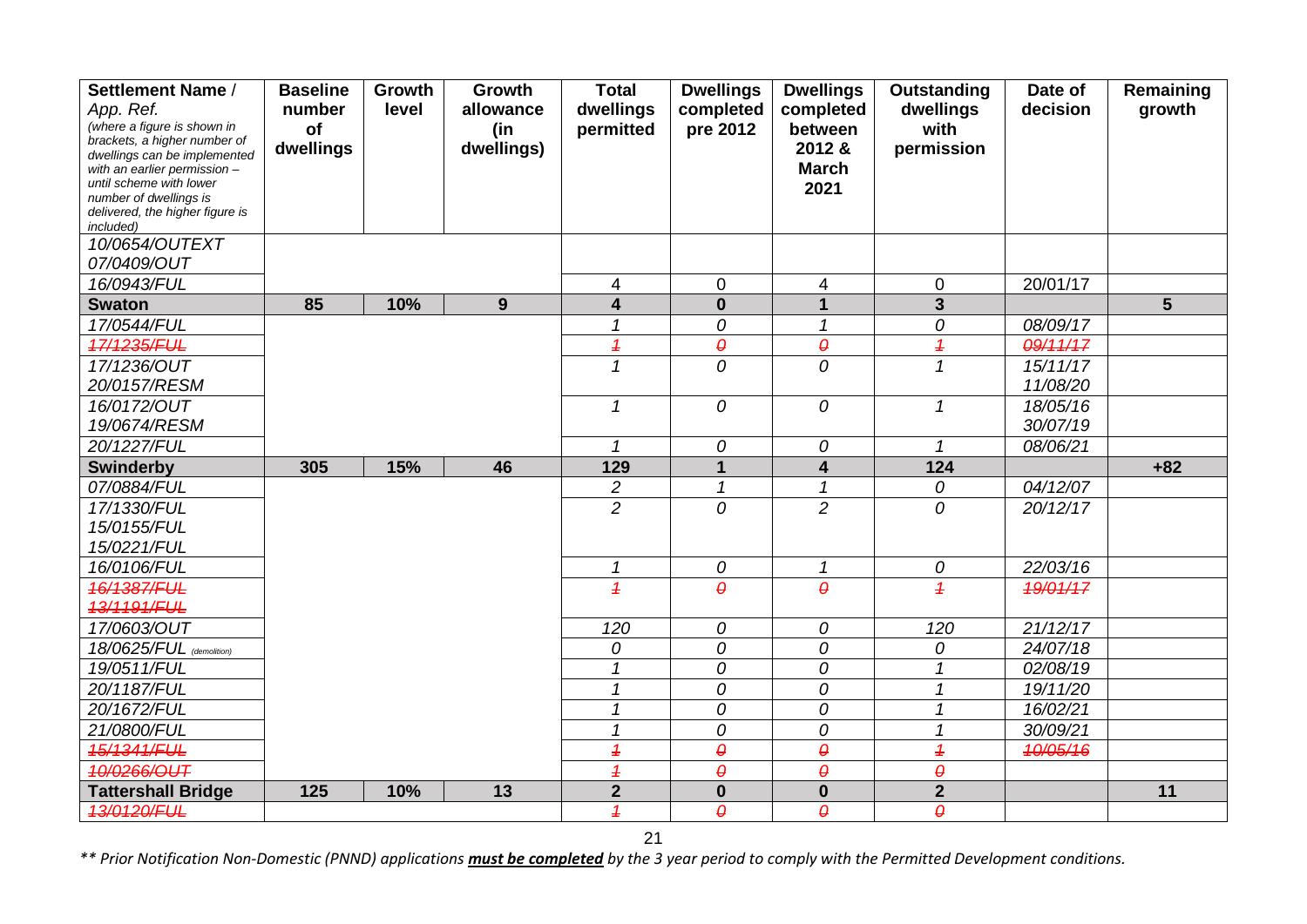| Settlement Name /                                            | <b>Baseline</b> | Growth | Growth     | <b>Total</b>   | <b>Dwellings</b>      | <b>Dwellings</b>           | Outstanding           | Date of               | Remaining    |
|--------------------------------------------------------------|-----------------|--------|------------|----------------|-----------------------|----------------------------|-----------------------|-----------------------|--------------|
| App. Ref.                                                    | number          | level  | allowance  | dwellings      | completed             | completed                  | dwellings             | decision              | growth       |
| (where a figure is shown in                                  | of              |        | (in        | permitted      | pre 2012              | between                    | with                  |                       |              |
| brackets, a higher number of<br>dwellings can be implemented | dwellings       |        | dwellings) |                |                       | 2012 &                     | permission            |                       |              |
| with an earlier permission $-$                               |                 |        |            |                |                       | <b>March</b>               |                       |                       |              |
| until scheme with lower<br>number of dwellings is            |                 |        |            |                |                       | 2021                       |                       |                       |              |
| delivered, the higher figure is                              |                 |        |            |                |                       |                            |                       |                       |              |
| included)                                                    |                 |        |            |                |                       |                            |                       |                       |              |
| 20/0912/PNND                                                 |                 |        |            | $\mathbf 1$    | 0                     | 0                          | $\mathcal{I}$         | $\overline{05}/11/20$ | $\mathbf{1}$ |
| 20/1245/FUL                                                  |                 |        |            | $\mathbf 1$    | 0                     | $\overline{O}$             | $\mathbf{1}$          | 18/2/21               | $\mathbf{1}$ |
| Thorpe on the Hill                                           | 221             | 15%    | 33         | 49             | $\bf{0}$              | 24                         | $\overline{25}$       |                       | $+16$        |
| $*1$                                                         |                 |        |            |                |                       |                            |                       |                       |              |
| 13/0101/FUL                                                  |                 |        |            | 1              | 0                     | $\boldsymbol{\mathcal{L}}$ | 0                     | 28/03/13              |              |
| 17/0513/FUL                                                  |                 |        |            | $\overline{1}$ | 0                     | $\overline{1}$             | 0                     | 30/06/17              |              |
| 14/1468/FUL                                                  |                 |        |            |                |                       |                            |                       |                       |              |
| 13/0012/OUT                                                  |                 |        |            |                |                       |                            |                       |                       |              |
| 14/0642/FUL                                                  |                 |        |            | $\overline{c}$ | 0                     | $\overline{c}$             | 0                     | 30/06/14              |              |
| 16/1259/FUL                                                  |                 |        |            | $\mathbf{1}$   | 0                     | $\mathcal I$               | $\overline{O}$        | 02/02/16              |              |
| 15/0528/FUL                                                  |                 |        |            |                |                       |                            |                       |                       |              |
| 12/0755/FUL                                                  |                 |        |            |                |                       |                            |                       |                       |              |
| 19/1358/VARCON                                               |                 |        |            | 10             | 0                     | 10                         | 0                     | 06/12/19              |              |
| 19/1349/VARCON <sup>2yrs</sup>                               |                 |        |            |                |                       |                            |                       | 20/11/19              |              |
| 18/0729/RESM                                                 |                 |        |            |                |                       |                            |                       | 26/09/18              |              |
| 15/0501/FUL                                                  |                 |        |            |                |                       |                            |                       | 23/09/15              |              |
| 17/0998/RESM                                                 |                 |        |            | 23             | 0                     | 0                          | 23                    | 21/06/18              |              |
| 15/0054/OUT                                                  |                 |        |            |                |                       |                            |                       | 15/12/15              |              |
| 19/1135/FUL                                                  |                 |        |            | 1              | 0                     | 0                          | 1                     | 11/11/19              |              |
| 18/0466/RESM                                                 |                 |        |            |                |                       |                            |                       | 13/06/18              |              |
| 15/1372/OUT                                                  |                 |        |            |                |                       |                            |                       | 22/01/16              |              |
| 17/1457/RESM                                                 |                 |        |            | 9              | 0                     | 9                          | 0                     | 09/02/18              |              |
| 15/0701/OUT                                                  |                 |        |            |                |                       |                            |                       |                       |              |
| 18/0918/OUT                                                  |                 |        |            | 1              | 0                     | 0                          | $\mathcal I$          | 06/09/18              |              |
| 15/0448/OUT                                                  |                 |        |            | $\overline{1}$ | $\boldsymbol{\theta}$ | $\boldsymbol{\theta}$      | $\boldsymbol{\theta}$ |                       |              |
| Threekingham                                                 | 78              | 10%    | $\bf{8}$   | 8              | $\mathbf 0$           | $\overline{5}$             | $\overline{3}$        |                       | $\mathbf{0}$ |
| 09/0845/OUT                                                  |                 |        |            | $\overline{c}$ | 0                     | $\overline{c}$             | 0                     | 22/12/09              |              |
| 15/0936/FUL                                                  |                 |        |            | $\mathcal I$   | 0                     | $\boldsymbol{\mathcal{L}}$ | 0                     | 20/10/15              |              |
| 17/1067/FUL                                                  |                 |        |            | $\overline{2}$ | 0                     | $\overline{2}$             | 0                     | 06/09/17              |              |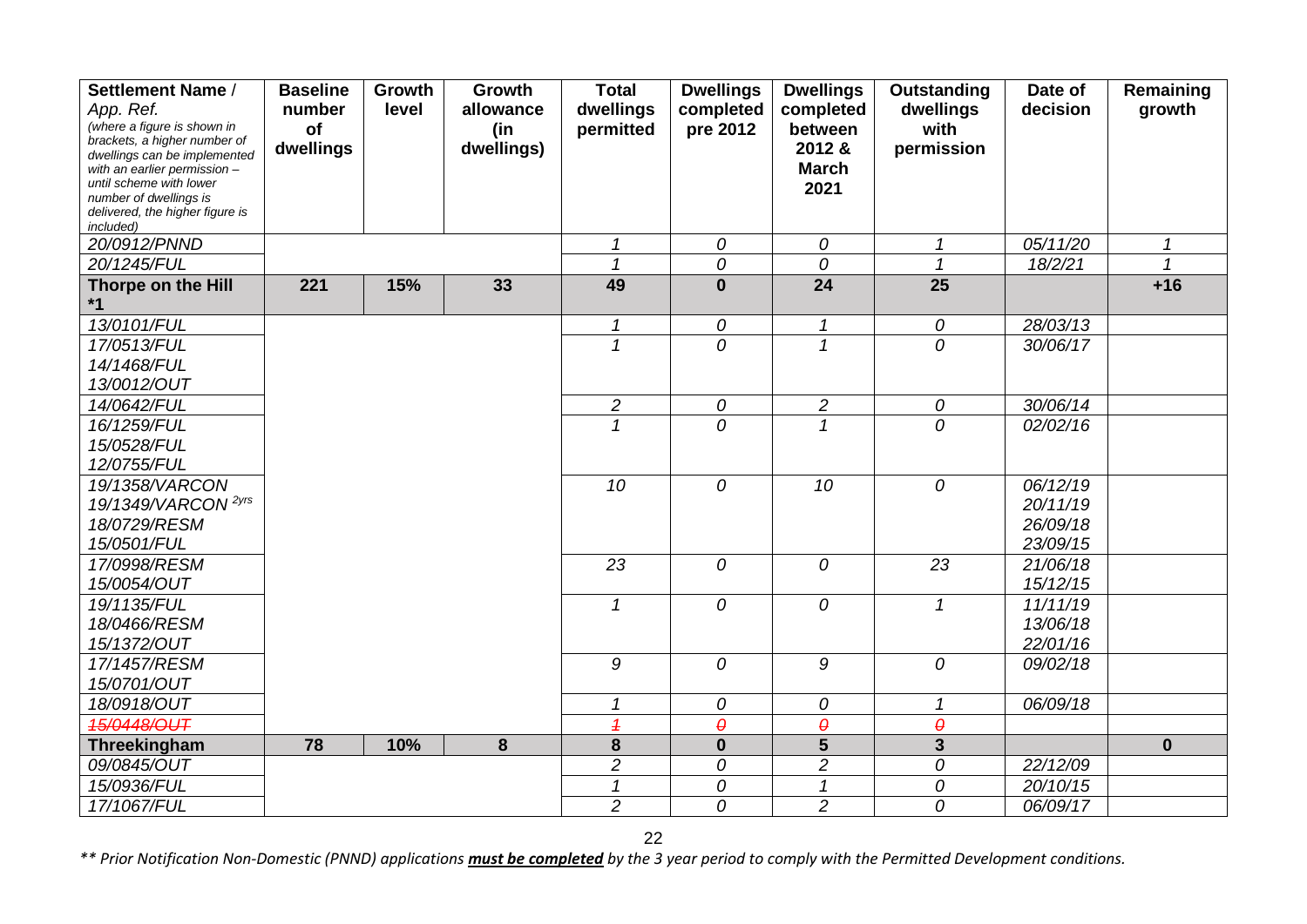| Settlement Name /                                           | <b>Baseline</b> | Growth | Growth          | <b>Total</b>     | <b>Dwellings</b>      | <b>Dwellings</b>           | Outstanding                    | Date of    | Remaining |
|-------------------------------------------------------------|-----------------|--------|-----------------|------------------|-----------------------|----------------------------|--------------------------------|------------|-----------|
| App. Ref.                                                   | number          | level  | allowance       | dwellings        | completed             | completed                  | dwellings                      | decision   | growth    |
| (where a figure is shown in<br>brackets, a higher number of | of              |        | (in             | permitted        | pre 2012              | between                    | with                           |            |           |
| dwellings can be implemented                                | dwellings       |        | dwellings)      |                  |                       | 2012 &                     | permission                     |            |           |
| with an earlier permission -                                |                 |        |                 |                  |                       | <b>March</b>               |                                |            |           |
| until scheme with lower<br>number of dwellings is           |                 |        |                 |                  |                       | 2021                       |                                |            |           |
| delivered, the higher figure is                             |                 |        |                 |                  |                       |                            |                                |            |           |
| included)                                                   |                 |        |                 |                  |                       |                            |                                |            |           |
| 17/0613/FUL                                                 |                 |        |                 |                  |                       |                            |                                | 17/07/17   |           |
| 15/0992/OUT                                                 |                 |        |                 |                  |                       |                            |                                |            |           |
| 46/0873/OUT                                                 |                 |        |                 | $\overline{2}$   | $\boldsymbol{\theta}$ | $\boldsymbol{\theta}$      | $\overline{2}$                 | 14/09/16   |           |
| 16/1508/FUL (allowed                                        |                 |        |                 | $\mathbf 1$      | $\overline{O}$        | $\overline{O}$             | $\mathcal I$                   | 22/09/17   |           |
| on appeal)                                                  |                 |        |                 | 1                |                       |                            |                                |            |           |
| 20/0554/FUL                                                 |                 |        |                 |                  | 0                     | 0                          | $\mathcal I$<br>$\overline{1}$ | 14/07/2020 |           |
| 20/0413/OUT                                                 |                 |        |                 |                  | 0                     | 0                          |                                | 29/09/2020 |           |
| <b>Timberland</b>                                           | 214             | 10%    | $\overline{21}$ | 29               | $\bf{0}$              | 15                         | 14                             |            | $+8$      |
| 07/0879/OUT                                                 |                 |        |                 | $\mathcal I$     | 0                     | $\mathcal I$               | 0                              | 04/09/07   |           |
| 11/0694/FUL                                                 |                 |        |                 | $\overline{7}$   | 0                     | $\overline{7}$             | 0                              | 19/08/11   |           |
| 13/1418/FUL                                                 |                 |        |                 | $\overline{1}$   | 0                     | $\overline{1}$             | 0                              | 31/04/14   |           |
| 15/0614/FUL                                                 |                 |        |                 |                  | 0                     | $\overline{1}$             | $\overline{\theta}$            | 04/06/15   |           |
| 15/1006/FUL                                                 |                 |        |                 | 1                | $\overline{O}$        | $\mathcal I$               | 0                              | 20/10/15   |           |
| 13/0587/OUT                                                 |                 |        |                 |                  |                       |                            |                                |            |           |
| 17/1273/OUT                                                 |                 |        |                 | 1                | ${\cal O}$            | 0                          | $\mathbf{1}$                   | 02/11/17   |           |
| 17/1272/OUT                                                 |                 |        |                 | 4                | $\overline{O}$        | $\mathcal{O}$              | $\overline{4}$                 | 18/12/17   |           |
| 21/0681/RESM                                                |                 |        |                 |                  |                       |                            |                                | 14/09/21   |           |
| 21/1825/FUL                                                 |                 |        |                 |                  |                       |                            |                                | 28/01/22   |           |
| 18/1561/FUL                                                 |                 |        |                 | 1                | $\boldsymbol{O}$      | $\boldsymbol{\mathcal{L}}$ | 0                              | 10/01/19   |           |
| 19/0753/FUL                                                 |                 |        |                 | 1                | 0                     | $\overline{O}$             | $\mathcal I$                   | 07/08/19   |           |
| 20/0046/VARCON                                              |                 |        |                 |                  |                       |                            |                                |            |           |
| 21/1867/FUL                                                 |                 |        |                 |                  |                       |                            |                                | 16/02/22   |           |
| 19/1379/FUL                                                 |                 |        |                 |                  | 0                     | 0                          | 1                              | 26/11/19   |           |
| 19/1634/OUT                                                 |                 |        |                 | $\boldsymbol{4}$ | 0                     | 0                          | $\boldsymbol{4}$               | 20/01/20   |           |
| 20/1517/RESM                                                |                 |        |                 | 3                | 0                     | 0                          | 3                              | 22/02/21   |           |
| 20/1705/VARCON                                              |                 |        |                 |                  |                       |                            |                                |            |           |
| 19/1535/PNND                                                |                 |        |                 | 1                | 0                     | 0                          | 1                              | 11/02/20   |           |
| 19/1536/PNND                                                |                 |        |                 | 1                | 0                     | 0                          | 1                              | 11/02/20   |           |
| 19/1537/PNND                                                |                 |        |                 | 1                | 0                     | 0                          | 1                              | 11/02/20   |           |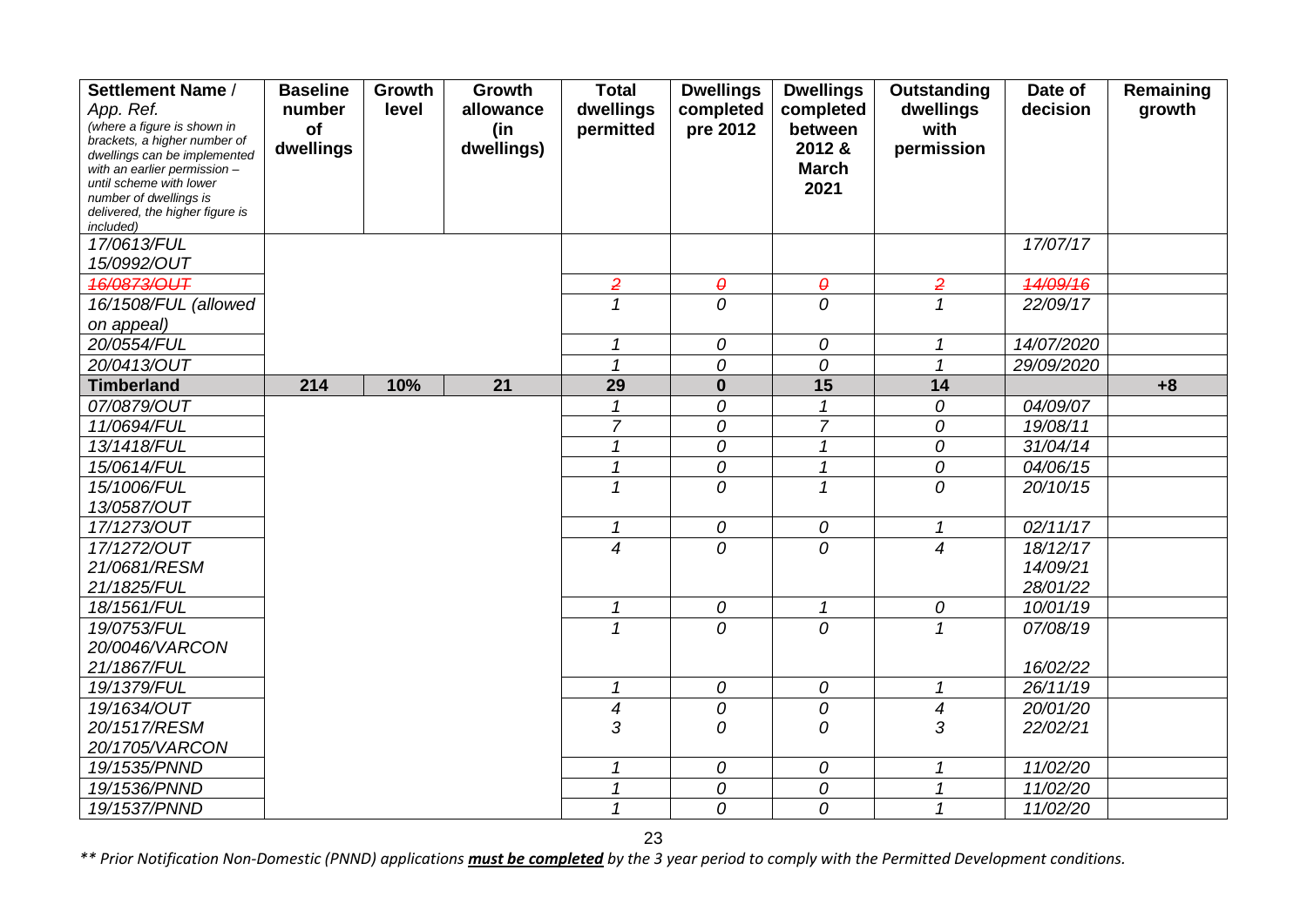| Settlement Name /                                            | <b>Baseline</b> | Growth | Growth     | <b>Total</b>             | <b>Dwellings</b>      | <b>Dwellings</b>      | Outstanding    | Date of  | Remaining |
|--------------------------------------------------------------|-----------------|--------|------------|--------------------------|-----------------------|-----------------------|----------------|----------|-----------|
| App. Ref.                                                    | number          | level  | allowance  | dwellings                | completed             | completed             | dwellings      | decision | growth    |
| (where a figure is shown in                                  | of              |        | (in        | permitted                | pre 2012              | between               | with           |          |           |
| brackets, a higher number of<br>dwellings can be implemented | dwellings       |        | dwellings) |                          |                       | 2012 &                | permission     |          |           |
| with an earlier permission -                                 |                 |        |            |                          |                       | <b>March</b>          |                |          |           |
| until scheme with lower<br>number of dwellings is            |                 |        |            |                          |                       | 2021                  |                |          |           |
| delivered, the higher figure is                              |                 |        |            |                          |                       |                       |                |          |           |
| included)                                                    |                 |        |            |                          |                       |                       |                |          |           |
| 19/1505/FUL                                                  |                 |        |            | 2                        | 0                     | 0                     | 2              | 06/02/20 |           |
| 21/0122/FUL                                                  |                 |        |            | (1)                      | 0                     | 0                     | (1)            | 02/06/21 |           |
| 19/0397/FUL                                                  |                 |        |            | 1                        | 0                     | $\mathcal{I}$         | 0              | 17/05/20 |           |
| 20/1695/OUT                                                  |                 |        |            | 1                        | 0                     | 0                     | $\mathbf{1}$   | 25/03/21 |           |
| <b>Walcott</b>                                               | 240             |        | 24         | 26                       | $\mathbf{0}$          | $\overline{15}$       | 11             |          | $+2$      |
| 10/0389/FULEXT                                               |                 |        |            | $\boldsymbol{4}$         | 0                     | $\overline{O}$        | $\overline{4}$ | 19/05/10 |           |
| 10/0390/OUTEXT                                               |                 |        |            |                          |                       |                       |                |          |           |
| 10/0391/OUTEXT                                               |                 |        |            |                          |                       |                       |                |          |           |
| 19/0405/VARCON                                               |                 |        |            |                          |                       |                       |                | 07/05/19 |           |
| 09/0556/FUL                                                  |                 |        |            | 1                        | $\overline{O}$        | $\mathcal I$          | 0              | 02/10/09 |           |
| 10/0267/FULEXT                                               |                 |        |            | 1                        | 0                     | $\mathcal I$          | 0              | 22/04/10 |           |
| 11/0596/FUL                                                  |                 |        |            | 1                        | 0                     | $\mathcal I$          | 0              | 29/07/11 |           |
| 12/1088/FUL                                                  |                 |        |            |                          | 0                     | 1                     | 0              | 09/12/12 |           |
| 13/0393/FUL                                                  |                 |        |            | 1                        | 0                     | $\mathbf{1}$          | 0              | 31/05/13 |           |
| 14/1626/FUL                                                  |                 |        |            |                          | 0                     | 1                     | $\overline{O}$ | 09/02/15 |           |
| 13/0639/OUTEXT                                               |                 |        |            |                          |                       |                       |                |          |           |
| 10/0370/OUTEXT                                               |                 |        |            |                          |                       |                       |                |          |           |
| 07/0547/FUL                                                  |                 |        |            |                          |                       |                       |                |          |           |
| 18/1406/OUT                                                  |                 |        |            | 3                        | $\overline{O}$        | $\overline{O}$        | 3              | 18/12/18 |           |
| 21/1142/RESM                                                 |                 |        |            |                          |                       |                       |                |          |           |
| 46/0291/OUT                                                  |                 |        |            |                          |                       |                       |                |          |           |
| 16/1295/FUL                                                  |                 |        |            | $\overline{7}$           | 0                     | $\overline{7}$        | 0              | 06/03/17 |           |
| 18/0239/PNMAT                                                |                 |        |            |                          |                       |                       |                |          |           |
| 17/0019/FUL                                                  |                 |        |            | $\overline{\mathcal{L}}$ | $\boldsymbol{\theta}$ | $\boldsymbol{\theta}$ | $\overline{1}$ | 19/05/17 |           |
| 17/1502/FUL                                                  |                 |        |            | $\mathcal I$             | $\overline{O}$        | $\mathcal I$          | $\overline{O}$ | 28/11/17 |           |
| 17/1076/LDEXI                                                |                 |        |            |                          |                       |                       |                |          |           |
| 13/0392/FULEXT                                               |                 |        |            |                          |                       |                       |                |          |           |
| 10/0386/FUL                                                  |                 |        |            |                          |                       |                       |                |          |           |
| 18/1490/RESM                                                 |                 |        |            | $\overline{c}$           | 0                     | 0                     | $\overline{c}$ | 21/12/18 |           |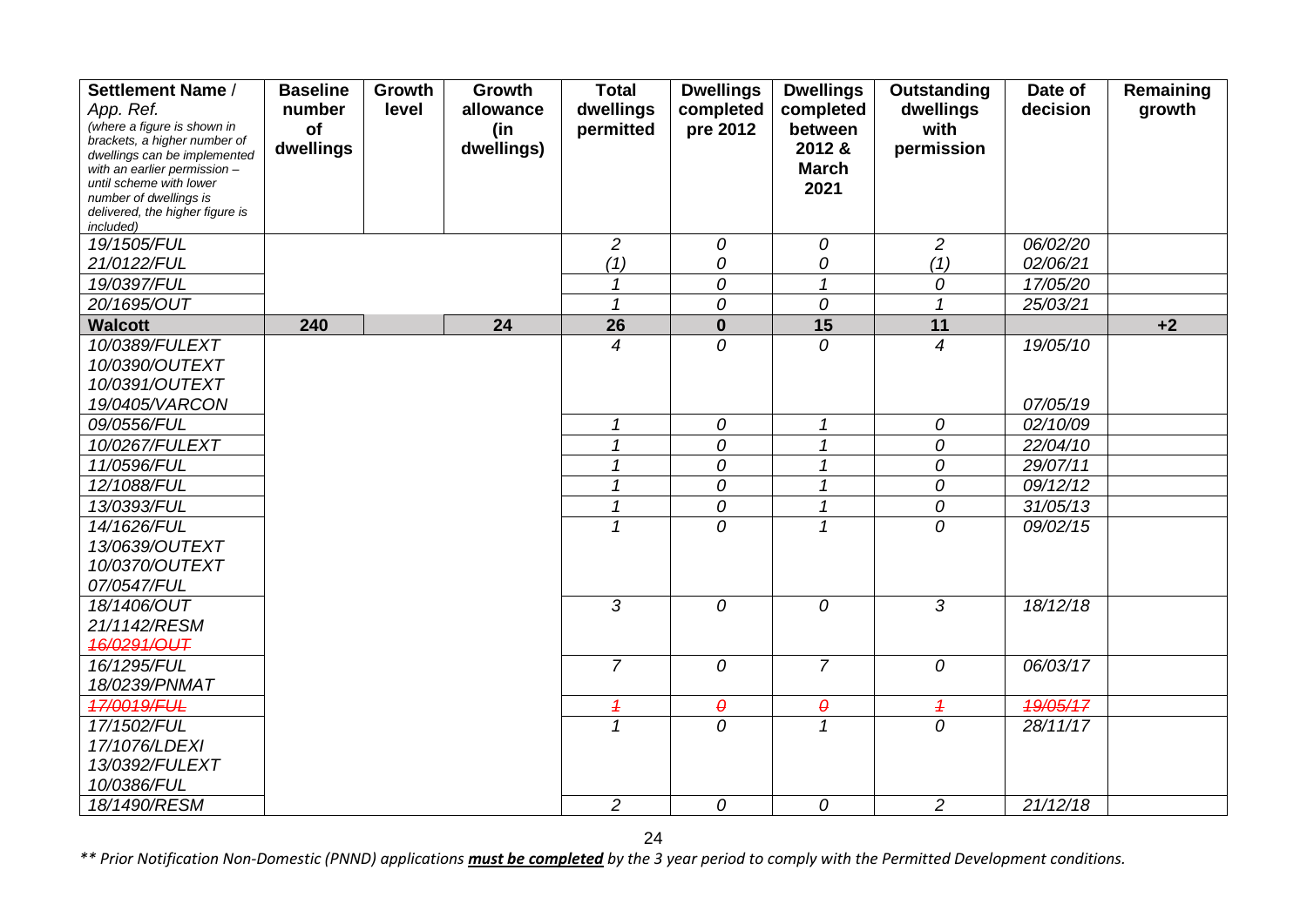| Settlement Name /                                            | <b>Baseline</b> | Growth | Growth          | <b>Total</b>             | <b>Dwellings</b>       | <b>Dwellings</b>           | Outstanding              | Date of  | Remaining |
|--------------------------------------------------------------|-----------------|--------|-----------------|--------------------------|------------------------|----------------------------|--------------------------|----------|-----------|
| App. Ref.                                                    | number          | level  | allowance       | dwellings                | completed              | completed                  | dwellings                | decision | growth    |
| (where a figure is shown in                                  | of              |        | (in             | permitted                | pre 2012               | between                    | with                     |          |           |
| brackets, a higher number of<br>dwellings can be implemented | dwellings       |        | dwellings)      |                          |                        | 2012 &                     | permission               |          |           |
| with an earlier permission -                                 |                 |        |                 |                          |                        | <b>March</b>               |                          |          |           |
| until scheme with lower                                      |                 |        |                 |                          |                        | 2021                       |                          |          |           |
| number of dwellings is<br>delivered, the higher figure is    |                 |        |                 |                          |                        |                            |                          |          |           |
| included)                                                    |                 |        |                 |                          |                        |                            |                          |          |           |
| 17/1649/OUT                                                  |                 |        |                 |                          |                        |                            |                          | 04/01/18 |           |
| 19/0600/PNND**                                               |                 |        |                 | $\overline{c}$           | 0                      | $\overline{c}$             | 0                        | 18/06/19 |           |
| 19/1036/PNND**                                               |                 |        |                 | $\mathcal I$             | 0                      | $\mathcal I$               | 0                        | 11/10/19 |           |
| 15/1171/FUL                                                  |                 |        |                 | $\overline{2}$           | $\boldsymbol{\theta}$  | $\theta$                   | $\overline{2}$           |          |           |
| 15/0507/OUT                                                  |                 |        |                 |                          |                        |                            |                          |          |           |
| 15/0889/FUL                                                  |                 |        |                 | $\overline{1}$           | $\boldsymbol{\varrho}$ | $\pmb{\varrho}$            | $\overline{1}$           |          |           |
| 09/0489/OUT                                                  |                 |        |                 | $\overline{\mathcal{L}}$ | $\boldsymbol{\theta}$  | $\boldsymbol{\theta}$      | $\theta$                 |          |           |
| 09/0198/OUT                                                  |                 |        |                 | $\overline{2}$           | $\boldsymbol{\theta}$  | $\pmb{\theta}$             | $\theta$                 |          |           |
| 16/1007/OUT                                                  |                 |        |                 | $\overline{1}$           | $\boldsymbol{\theta}$  | $\boldsymbol{\varrho}$     | $\overline{\mathbf{1}}$  | 21/09/16 |           |
| Welbourn *1                                                  | 299             | 15%    | 45              | $\overline{27}$          | $\mathbf 0$            | $\overline{\mathbf{3}}$    | 24                       |          | 18        |
| 09/0079/RESM                                                 |                 |        |                 | 14                       | 0                      | 0                          | 14                       | 12/05/09 |           |
| 09/0537/FUL                                                  |                 |        |                 | 9                        | 0                      | 0                          | $\boldsymbol{9}$         | 23/09/09 |           |
| 13/0447/FUL                                                  |                 |        |                 | 1                        | 0                      | $\mathcal I$               | 0                        | 31/07/13 |           |
| 15/0593/FUL                                                  |                 |        |                 | 1                        | 0                      | $\mathbf{1}$               | 0                        | 09/11/15 |           |
| 16/0458/FUL                                                  |                 |        |                 | $\overline{\mathcal{L}}$ | 0                      | 0                          | $\overline{\mathcal{L}}$ | 20/07/19 |           |
| 17/0539/RESM                                                 |                 |        |                 | 1                        | 0                      | $\mathcal I$               | 0                        | 13/06/17 |           |
| 16/0086/OUT                                                  |                 |        |                 |                          |                        |                            |                          | 21/04/16 |           |
| 13/0270/FUL                                                  |                 |        |                 | $\overline{\mathcal{L}}$ | $\boldsymbol{\theta}$  | $\pmb{\theta}$             | $\theta$                 |          |           |
| <b>16/0579/FUL</b>                                           |                 |        |                 | $\overline{1}$           | $\theta$               | $\boldsymbol{\theta}$      | $\overline{1}$           | 01/07/16 |           |
| Wellingore                                                   | 369             | 10%    | $\overline{37}$ | $\overline{50}$          | 10                     | $6\phantom{1}$             | $\overline{34}$          |          | $+3$      |
| N/73/0520/79                                                 |                 |        |                 | 20                       | 10                     | 0                          | 10                       | 16/06/79 |           |
| 09/0058/RESM                                                 |                 |        |                 | 1                        | 0                      | $\mathcal I$               | 0                        | 19/03/09 |           |
| 08/0180/OUT                                                  |                 |        |                 |                          |                        |                            |                          |          |           |
| 09/0925/RESM                                                 |                 |        |                 | 13                       | 0                      | 0                          | 13                       | 04/02/10 |           |
| 11/0285/FUL                                                  |                 |        |                 | 1                        | 0                      | $\boldsymbol{\mathcal{L}}$ | 0                        | 13/05/11 |           |
| 14/0275/FUL                                                  |                 |        |                 | 1                        | 0                      | $\mathcal I$               | 0                        | 07/05/14 |           |
| 17/0195/FUL                                                  |                 |        |                 | 1                        | 0                      | $\boldsymbol{\mathcal{L}}$ | 0                        | 28/04/17 |           |
| 18/1130/FUL                                                  |                 |        |                 | 1                        | 0                      | $\mathcal I$               | 0                        | 18/10/18 |           |
| 19/0110/OUT                                                  |                 |        |                 | 9                        | 0                      | 0                          | 9                        | 15/05/19 |           |